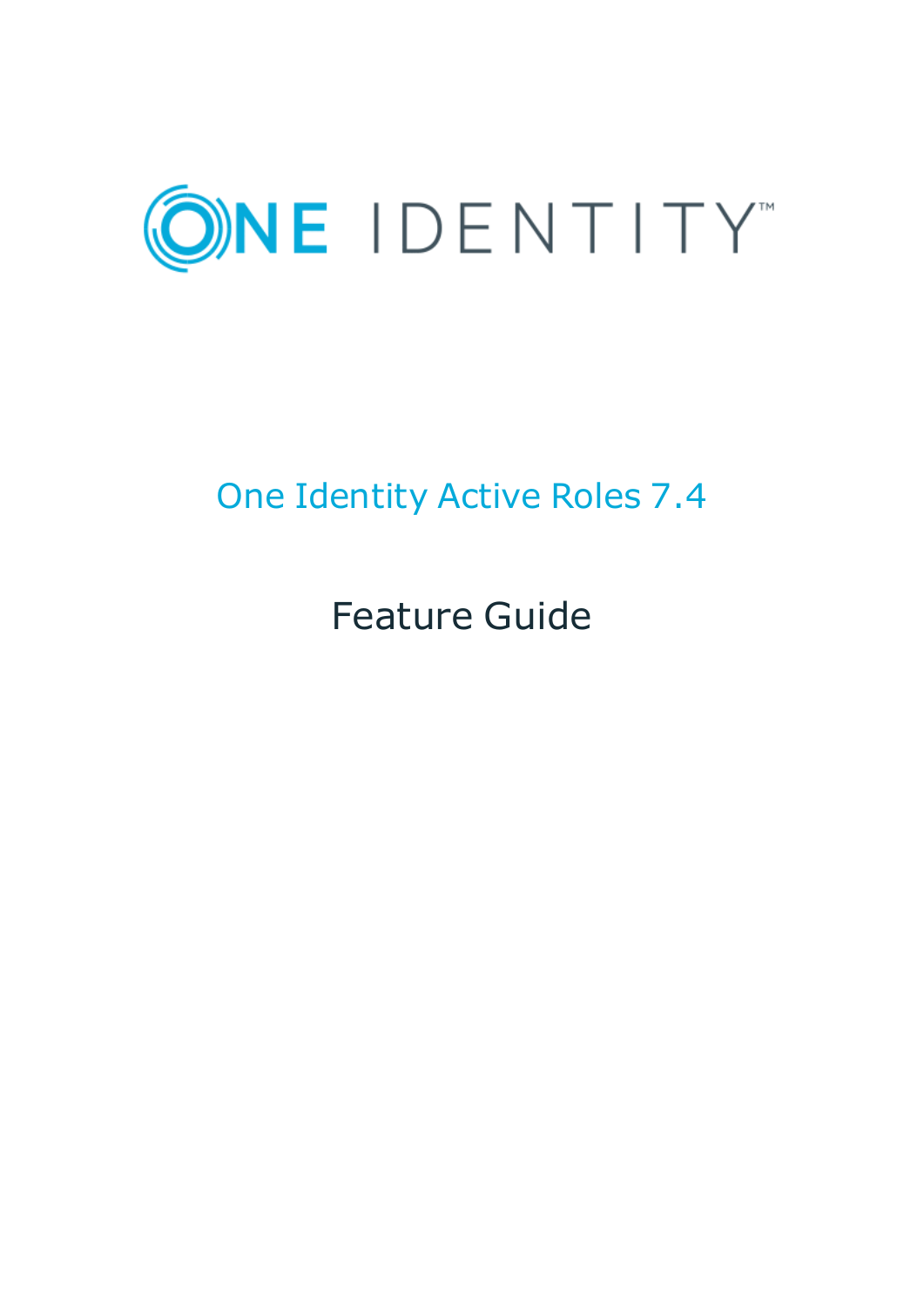#### **Copyright 2019 One Identity LLC.**

#### **ALL RIGHTS RESERVED.**

This guide contains proprietary information protected by copyright. The software described in this guide is furnished under a software license or nondisclosure agreement. This software may be used or copied only in accordance with the terms of the applicable agreement. No part of this guide may be reproduced or transmitted in any form or by any means, electronic or mechanical, including photocopying and recording for any purpose other than the purchaser's personal use without the written permission of One Identity LLC .

The information in this document is provided in connection with One Identity products. No license, express or implied, by estoppel or otherwise, to any intellectual property right is granted by this document or in connection with the sale of One Identity LLC products. EXCEPT AS SET FORTH IN THE TERMS AND CONDITIONS AS SPECIFIED IN THE LICENSE AGREEMENT FOR THIS PRODUCT, ONE IDENTITY ASSUMES NO LIABILITY WHATSOEVER AND DISCLAIMS ANY EXPRESS, IMPLIED OR STATUTORY WARRANTY RELATING TO ITS PRODUCTS INCLUDING, BUT NOT LIMITED TO, THE IMPLIED WARRANTY OF MERCHANTABILITY, FITNESS FOR A PARTICULAR PURPOSE, OR NON-INFRINGEMENT. IN NO EVENT SHALL ONE IDENTITY BE LIABLE FOR ANY DIRECT, INDIRECT, CONSEQUENTIAL, PUNITIVE, SPECIAL OR INCIDENTAL DAMAGES (INCLUDING, WITHOUT LIMITATION, DAMAGES FOR LOSS OF PROFITS, BUSINESS INTERRUPTION OR LOSS OF INFORMATION) ARISING OUT OF THE USE OR INABILITY TO USE THIS DOCUMENT, EVEN IF ONE IDENTITY HAS BEEN ADVISED OF THE POSSIBILITY OF SUCH DAMAGES. One Identity makes no representations or warranties with respect to the accuracy or completeness of the contents of this document and reserves the right to make changes to specifications and product descriptions at any time without notice. One Identity does not make any commitment to update the information contained in this document.

If you have any questions regarding your potential use of this material, contact:

One Identity LLC. Attn: LEGAL Dept 4 Polaris Way Aliso Viejo, CA 92656

Refer to our Web site ([http://www.OneIdentity.com](http://www.oneidentity.com/)) for regional and international office information.

#### **Patents**

One Identity is proud of our advanced technology. Patents and pending patents may apply to this product. For the most current information about applicable patents for this product, please visit our website at [http://www.OneIdentity.com/legal/patents.aspx](http://www.oneidentity.com/legal/patents.aspx).

#### **Trademarks**

One Identity and the One Identity logo are trademarks and registered trademarks of One Identity LLC. in the U.S.A. and other countries. For a complete list of One Identity trademarks, please visit our website at [www.OneIdentity.com/legal](http://www.oneidentity.com/legal). All other trademarks are the property of their respective owners.

#### **Legend**

- **WARNING: A WARNING icon indicates a potential for property damage, personal injury, or death.**
- **CAUTION: A CAUTION icon indicates potential damage to hardware or loss of data if instructions are not followed.**
- IMPORTANT, NOTE, TIP, MOBILE, or VIDEO: An information icon indicates supporting Œ information.

Active Roles Feature Guide Updated - December 2019 Version - 7.4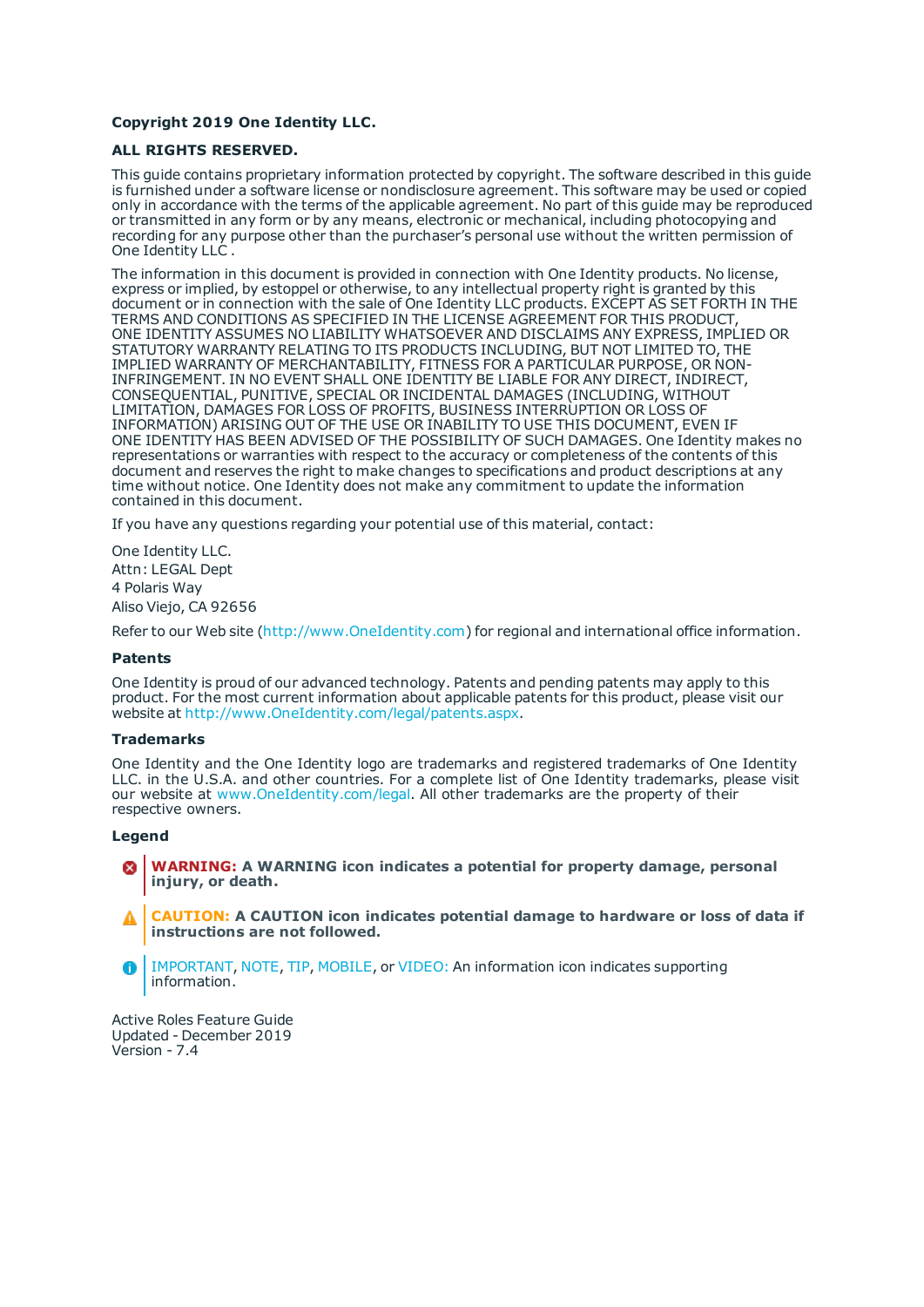# **Contents**

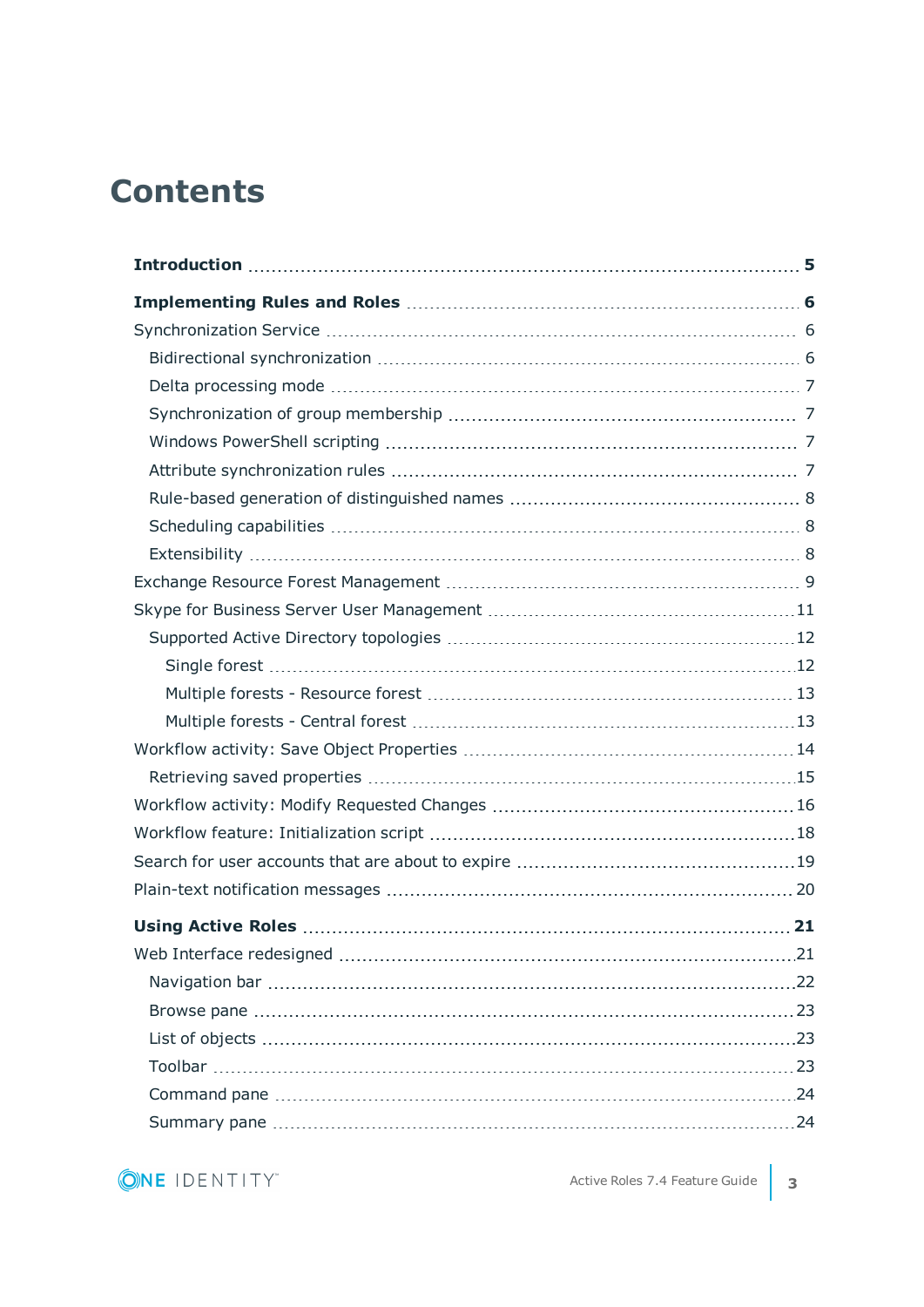| .48 |
|-----|
| 49  |
|     |
|     |

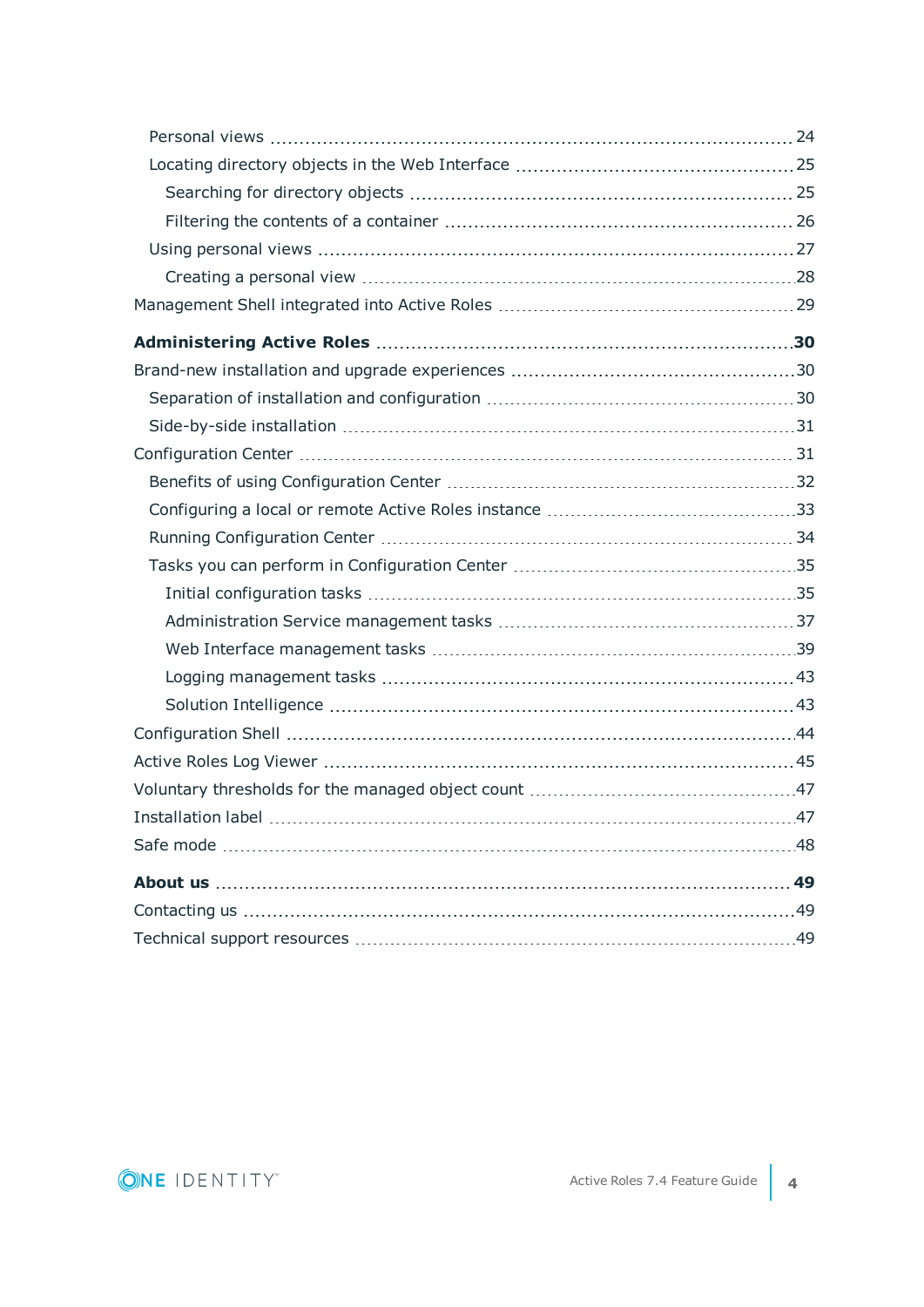**1**

# **Introduction**

<span id="page-4-0"></span>This document provides an overview of the Active Roles (formerly known as ActiveRoles®) features.

Each feature is presented in a separate section containing the following elements:

- **. Feature Name** The title of the section.
- **. Description** An explanation of the feature.
- **How to Start** Instructions on how to find or start using the feature (if applicable).

Unless otherwise noted, the **How to Start** instructions assume that you are logged on as an Active Roles Admin. By default, an Active Roles Admin is any member of the Administrators local group on the computer running the Active Roles Administration Service. Additionally, you should verify that the Active Roles console is in Advanced view mode: on the **View** menu, click **Mode**, and then click **Advanced Mode**.

6 NOTE: For information on the Active Roles 7.4 features see the *Active Roles What's New Guide*.

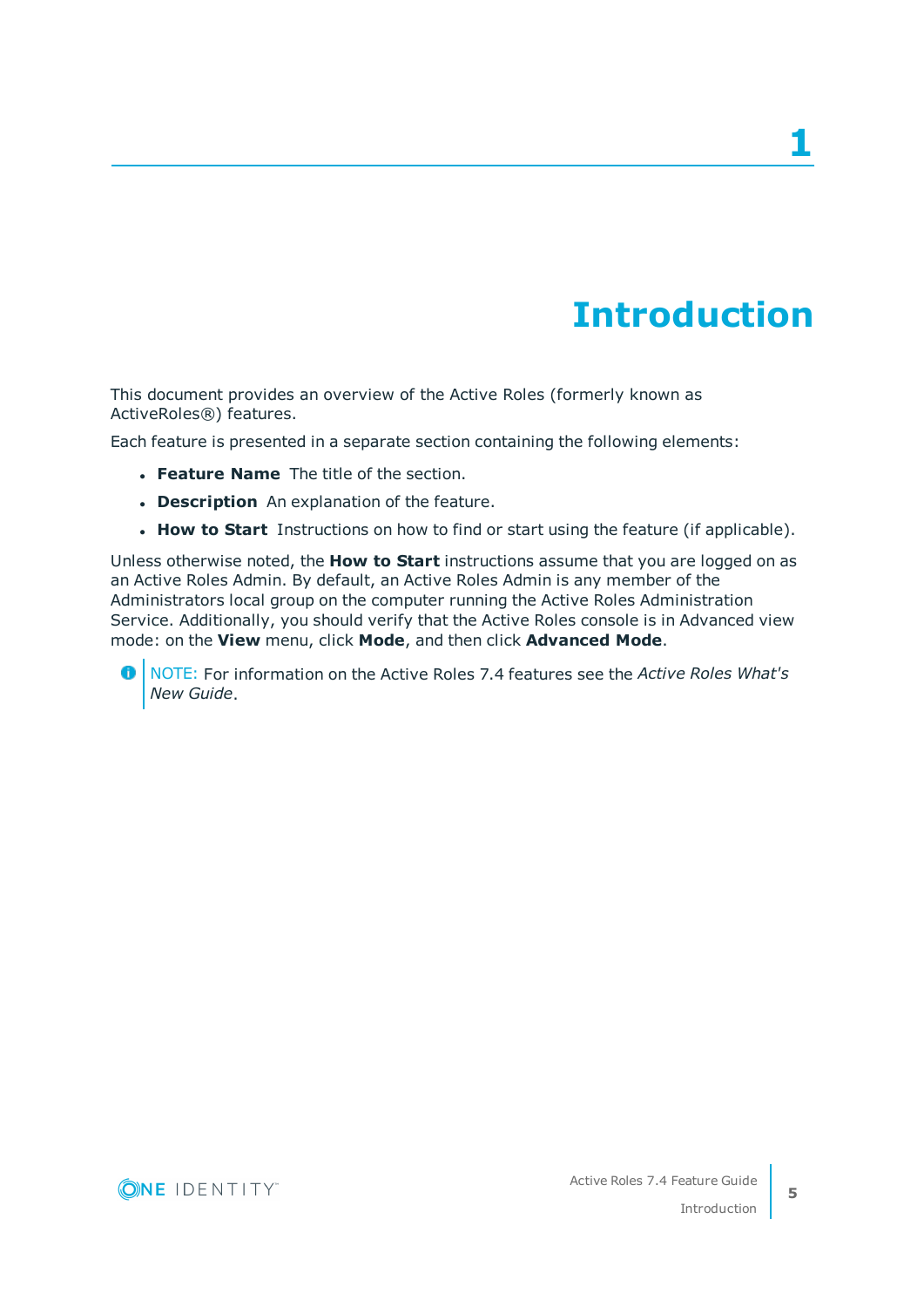# <span id="page-5-0"></span>**Implementing Rules and Roles**

This section provides an overview of features and enhancements relating to Active Roles' workflow capabilities, policies (administrative rules) and delegation model (administrative roles).

## <span id="page-5-1"></span>**Synchronization Service**

Identity information can be stored in various data systems, such as directories, databases, or even formatted text files. Management and synchronization of identity information among different data systems may require considerable time and effort. On top of that, performing data synchronization tasks manually is error-prone and can lead to duplication of information and incompatibility of data formats.

With Synchronization Service, you can automate the process of identity data synchronization among various data systems used in your enterprise environment.

Synchronization Service increases the efficiency of identity data management by allowing you to automate the creation, deprovisioning, and update operations between the data systems you use. For example, when an employee joins or leaves the organization, the identity information managed by Synchronization Service is automatically updated in the managed data systems, thereby reducing administrative workload and getting the new users up and running faster.

The use of scripting capabilities provides a flexible way to automate administrative tasks and integrate the administration of managed data systems with other business processes. By automating conventional tasks, Synchronization Service helps administrators to concentrate on strategic issues, such as planning the directory, increasing enterprise security, and supporting business-critical applications.

<span id="page-5-2"></span>Synchronization Service offers the following major features.

## **Bidirectional synchronization**

Bidirectional synchronization allows you to synchronize all changes to identity information between your data systems. Using this type of synchronization, you can prevent potential



Active Roles 7.4 Feature Guide Implementing Rules and Roles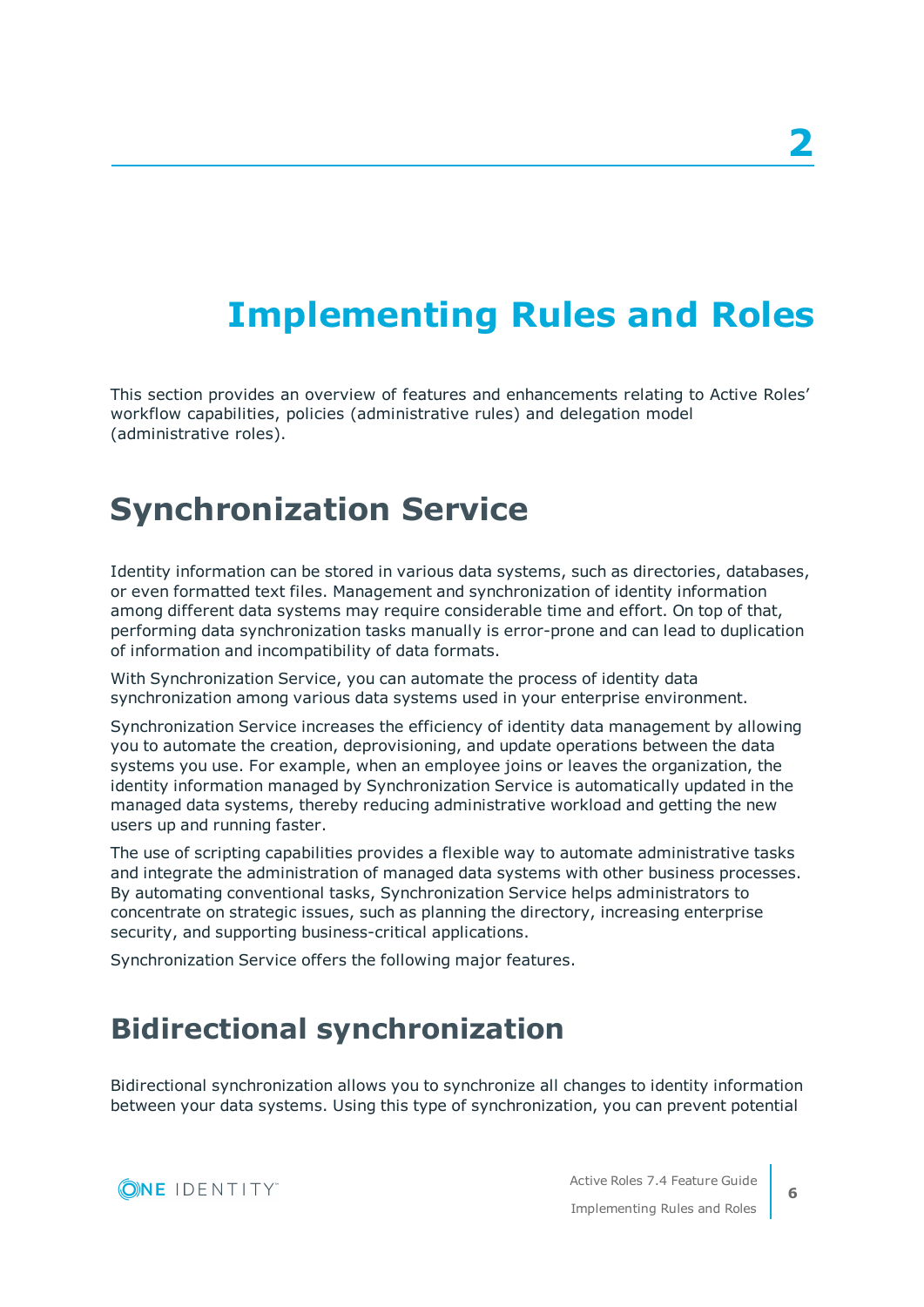identity information conflicts between different data sources. Note that bidirectional synchronization is unavailable for some of the supported data systems.

### <span id="page-6-0"></span>**Delta processing mode**

Delta processing mode allows you to synchronize identities more quickly by processing only the data that has changed in the source and target connected systems since their last synchronization. Both the full mode and the delta mode provide you with the flexibility of choosing the appropriate method for your synchronization tasks. Note that delta processing mode is unavailable for some of the supported data systems.

### <span id="page-6-1"></span>**Synchronization of group membership**

Synchronization Service allows you to ensure that group membership information is in sync in all connected data systems. For example, when creating a group object from an Active Directory domain to an AD LDS (ADAM) instance, you can configure rules to synchronize the Member attribute from the Active Directory domain to the AD LDS (ADAM) instance.

### <span id="page-6-2"></span>**Windows PowerShell scripting**

Synchronization Service includes a Windows PowerShell based scripting Shell for data synchronization. The Shell is implemented as a Windows PowerShell module, allowing administrators to automate synchronization tasks by using PowerShell scripts.

## <span id="page-6-3"></span>**Attribute synchronization rules**

With Synchronization Service, you can create and configure synchronization rules to generate values of target object attributes. These rules support the following types of synchronization:

- **. Direct synchronization** Assigns the value of a source object attribute to the target object attribute you specify.
- <sup>l</sup> **Script-based synchronization** Allows you to use a Windows PowerShell script to generate the target object attribute value.
- <sup>l</sup> **Rule-based synchronization** Allows you to create and use rules to generate the target object attribute value you want.

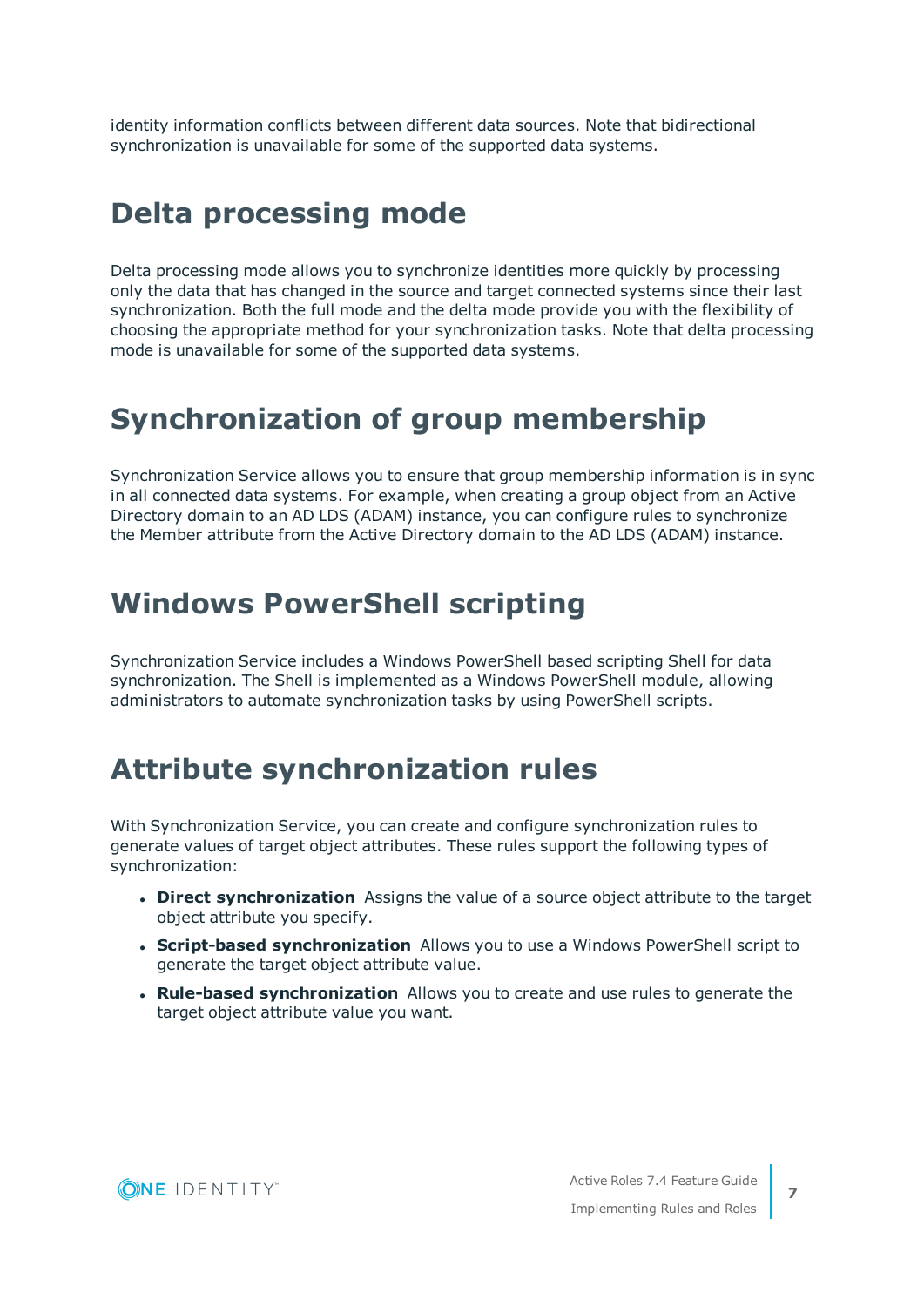## <span id="page-7-0"></span>**Rule-based generation of distinguished names**

Synchronization Service provides flexible rules for generating the Distinguished Name (DN) for objects being created. These rules allow you to ensure that created objects are named in full compliance with the naming conventions existing in your organization.

## <span id="page-7-1"></span>**Scheduling capabilities**

You can schedule the execution of data synchronization tasks and automatically perform them on a regular basis to satisfy your company's policy and save your time and effort.

## <span id="page-7-2"></span>**Extensibility**

To access external data systems, Synchronization Service employs so-called *connectors*. A connector enables Synchronization Service to read and synchronize the identity data contained in a particular data system. Out of the box, Synchronization Service includes connectors that allow you to connect to the following data systems:

- Microsoft Active Directory Domain Services
- Microsoft Active Directory Lightweight Directory Services
- Microsoft Exchange Server
- Microsoft Skype for Business Server
- Microsoft Windows Azure Active Directory
- Microsoft Office 365
- Microsoft SOL Server
- Microsoft SharePoint
- Active Roles version 7.4, 7.3, 7.2, 7.1, 7.0, and 6.9
- One Identity Manager version 6.1 or 6.0
- Data sources accessible through an OLE DB provider
- **.** Delimited text files

#### *How to start*

For instructions on how to install, configure and user Synchronization Service, see the Synchronization Service Administration Guide document for Active Roles 7.4.



**8**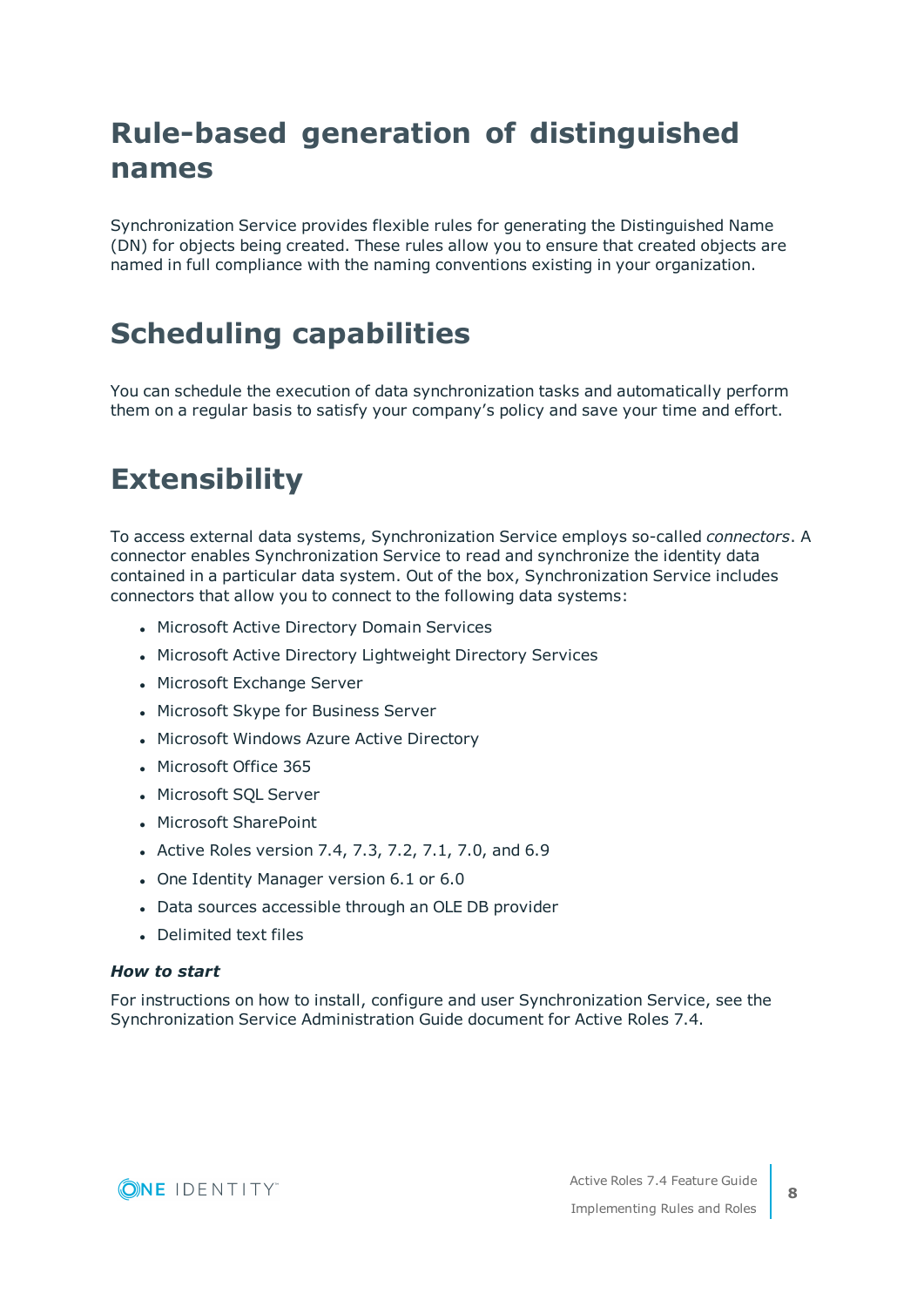# <span id="page-8-0"></span>**Exchange Resource Forest Management**

Active Roles now includes a mailbox management solution—Exchange Resource Forest Management—to provision users with Exchange mailboxes in environments where mailbox server are deployed in a dedicated Active Directory forest while logon-enabled user accounts are defined in a different forest.

Exchange Resource Forest Management extends the mailbox management capabilities of Active Roles in the case of resource forest topology. This topology option assumes that you have:

- At least one Active Directory forest containing logon-enabled user accounts for your organization, referred to as an accounts forest. The accounts forest does not have Exchange Server installed, nor does it need to have the Active Directory schema extended with the Exchange Server attributes.
- An Active Directory forest with Exchange Server, referred to as the Exchange forest, to hold mailboxes for user accounts from the accounts forest.
- Trust relationships configured so that the Exchange forest trusts the accounts forest.

With Exchange Resource Forest Management, you can use Active Roles to:

• Create a mailbox for a user account from the accounts forest.

You can create a mailbox when creating a user account in the accounts forest. It is also possible to create a mailbox for a user account that already exists in the accounts forest. As a result, Active Roles creates a disabled user account (shadow account) with a linked mailbox in the Exchange forest, and associates the shadow account and the mailbox with the user account (master account) held in the accounts forest.

• View or change mailbox properties, and perform Exchange tasks, on a user account from the accounts forest (master account) that has a linked mailbox in the Exchange forest.

The pages for managing the master account include all Exchange properties and tasks that are normally available when the mailbox resides in the same forest as the managed user account. With Exchange Resource Forest Management, Active Roles synchronizes the Exchange properties displayed or changed on the pages for managing the master account with the properties of the linked mailbox.

• View or change the personal or organization-related properties of the master account while having them synchronized to the respective properties of the shadow account.

When you use Active Roles to change the personal or organization-related properties of the master account, Exchange Resource Forest Management causes Active Roles to apply the changes to those properties of the shadow account as well. This function ensures correct information about the master account in the Exchange address lists.

• Deprovision a master account while having Active Roles deprovision the master account's mailbox in the Exchange forest.

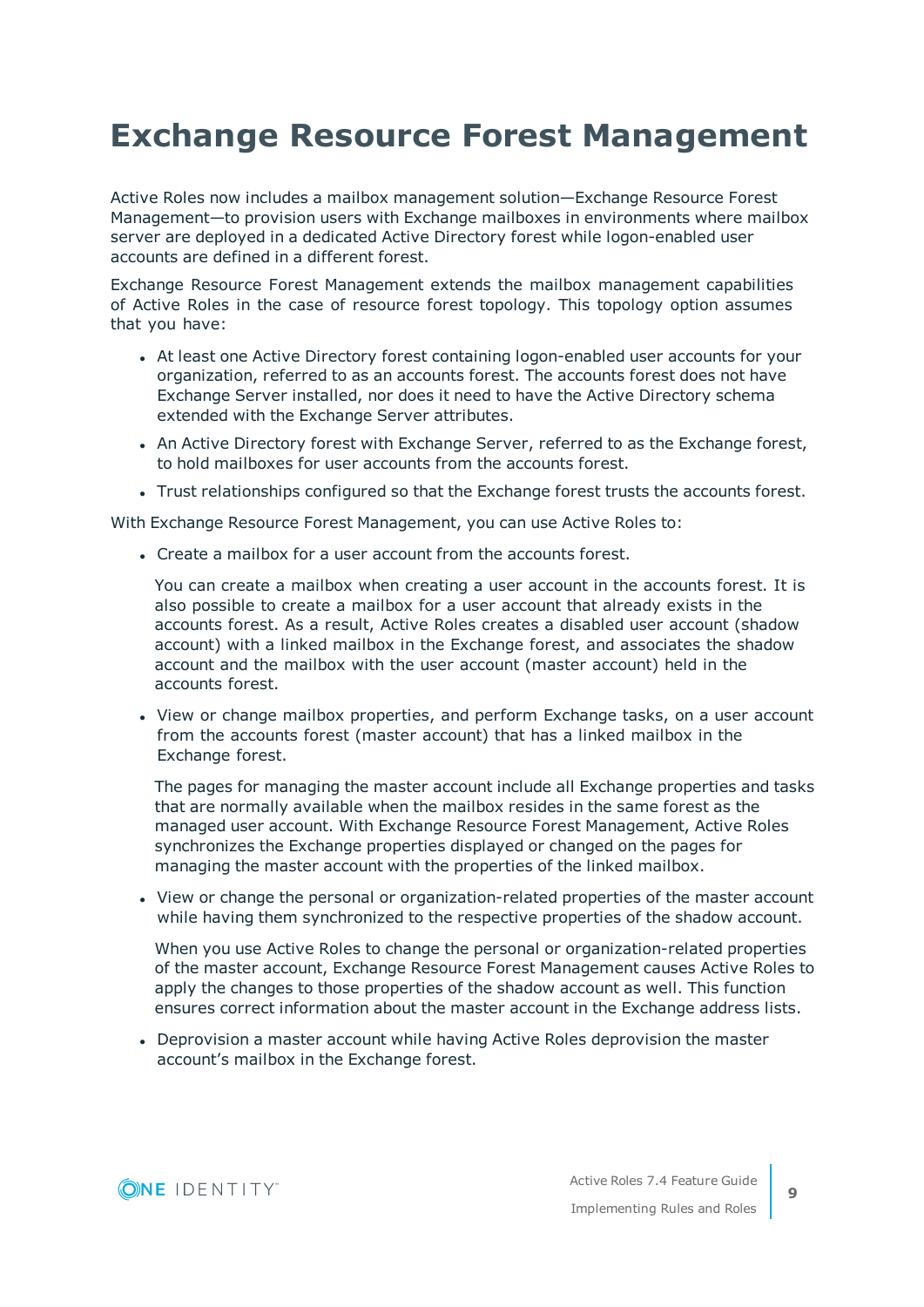When you deprovision a master account, Exchange Resource Forest Management causes Active Roles to apply the deprovisioning policies to both the master account and shadow account. As a result, Active Roles makes all the necessary changes to deprovision the mailbox. You can revert these changes by undeprovisioning the master account.

• Delegate Exchange mailbox management tasks by applying Access Templates to containers that hold master accounts.

For example, you can apply the "Exchange - Recipients Full Control" Access Template to a container in the accounts forest, which enables the delegated administrator to create, view or change linked mailboxes in the Exchange forest by managing master accounts held in that container.

• Enable a master account to update membership list of a distribution group held in the Exchange forest.

When you make a shadow account the manager or a secondary owner of a distribution group and allow the manager or secondary owners to update membership list, Exchange Resource Forest Management ensures that the corresponding master account has sufficient rights to add or remove members from that group using Exchange clients such as Microsoft Outlook or Outlook Web App.

Exchange Resource Forest Management also enables Active Roles to provide all these administrative capabilities for linked mailboxes created by Active Roles with an earlier version of Exchange Resource Forest Management or without Exchange Resource Forest Management, or created by tools other than Active Roles. Exchange Resource Forest Management schedules Active Roles to search the managed domains for linked mailboxes whose master account:

- Is in the scope of the Exchange Resource Forest Management policy for mailbox management
- Does not have a reference to the shadow account expected by Exchange Resource Forest Management

For each master account that meets these conditions, Active Roles updates the master account with a reference to the shadow account, thereby extending the capabilities of Exchange Resource Forest Management to that master account and its linked mailbox. As a result, the linked mailbox falls under the control of Exchange Resource Forest Management.

#### *How to start*

For instructions on how to install, configure and user Exchange Resource Forest Management, see the Solutions Guide document for Active Roles 7.4.

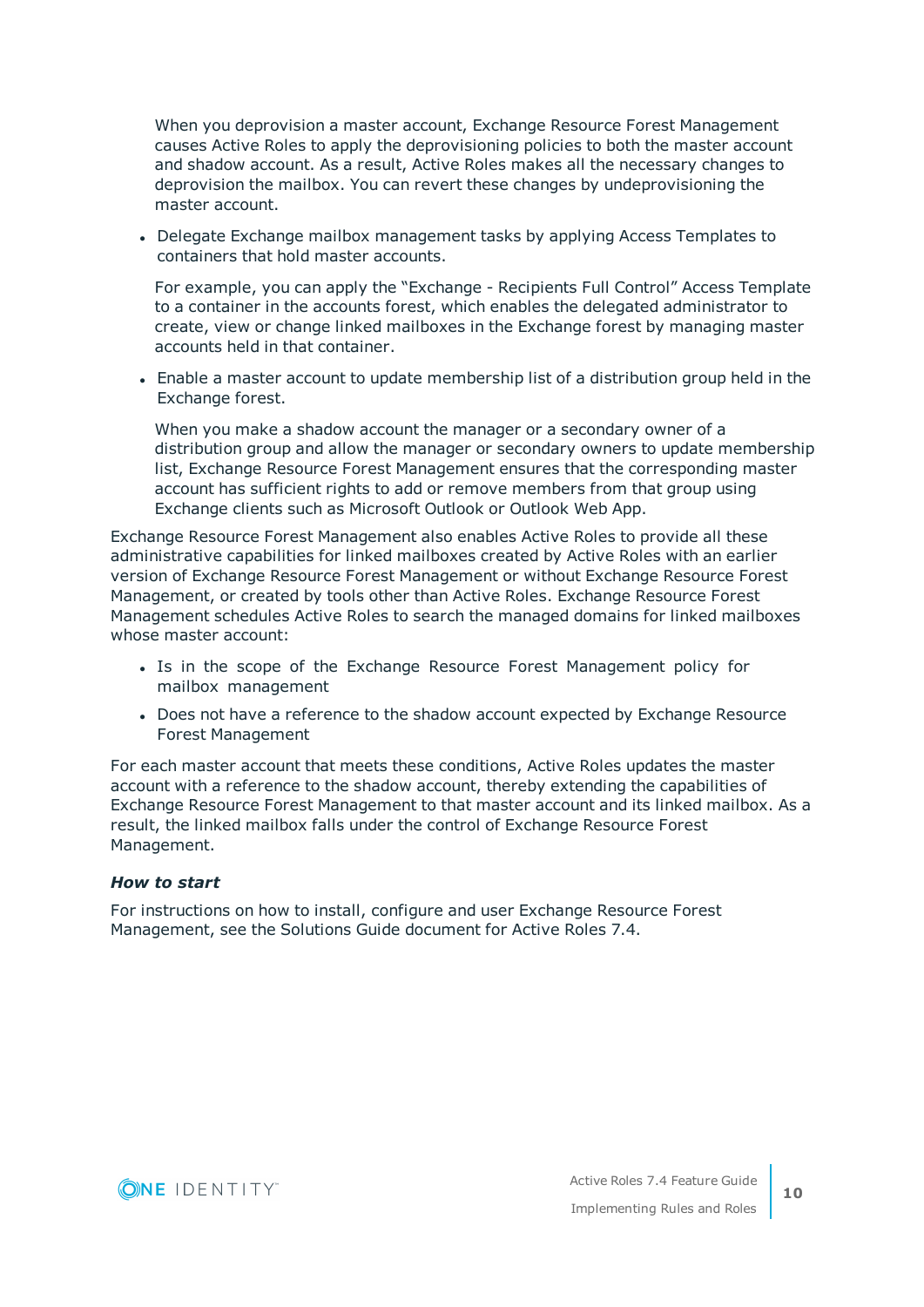# <span id="page-10-0"></span>**Skype for Business Server User Management**

Active Roles now includes a user management solution—Skype for Business Server User Management—to provision Skype for Business Server user accounts in Active Directory environments with a single forest or multiple forests.

The Skype for Business Server User Management solution enables Active Roles to administer Skype for Business Server user accounts. This solution provides built-in policies that synchronize user account information between Active Roles and Skype for Business Server, allowing Skype for Business Server user management tasks to be performed using the Active Roles Web Interface.

With Skype for Business Server User Management, you can use Active Roles to perform the following tasks:

- Add and enable new Skype for Business Server users
- View or change Skype for Business Server user properties and policy assignments
- Move Skype for Business Server users from one Skype for Business Server pool to another
- Disable or re-enable user accounts for Skype for Business Server
- Remove users from Skype for Business Server

Skype for Business Server User Management adds the following elements to Active Roles:

- Built-in Policy Object containing a policy that enables Active Roles to perform user management tasks on Skype for Business Server.
- Built-in Policy Object containing a supplementary policy that enables Active Roles to administer Skype for Business Server users in environments that involve multiple Active Directory forests.
- Commands and pages for managing Skype for Business Server users in the Active Roles Web Interface.
- Access Templates to delegate Skype for Business Server user management tasks.

The Skype for Business Server User Management policy allows you to control the following factors of Skype for Business Server user creation and administration:

- Rule for generating the SIP user name. When adding and enabling a new Skype for Business Server user, Active Roles can generate a SIP user name based on other properties of the user account.
- Rule for selecting a SIP domain. When configuring the SIP address for a Skype for Business Server user, Active Roles can restrict the list of selectable SIP domains and suggest which SIP domain to select by default.
- Rule for selecting a Telephony option. When configuring Telephony for a Skype for Business Server user, Active Roles can restrict the list of selectable Telephony options and suggest which option to select by default.



**11**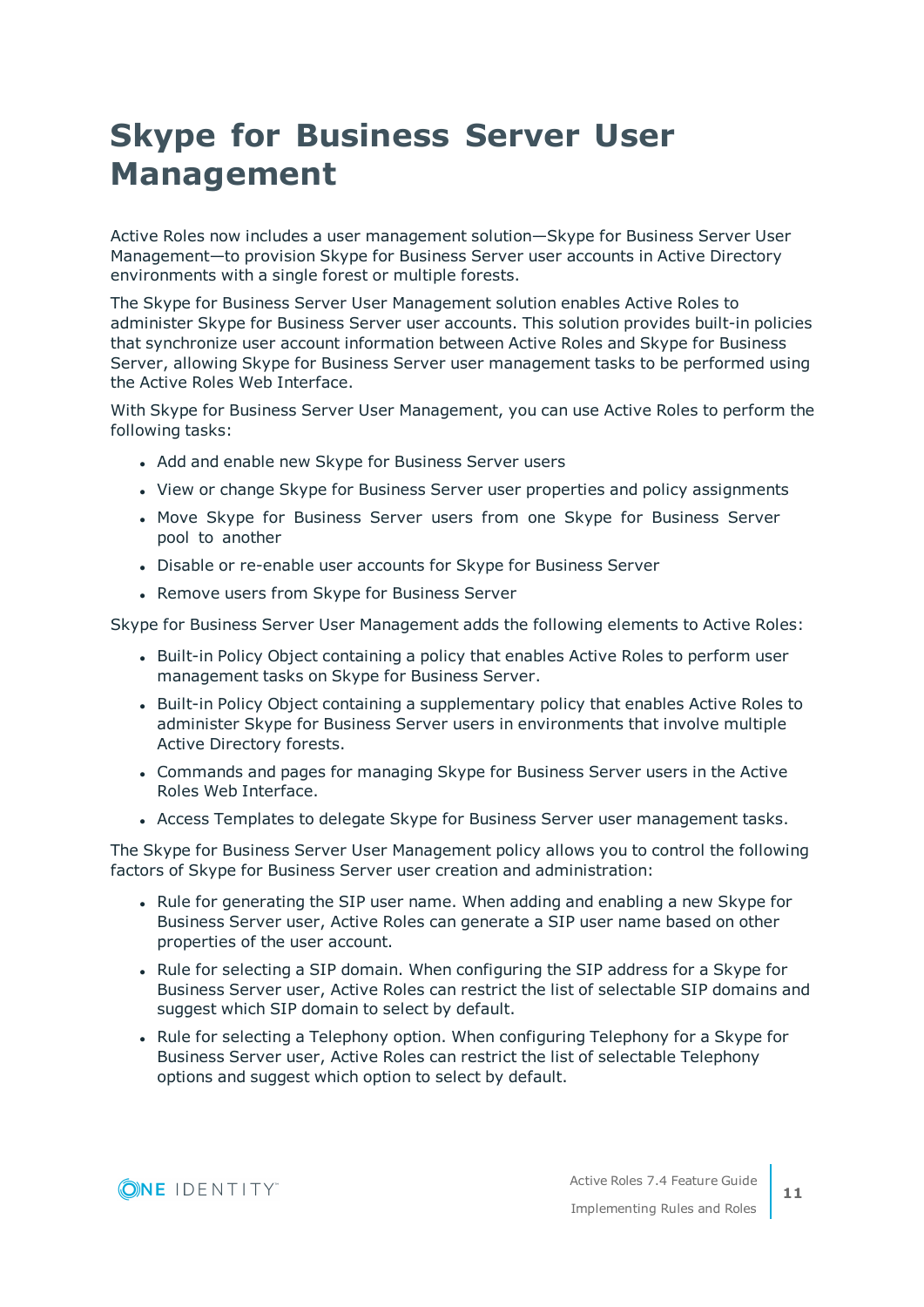• Rule for selecting a Skype for Business Server pool. When adding and enabling a new Skype for Business Server user, Active Roles can restrict the list of selectable registrar pools and suggest which pool to select by default. This rule also applies to selection of the destination pool when moving a Skype for Business Server user from one pool to another.

Skype for Business Server User Management provides a number of Access Templates allowing you to delegate the following tasks in Active Roles:

- Add and enable new Skype for Business Server users
- View existing Skype for Business Server users
- View or change the SIP address for Skype for Business Server users
- View or change the Telephony option and related settings for Skype for Business Server users
- View or change Skype for Business Server user policy assignments
- Disable or re-enable user accounts for Skype for Business Server
- Move users from one Skype for Business Server pool to another
- Remove users from Skype for Business Server

## <span id="page-11-0"></span>**Supported Active Directory topologies**

Skype for Business Server User Management supports the same Active Directory Domain Services (AD DS) topologies as Microsoft Lync 2013. The following topologies are supported:

- Single forest with a single tree or multiple trees
- Multiple forests in a resource forest topology
- Multiple forests in a central forest topology

### <span id="page-11-1"></span>**Single forest**

The single forest topology assumes that the logon-enabled user accounts managed by Active Roles are defined in the Active Directory forest in which Skype for Business Server is deployed. To perform Skype for Business Server user management tasks on a given user account, Active Roles makes changes to the attributes of that use account, and then, based on the attribute changes, the Skype for Business Server User Management policy requests the Skype for Business Server remote shell to update the user account accordingly. For example, when creating a new Skype for Business Server user, Active Roles sets a virtual attribute on that user's account directing the policy to invoke the remote shell command for enabling the new user for Skype for Business Server. When making changes to an existing Skype for Business Server user, Active Roles populates the attributes of the user's account with the desired changes, causing the policy to apply those changes via the remote shell.

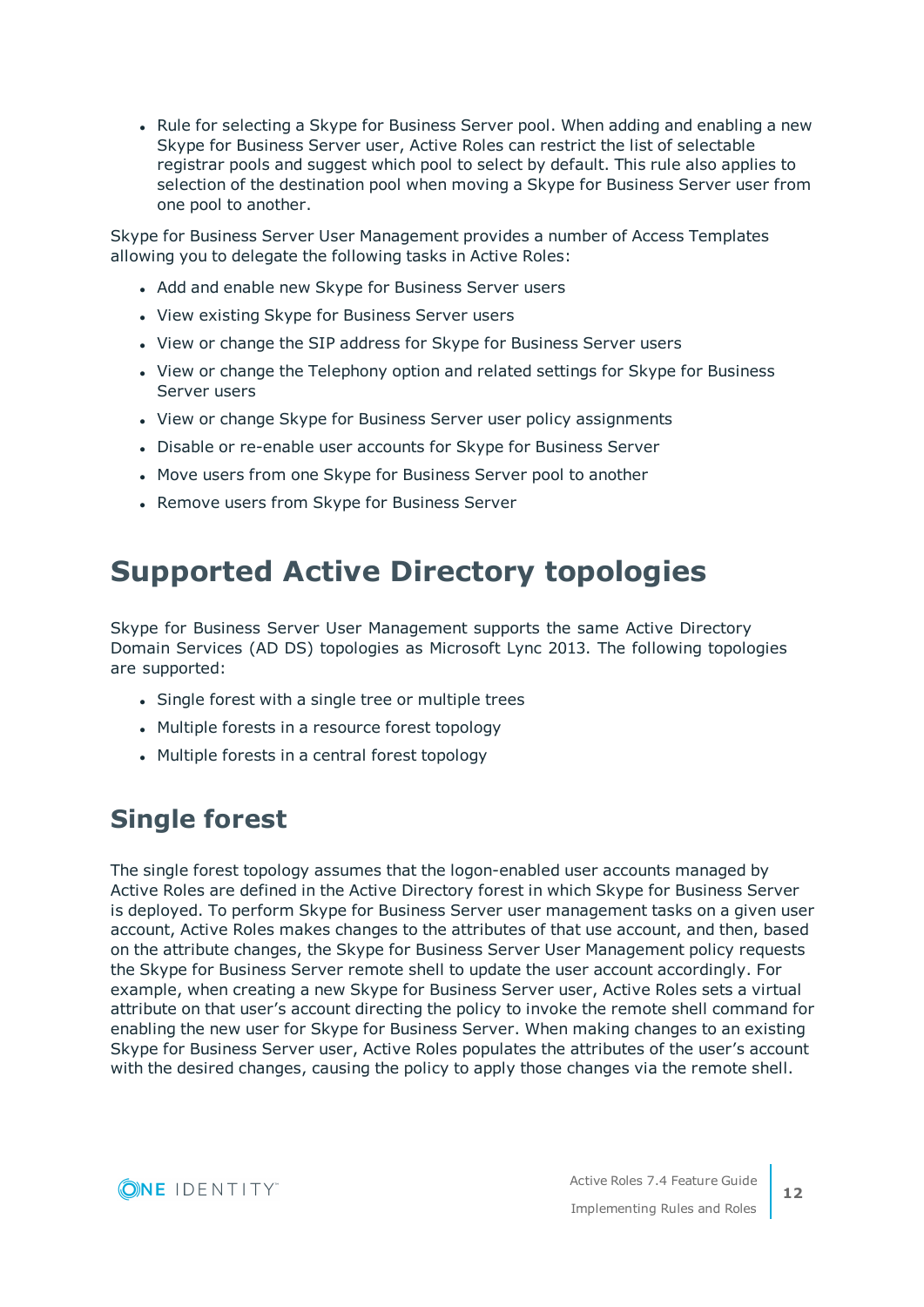### <span id="page-12-0"></span>**Multiple forests - Resource forest**

The resource forest topology refers to a multi-forest environment where a separate forest—Skype for Business Server forest—hosts servers running Skype for Business Server but does not host any logon-enabled user accounts. Outside the Skype for Business Server forest, user forests host logon-enabled user accounts but no servers running Skype for Business Server. When creating a Skype for Business Server account for a user from an external forest, Active Roles creates a disabled user account in the Skype for Business Server forest, establishes a link between the user account in the user forest (master account) and the disabled user account in the Skype for Business Server forest (shadow account), and enables the shadow account for Skype for Business Server. The Master Account Management policy then ensures that the attributes of the shadow account are synchronized with the attributes of the master account, so that Skype for Business Server user properties can be administered on the master account via Active Roles. In the Skype for Business Server forest, the User Management policy detects the attribute changes replicated from the master account to the shadow account, and translates them to remote shell commands on Skype for Business Server, similarly to the [Single](#page-11-1) forest case.

### <span id="page-12-1"></span>**Multiple forests - Central forest**

The central forest topology refers to a multi-forest environment where a separate forest—Skype for Business Server forest—hosts servers running Skype for Business Server and may also host logon-enabled accounts. Outside the Skype for Business Server forest, user forests host logon-enabled user accounts but no servers running Skype for Business Server.

With the Skype for Business Server User Management policy applied to logon-enabled user accounts in the Skype for Business Server forest, Active Roles can enable and administer those user accounts for Skype for Business Server in the same way as in the [Single](#page-11-1) forest case.

When creating a Skype for Business Server account for a user from an external forest, Active Roles creates a contact in the Skype for Business Server forest, establishes a link between the user account in the user forest (master account) and the contact in the Skype for Business Server forest (shadow account), and enables that contact for Skype for Business Server. The Master Account Management policy then ensures that the attributes of the contact are synchronized with the attributes of the user account, so that Skype for Business Server user properties can be administered on the user account via Active Roles. In the Skype for Business Server forest, the User Management policy detects the attribute changes replicated from the user account to the contact, and translates them to remote shell commands on Skype for Business Server, similarly to the [Single](#page-11-1) forest case.

#### *How to start*

For instructions on how to install, configure and user Skype for Business Server User Management, see the Solution Guide document for Active Roles 7.4.

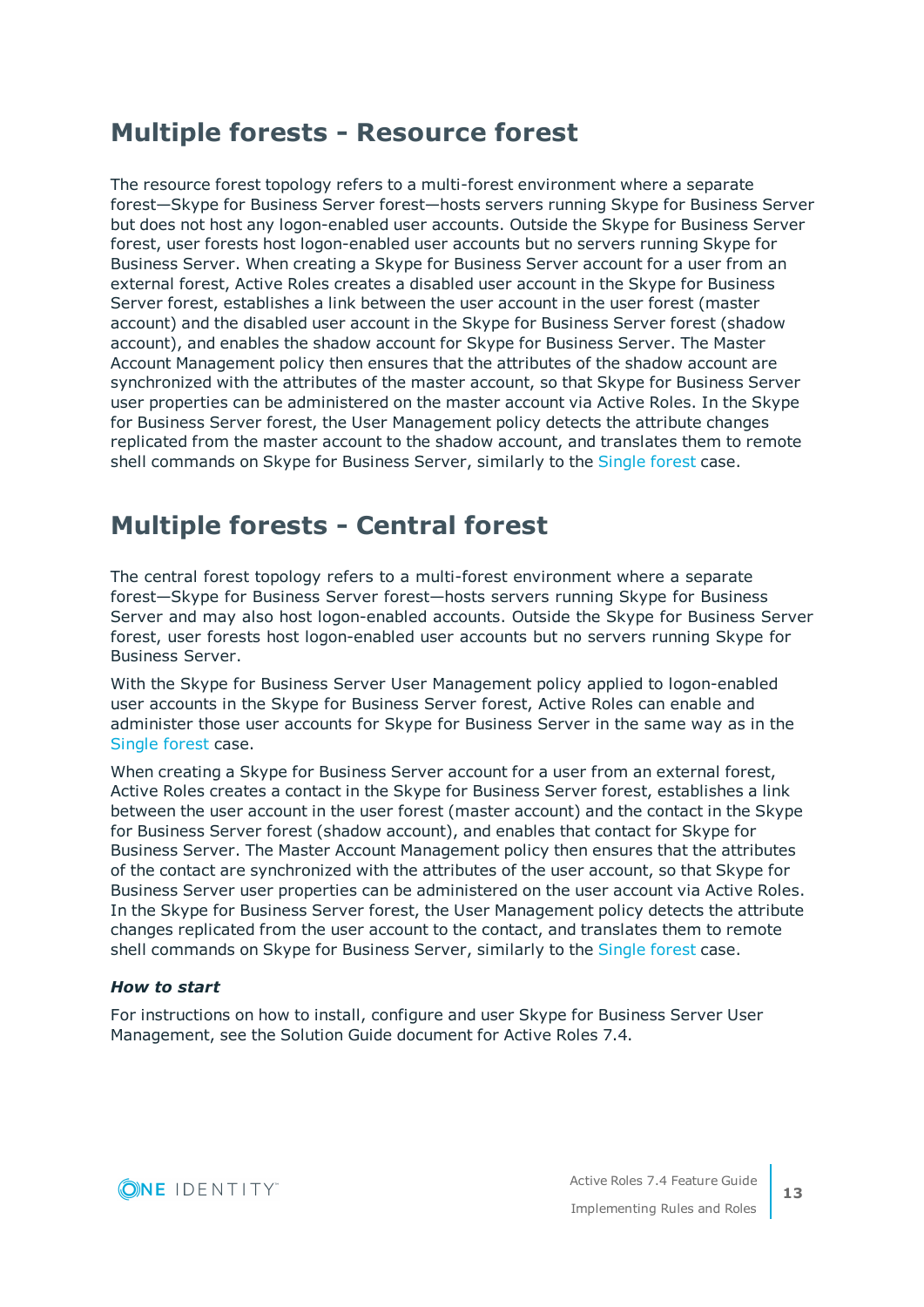# <span id="page-13-0"></span>**Workflow activity: Save Object Properties**

Save Object Properties activity is intended to save properties of a particular object at workflow execution time. The properties are saved in the workflow data context, and can be retrieved by other activities before or after the object has changed. This capability is instrumental in situations that require knowing not only the changed object state or properties but also the previous or old values of certain properties. Old values may be required to determine the previous state of an object in order to make some decision or perform a certain action based on those values. For example, to notify of object deletions, you can create a workflow that starts when deletion of an object is requested, saves the object's name, and then, after the object is deleted, sends a notification message that includes the saved name of the deleted object.

This activity has the following configuration options:

- **Activity target** This option lets you specify the object whose properties you want the activity to save. You can choose to specify:
	- **Workflow target object** In a change workflow, the target object of the request that started the workflow. For example, in a workflow that starts upon a deletion request, this choice causes the activity to save the properties of the object whose deletion is requested.
	- <sup>l</sup> **Fixed object in directory** A particular object you select from Active Directory.
	- <sup>l</sup> **Object identified by workflow parameter** The object specified by the value of a certain parameter of the workflow. You can choose the desired parameter from the workflow definition.
	- <sup>l</sup> **Object from workflow data context** The object will be selected by the activity on the basis of the data found in the workflow environment at the time of executing the workflow. You can specify which object you want the activity to select at workflow execution time.
	- <sup>l</sup> **Object identified by DN-value rule expression** The object whose Distinguished Name (DN) is specified by the string value of a certain rule expression. By using a rule expression you can compose a string value based on properties of various objects found in the workflow environment at the time of executing the workflow. You can create the desired rule expression when you configure the activity.
- **· Target properties** This option lets you specify the object properties you want the activity to save. The workflow designer proposes the default list of properties, and allows you to change the list as needed. By default, the activity saves all single-value non-constructed attributes found in the directory schema for the target object, including custom virtual attributes added to the directory schema by Active Roles.
- **Notification** You can configure the activity to subscribe recipients to the notifications of the following events:

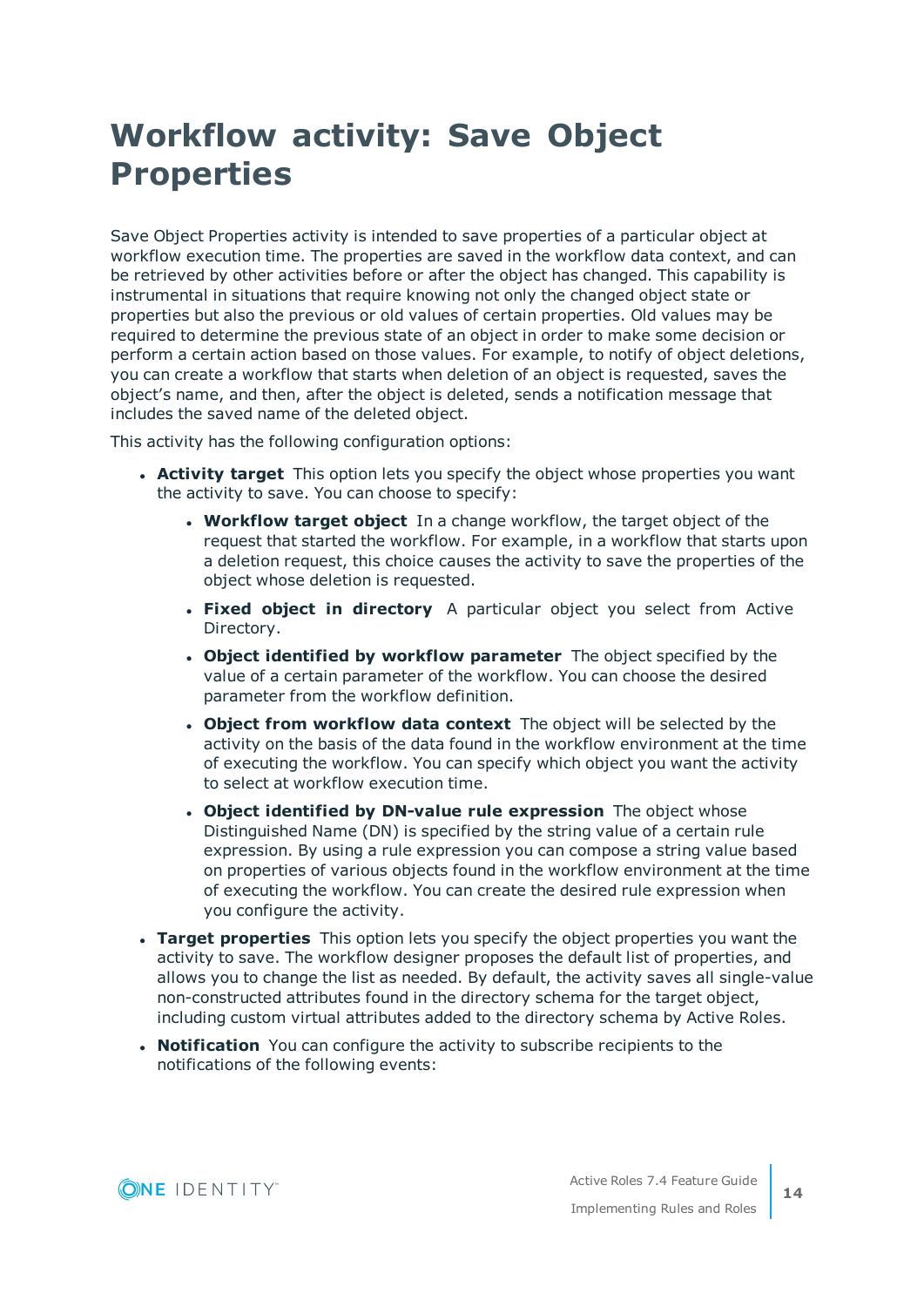- <sup>l</sup> **Activity completed successfully** When configured to notify of this event, the activity causes Active Roles to send a notification e-mail if no significant errors occurred during execution of this activity.
- <sup>l</sup> **Activity encountered an error** When configured to notify of this event, the activity causes Active Roles to send a notification e-mail if any significant errors occurred during execution of this activity.

The notification settings specify the event to notify of, and notification recipients. When executed by the workflow, the activity prepares a notification message appropriate to the specified event. Active Roles retains the message prepared by the activity, and sends the message to the specified recipients upon occurrence of that event.

**Error handling** You can choose whether to suppress errors encountered by the activity. The following option is available: **Continue workflow even if this activity encounters an error**. If this option is not selected (default setting), then an error condition encountered by the activity causes Active Roles to terminate the workflow. If you select this option, the workflow continues regardless of whether or not the encounters an error condition.

## <span id="page-14-0"></span>**Retrieving saved properties**

In a workflow that includes an activity of the Save Object Properties type, you can configure other activities to retrieve object properties saved by that activity:

• By using the following expression in a Script activity: \$workflow.SavedObjectProperties("activityName").get("attributeName")

In this expression, activityName stands for the name of the Save Object Properties activity and attributeName is the LDAP display name of the attribute representing the property you want the script to retrieve. You should specify an attribute listed in the **Target properties** setting of the "Save Object Properties" activity; otherwise, this expression returns no property value at workflow execution time.

<sup>l</sup> By adding the **Workflow - Saved Object Properties** token to the notification message template.

To add the token:

- 1. In the **Insert Token** dialog box, click **Workflow - Saved Object Properties** in the list of tokens, and then click **OK**.
- 2. In the dialog box that appears, select the name of the Save Object Properties activity and the saved property you want the token to retrieve.

You should select a property listed in the **Target properties** setting of the Save Object Properties activity; otherwise, the token you have configured returns no property value at workflow execution time.

<sup>l</sup> By choosing the **Property of object from workflow data context** configuration option, available in If-Else branch conditions, Search filter, "Create" activity,

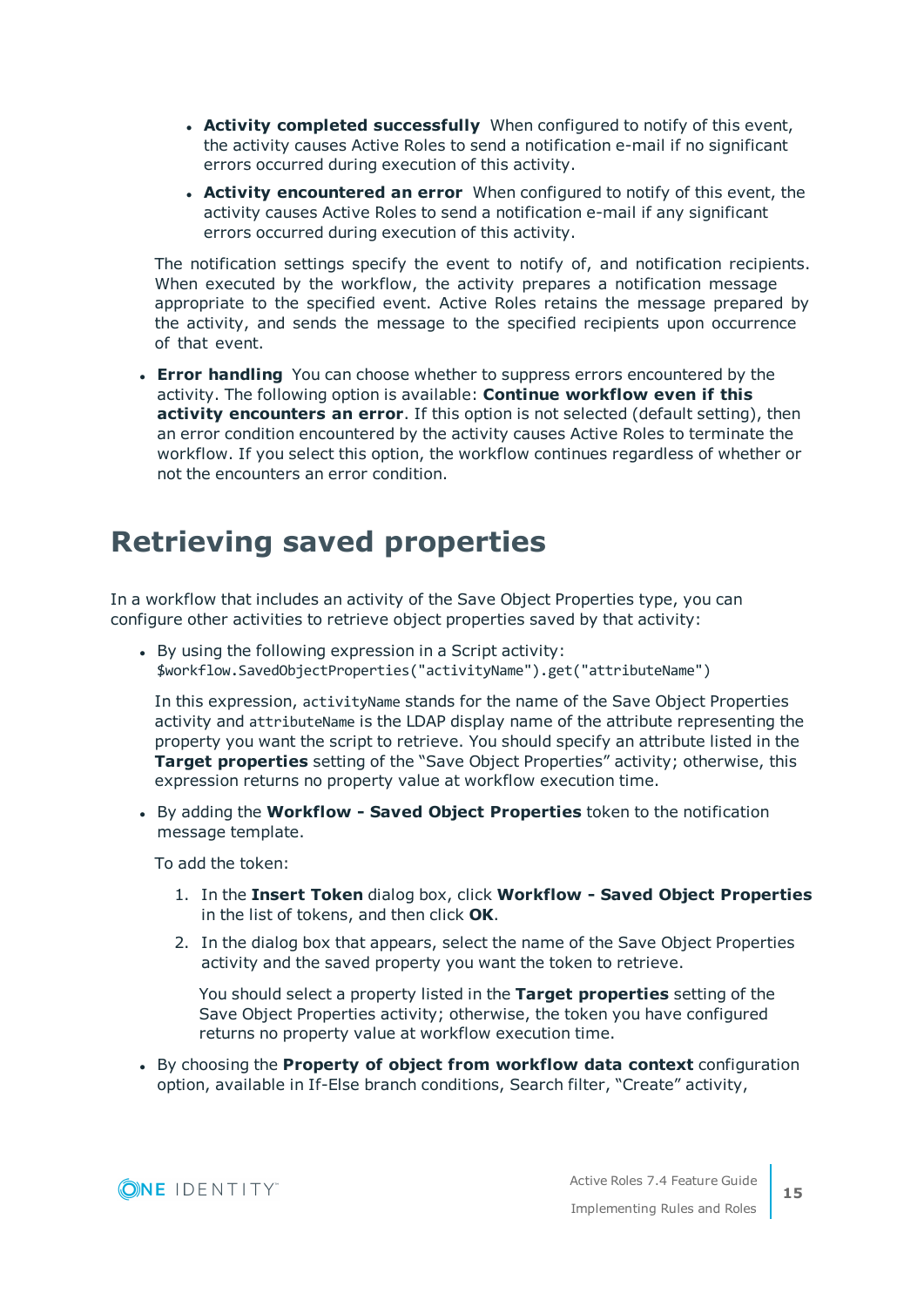"Update" activity, and Add Report Section activity.

If you choose this option, then you need to perform the following configuration steps:

- 1. In the **Object Property** dialog box, click the link in the **Target object** field, and then click **More choices**.
- 2. In the dialog box that appears, click **Saved Object Properties** in the left pane, select the name of the Save Object Properties activity from the **Activity** list, and then click **OK**.
- 3. In the **Object Property** dialog box, click the link in the **Target property** field, and select the property you want.

You should select a property listed in the **Target properties** setting of the Save Object Properties activity; otherwise, the entry you have configured returns no property value at workflow execution time.

#### *How to start*

For configuration instructions, see the "Configuring a Save Object Properties activity" section in the Active Roles 7.4 Administration Guide.

# <span id="page-15-0"></span>**Workflow activity: Modify Requested Changes**

Modify Requested Change activity is intended to update the change request that started the workflow, allowing you to add or remove changes to the properties of the workflow target object at workflow execution time. For example, in a workflow that starts when creation of an object is requested, you can use this activity to modify the properties that are going to be assigned to the new object, or change the container in which to create the object. In a workflow that starts upon a request to change an object, you can use this activity to modify the requested changes to the properties of that object.

This activity has the following configuration options:

- <sup>l</sup> **Target changes** You can define the property changes to add or remove from the change request. When you configure this activity, you can choose the properties you want the activity to change and, for each property, choose to remove the property from the request, clear the property value in the request, or specify the new value to be assigned to that property. For a multi-value property, you can choose to add or remove a value from that property. The following options are available:
- **Text string** Use the given string of characters as the value of the property. You can type the desired string.
- <sup>l</sup> **Property of workflow target object** Use the value of a certain property of the target object of the request that started the workflow. You can select the desired property from a list of object properties.

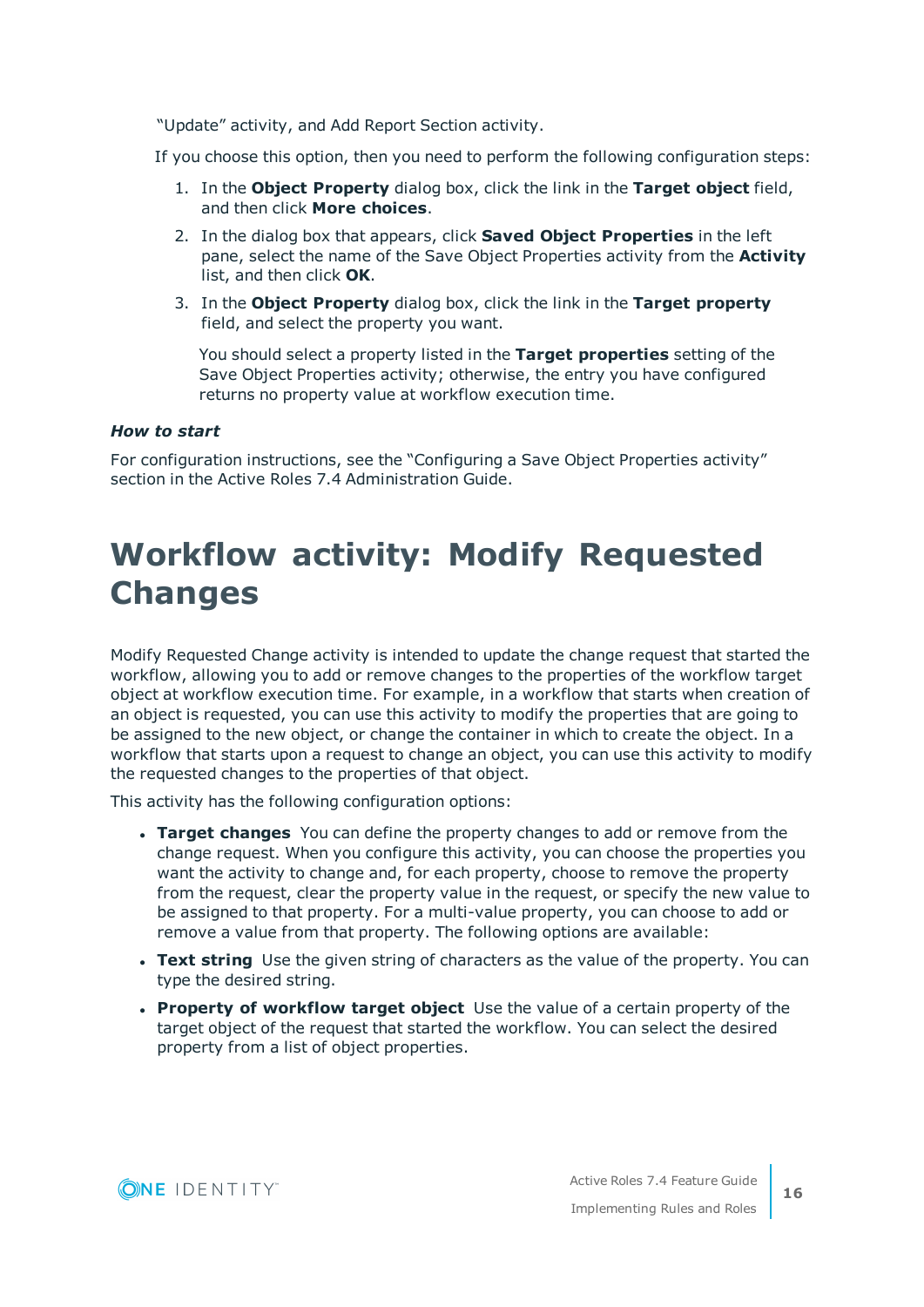- **Property of workflow initiator** Use the value of a certain property of the user whose request started the workflow. You can select the desired property from a list of object properties.
- <sup>l</sup> **Changed value of workflow target object property** Use the value that is requested to be assigned to a certain property of the workflow target object. You can select the desired property from a list of object properties.
- **Workflow parameter value** Use the value of a certain parameter of the workflow. You can choose the desired parameter from a list of the workflow parameters.
- <sup>l</sup> **Property of object from workflow data context** Use the value of a certain property of the object that will be selected by the activity on the basis of the data found in the workflow run-time environment. You can choose the desired property and specify which object you want the activity to select at workflow run time.
- **. Value generated by rule expression** Use the string value of a certain rule expression. By using a rule expression you can compose a string value based on properties of various objects found in the workflow run-time environment. You can create the desired rule expression when you configure the activity.
- **· Notification** You can configure the activity to subscribe recipients to the notifications of the following events:
	- **Activity completed successfully** When configured to notify of this event, the activity causes Active Roles to send a notification e-mail if no significant errors occurred during execution of this activity.
	- <sup>l</sup> **Activity encountered an error** When configured to notify of this event, the activity causes Active Roles to send a notification e-mail if any significant errors occurred during execution of this activity.

The notification settings specify the event to notify of, and notification recipients. When executed by the workflow, the activity prepares a notification message appropriate to the specified event. Active Roles retains the message prepared by the activity, and sends the message to the specified recipients upon occurrence of that event. The notification settings are similar to the notification settings of a Notification activity.

- **Error handling** You can choose whether to suppress errors encountered by the activity. The following option is available: **Continue workflow even if this activity encounters an error**. If this option is not selected (default setting), then an error condition encountered by the activity causes Active Roles to terminate the workflow. If you select this option, the workflow continues regardless of whether or not the encounters an error condition.
- **.** Additional settings You can configure the activity to:
	- Change the container where to create new objects while ensuring that the policies and workflows are applied from the container where the object will actually be created rather than from the container that was originally specified in the object creation request.
	- Add or remove Active Roles controls from the request.

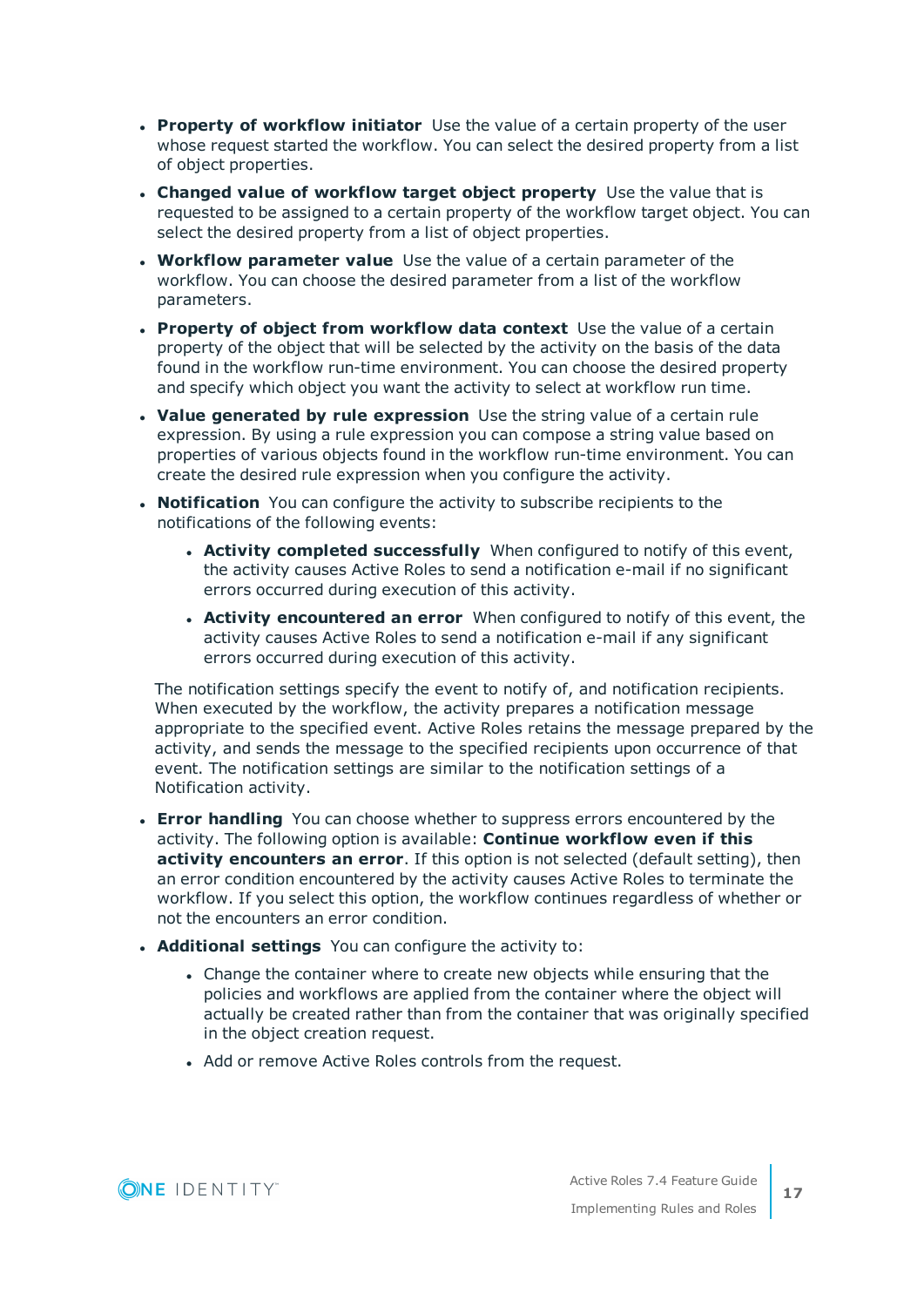Controls are certain pieces of data that can be used to provide additional information to Active Roles on how to process the request. If no controls are added to a request, then Active Roles determines how to process the request based solely on the type of the request. You can configure the activity to add certain controls to the request (include controls) or to ensure that certain controls never occur in the request (exclude controls). For information about Active Roles controls, see Active Roles SDK.

0 NOTE: The Modify Requested Changes activity type is unavailable in case of an automation workflow. You can add activities of this type to a change workflow only.

#### *How to start*

For configuration instructions, see the "Configuring a Modify Requested Changes activity" section in the Active Roles 7.4 Administration Guide.

# <span id="page-17-0"></span>**Workflow feature: Initialization script**

When executing a workflow instance, Active Roles uses a single PowerShell operating environment, referred to as a runspace, for all script activities held in that workflow. The workflow run-time engine creates a runspace once the workflow instance has been started, and maintains the runspace during the execution of the workflow instance.

When you configure a workflow, you can specify PowerShell commands you want the workflow run-time engine to execute immediately after the runspace creation. These commands constitute the initialization script that the workflow engine runs prior to performing script activities.

With an initialization script, you can define runspace configuration data separately from the logic of the script activities and use it to initialize the environment for executing script activities. Specifically, you can:

• Load PowerShell modules and snap-ins. All activity scripts can use the modules and snap-ins loaded in the initialization script, without having to load the prerequisite modules or snap-ins on a per-activity basis.

The modules and snap-ins loaded in the initialization script are available to all script activities at workflow run time. For example, the Import-Module 'SmbShare' command added to the initialization script makes the Server Message Block (SMB) Sharespecific cmdlets available to all script activities within the workflow.

• Initialize environment-specific variables, referred to as global variables. All activity script can retrieve and update global variables, which makes it possible to exchange data between different activity scripts.

The global variables are visible to all script activities at workflow run time. For example, the  $\frac{1}{2}$ rGuid = [Guid]::NewGuid() command added to the initialization script makes the \$rGuid variable available to all script activities within the workflow. To reference a variable that is defined in the initialization script, the activity script must use the \$global: qualifier, such as \$global:rGuid.

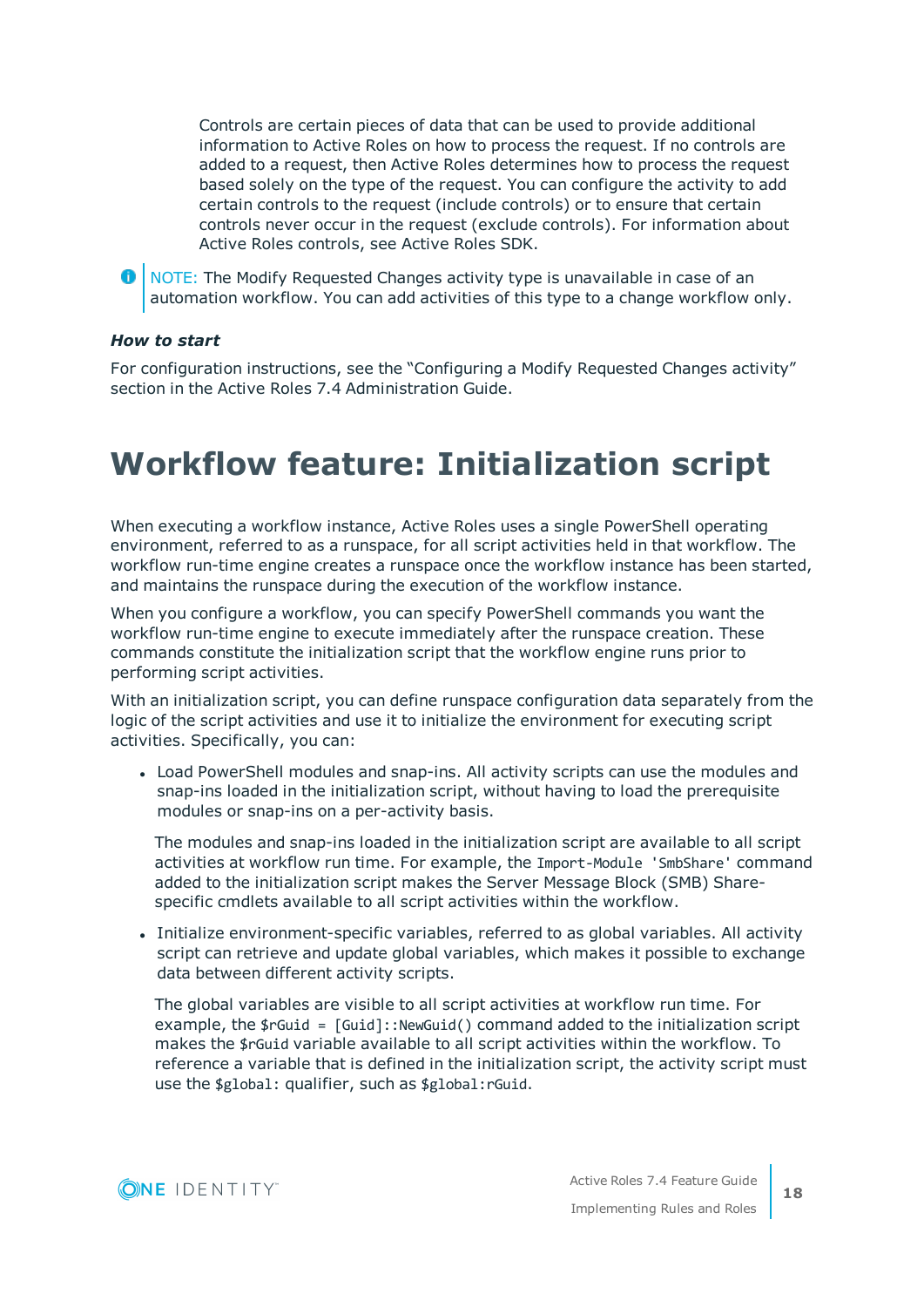When execution of the workflow instance is suspended (for example, waiting for approval), and then resumed (for example, after receiving an approval decision), the runspace is reinitialized so the global variables may change. If you need to preserve the value of a global variable, add the [Persist()] attribute to the variable's name in the initialization script, such as [Persist()]\$rGuid = [Guid]::NewGuid(). The global variables defined in this way are saved to a persistent storage upon suspending the workflow instance and restored from the storage when the workflow instance is resumed. To save a variable, Active Roles creates and stores an XML-based representation of the object signified by that variable, similarly to the Export-Clixml command in Windows PowerShell. When restoring the variable, Active Roles retrieves the XML data that represents the object, and creates the object based on that data, similarly to the Import-Clixml command.

#### *How to start*

1. In the Active Roles console tree, expand **Configuration | Policies | Workflow**, and select the workflow you want to configure.

This opens the Workflow Designer window in the details pane, representing the workflow definition as a process diagram.

- 2. In the details pane, click the **Workflow options and start conditions** button to expand the area above the process diagram, and then click the **Configure** button.
- 3. Click the **Initialization script** tab in the dialog box that opens.

The **Initialization script** tab displays the current script. You can add or modify the script by typing in the edit box on that tab.

# <span id="page-18-0"></span>**Search for user accounts that are about to expire**

In an Active Roles workflow, a Search activity allows you to perform searches against directory data to find objects, such as users or groups, that match the criteria you specify based on object properties and pass those objects to other activities so that the workflow can perform the appropriate actions on them. Search options have been extended to enable the activity to search for user account that will expire within a certain number of days.

#### *How to start*

When configuring a Search activity to search for users, click the option **Retrieve only expiring user accounts** to restrict your search to user accounts that will expire within a certain number of days. In the dialog box that opens, specify the desired number of days.

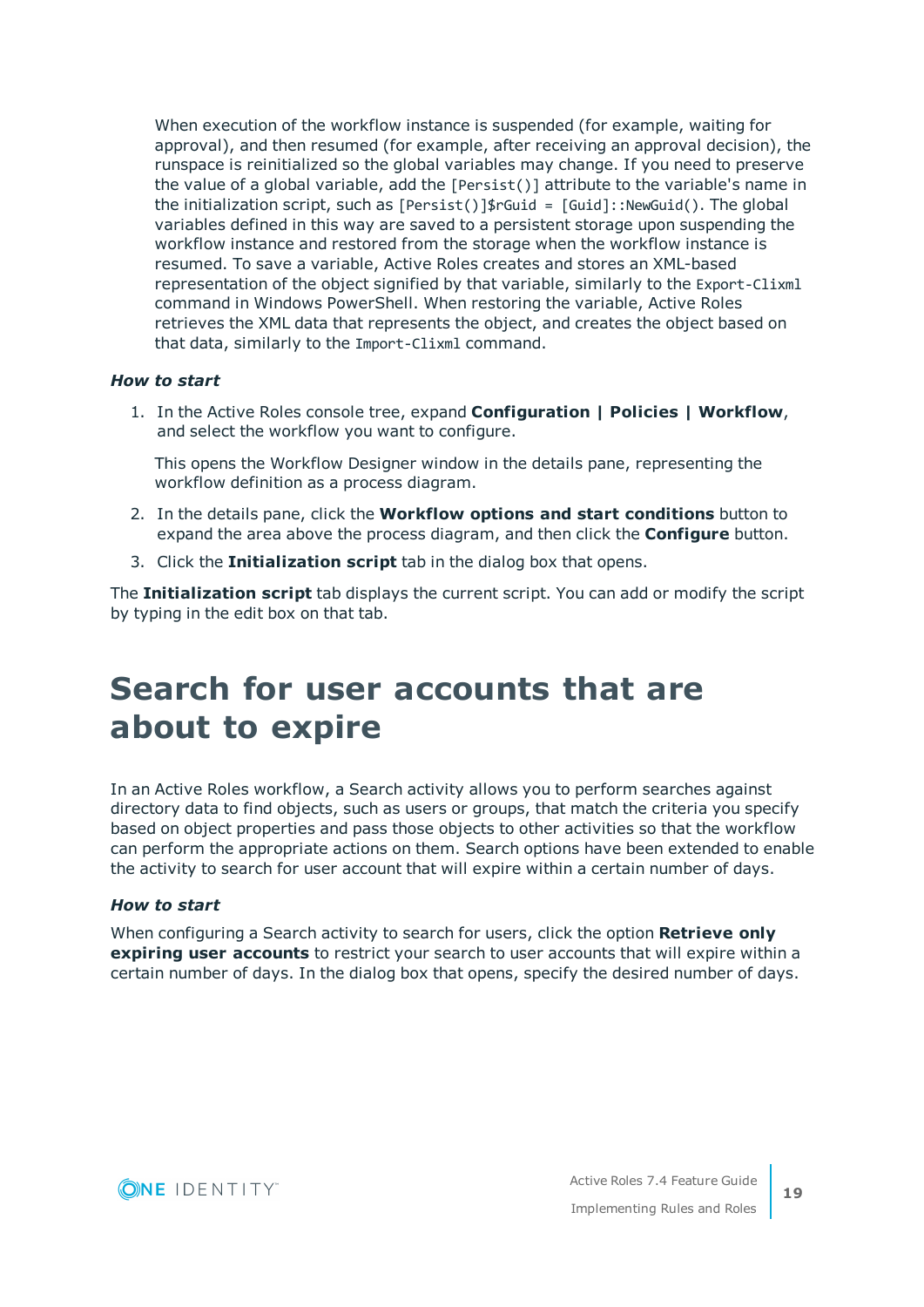# <span id="page-19-0"></span>**Plain-text notification messages**

In an Active Roles workflow, notification messages are based on a message template that determines the format and contents of an e-mail notification message, including the message subject and body. Notification messages are created, and normally sent, in HTML format. You can now configure the Notification or Approval activity to format and send notification messages as plain text. This option may be helpful in integration solutions that use mail flow for data exchange between Active Roles and other solution components.

#### *How to start*

When configuring notification message settings for a Notification activity or an Approval activity, select the **Format notification message as plain text** check box on the **Notification Message** page.

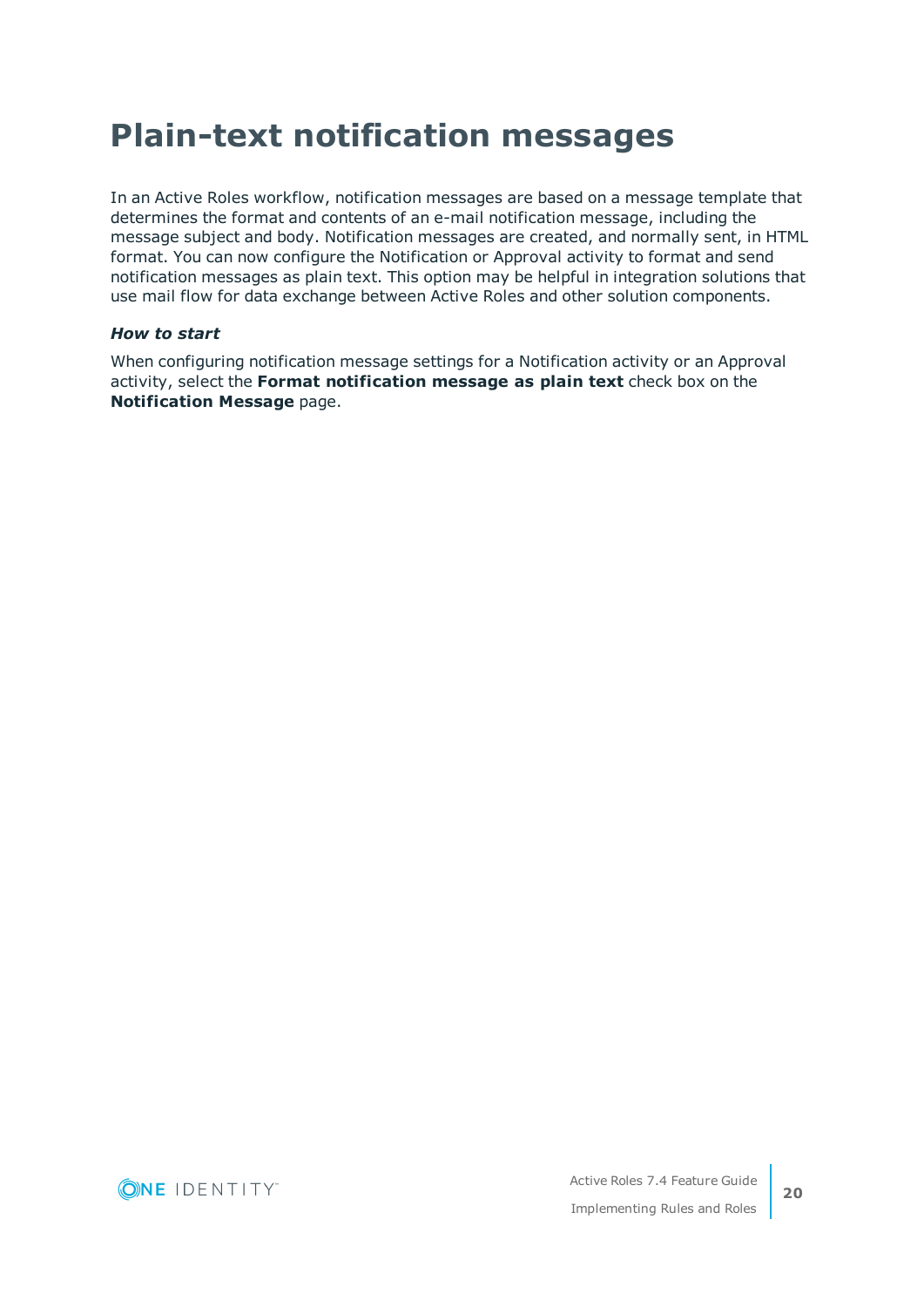# **Using Active Roles**

<span id="page-20-0"></span>This section summarizes the features and enhancements that improve the user experience of those who use Active Roles to perform day-to-day administrative tasks.

## <span id="page-20-1"></span>**Web Interface redesigned**

The Active Roles Web Interface is a highly customizable Web application that provides administrative coverage for all aspects of Active Directory data management. In the new version, the Web Interface has been redesigned for greater clarity and ease of use, to ensure consistent look and feel, and to improve user experience by adding new navigation options, optimizing search pages, and enhancing the point-and-click interface for creating and reusing search conditions. Also, steps have been taken to decrease response time and improve performance of the Web Interface.

The brand-new user experience simplifies and streamlines the management tasks in the Web Interface. Key highlights include:

- <sup>l</sup> **Single-page lists** You no longer need to page through search results. All results are now listed on a single page. The single-page list starts displaying search results much faster, and makes it easier to sort, filter, locate and select the objects you want to find.
- **Enhanced search tools** Unified toolbar for configuring search conditions or filter conditions includes a flexible condition builder allowing you to choose predefined conditions, configure a wide variety of property-based conditions, or specify complex conditions using LDAP syntax.
- <sup>l</sup> **Pop-up property pages** Pages for creating, viewing or changing objects are now displayed on top of the list of objects, which allows you not to lose the entire list while selecting and managing individual objects.
- **· Views** You can create, save and reuse your personal views of containers. Each view is essentially a search query for objects held in a particular container that returns the list of objects matching the specified search conditions, with the specified set of list columns and list sorting order.

The new Web Interface retains and improves upon all the enterprise-class features of its predecessor, including individually customizable Web Interface sites, user permission-

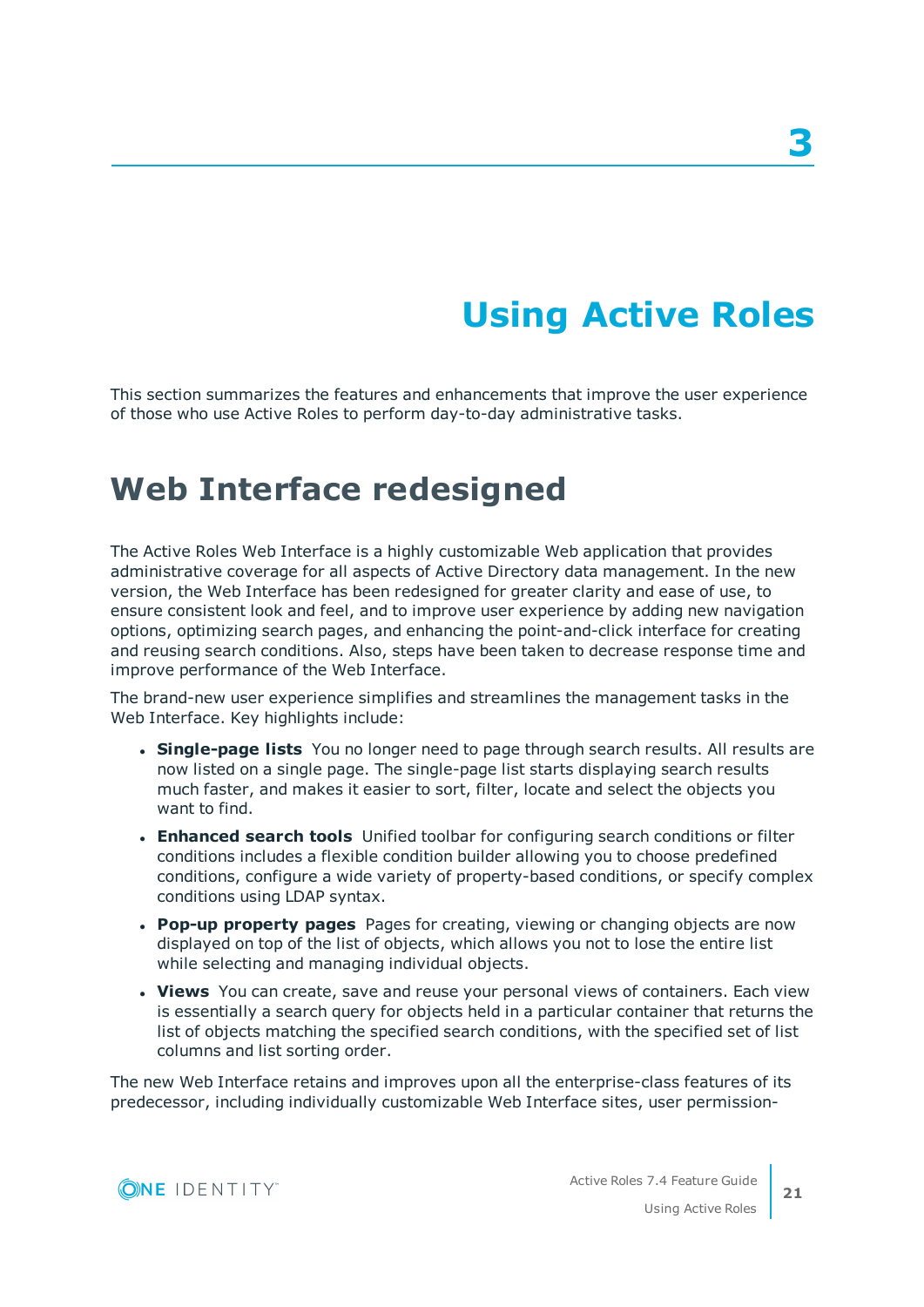based view of the Web Interface pages, and support for self-administration. It combines an attractive design with superior flexibility and many advanced features. The result is a solution that can be tailored for any category of administrative personnel, whether day-today administrators, business data owners, help desk operators, or even regular end-users.

The Web Interface is now easier to navigate. It features simplified layout and large UI elements. Most of UI areas can be resized, collapsed or expanded. This allows you to adapt your workspace on UI to your needs.

The main UI elements include the Header area at the top of the page; the Navigation bar and the Browse pane (Views/Tree) on the left side; the list of objects next to the Browse pane; the Command pane on the right side; and the Summary pane under the list of objects, as shown in the figure that follows.

|                                                                                                                                                                                                                   | <b>ONE IDENTITY</b> Active Roles                                                                                                                                                                                                                                                                                                                                                                                                                                                                                                                                               |                                                                                                                                   | $\alpha$                                                                              | <b>Feedback and Notifications</b><br><b>O</b> Active Roles 7.4<br>$\Delta$ $\angle$ & ARSAdmin $\sim$<br>Pa Feedback                                             |
|-------------------------------------------------------------------------------------------------------------------------------------------------------------------------------------------------------------------|--------------------------------------------------------------------------------------------------------------------------------------------------------------------------------------------------------------------------------------------------------------------------------------------------------------------------------------------------------------------------------------------------------------------------------------------------------------------------------------------------------------------------------------------------------------------------------|-----------------------------------------------------------------------------------------------------------------------------------|---------------------------------------------------------------------------------------|------------------------------------------------------------------------------------------------------------------------------------------------------------------|
| Home<br><b>Directory Management</b><br>a.<br>Search<br>Q<br>Customization<br>Approval<br>о<br><b>Settings</b>                                                                                                     | <b>Views</b><br>Tree<br>- Built-in<br><b>Active Directory</b><br><b>Managed Units</b><br><b>AD LDS</b><br><b>Automation Workflows</b><br>Azure                                                                                                                                                                                                                                                                                                                                                                                                                                 | TESTOU (objects found: 5)<br>Active Directory / ARSRD.Lab<br>=<br>Filter<br>$\Box$ Name<br>□ A Ajay Gupta<br><b>图 日 Anu Mehta</b> | Toolbar<br><b>Description</b><br>QA<br><b>Developer</b>                               | Anu Mehta<br><b>Disable Account</b><br><b>Reset Password</b><br>$\checkmark$<br>Delete<br>Deprovision<br>Type<br>Move<br>User i<br>Copy<br><b>User</b><br>Rename |
| Personal<br>Help<br>o<br>You have no personal Views. To create a View,<br>click the button on the left side of the toolbar,<br>and then click "Save current view".<br><b>Navigation bar</b><br><b>Browse pane</b> | <b>D &amp;</b> Ekta Gupta<br><b>HR</b><br>User<br>Member Of<br>ю.<br>Prashant P<br>Developer<br>User<br><b>Change History</b><br>i □ <u>●</u> Priya Pate<br>QA<br>User<br><b>Entitlement Profile</b><br><b>User Activity</b><br>List of objects<br><b>General Properties</b><br><b>Managed Resources</b><br><b>Exchange Properties</b><br><b>Terminal Services Properties</b><br><b>Dial-in Properties</b><br><b>Name Mappings</b><br><b>Move Mailbox</b><br><b>Disable Mailbox</b><br>Enable Archive<br>$\,$<br>$\leftarrow$<br><b>Convert to Linked Mailbox</b><br>Anu Mehta |                                                                                                                                   |                                                                                       |                                                                                                                                                                  |
|                                                                                                                                                                                                                   |                                                                                                                                                                                                                                                                                                                                                                                                                                                                                                                                                                                |                                                                                                                                   |                                                                                       |                                                                                                                                                                  |
|                                                                                                                                                                                                                   |                                                                                                                                                                                                                                                                                                                                                                                                                                                                                                                                                                                | User logon name<br>amehta<br>Modified<br>9/26/2019 9:50:08 AM<br>Expiration<br>Never expires<br><b>Summary pane</b>               | E-mail<br>amehta@arsrd.lab<br>Description<br>Developer<br>Job title<br>Staff Engineer | <b>THE TESTOU</b><br>Search under this container<br><b>New User</b><br>New Group<br>New Query-based Distribution Group<br>Command pane                           |

#### **Figure 1: UI Elements**

## <span id="page-21-0"></span>**Navigation bar**

Located on the left side of the page, the Navigation bar provides the first level of navigation for most of the tasks you can perform in the Web Interface. The Navigation bar is organized by Web Interface areas, and includes the following items:

- **Home** Go to the Web Interface home page.
- <sup>l</sup> **Directory Management** Browse for, and administer, directory objects in your organization.

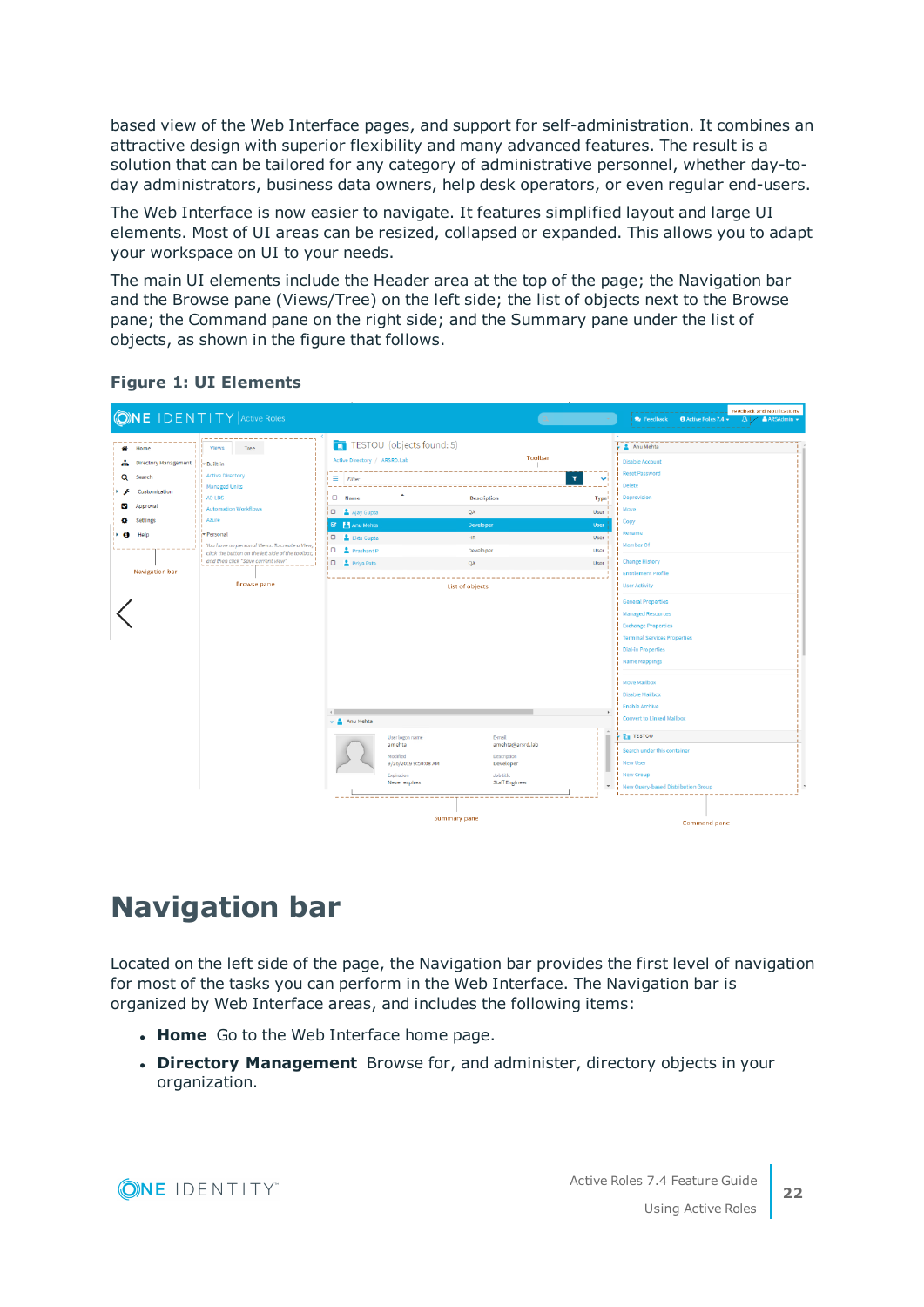- **Search** Search for, and administer, directory objects in your organization.
- **Customization** Customize Web Interface pages. Available to Active Roles Admin only.
- **Approval** Perform the tasks relating to approval of administrative operations.
- **. Settings** View or change your personal settings that control the display of the Web Interface.

### <span id="page-22-0"></span>**Browse pane**

Located next to the Navigation bar, the Browse pane lists the built-in views and personal views, and allows you to access the tree view:

- Built-in views provide entry points to browsing for objects in the directory. Personal views are filter or search queries you build and save to use them again at a later time.
- The tree view helps you browse for directory objects by using the directory tree to navigate through the hierarchical structure of containers.

## <span id="page-22-1"></span>**List of objects**

When you select a container or view in the Browse pane, you'll see a list of objects. If you select a container, the list includes the objects held in that container. If you select a view, the list includes the objects that match the view settings.

The list of objects is no longer divided into multiple pages. Instead, the Web Interface now loads all objects on a single page. This allows you to see the entire contents of an OU or all results of a search operation at a time.

You can use various built-in conditions or create custom conditions to filter the list of objects. It is also possible to customize the list by sorting and filtering, and by adding or removing list columns.

You can select objects from the list and apply commands to the selected object or objects. When you click the name of a container object, such as a domain or an organizational unit, the list changes to display the objects held in that container, thereby enabling you to browse through containers in the directory.

## <span id="page-22-2"></span>**Toolbar**

Located above the list of objects, the Toolbar contains a number of controls allowing you to manage the current list of objects:

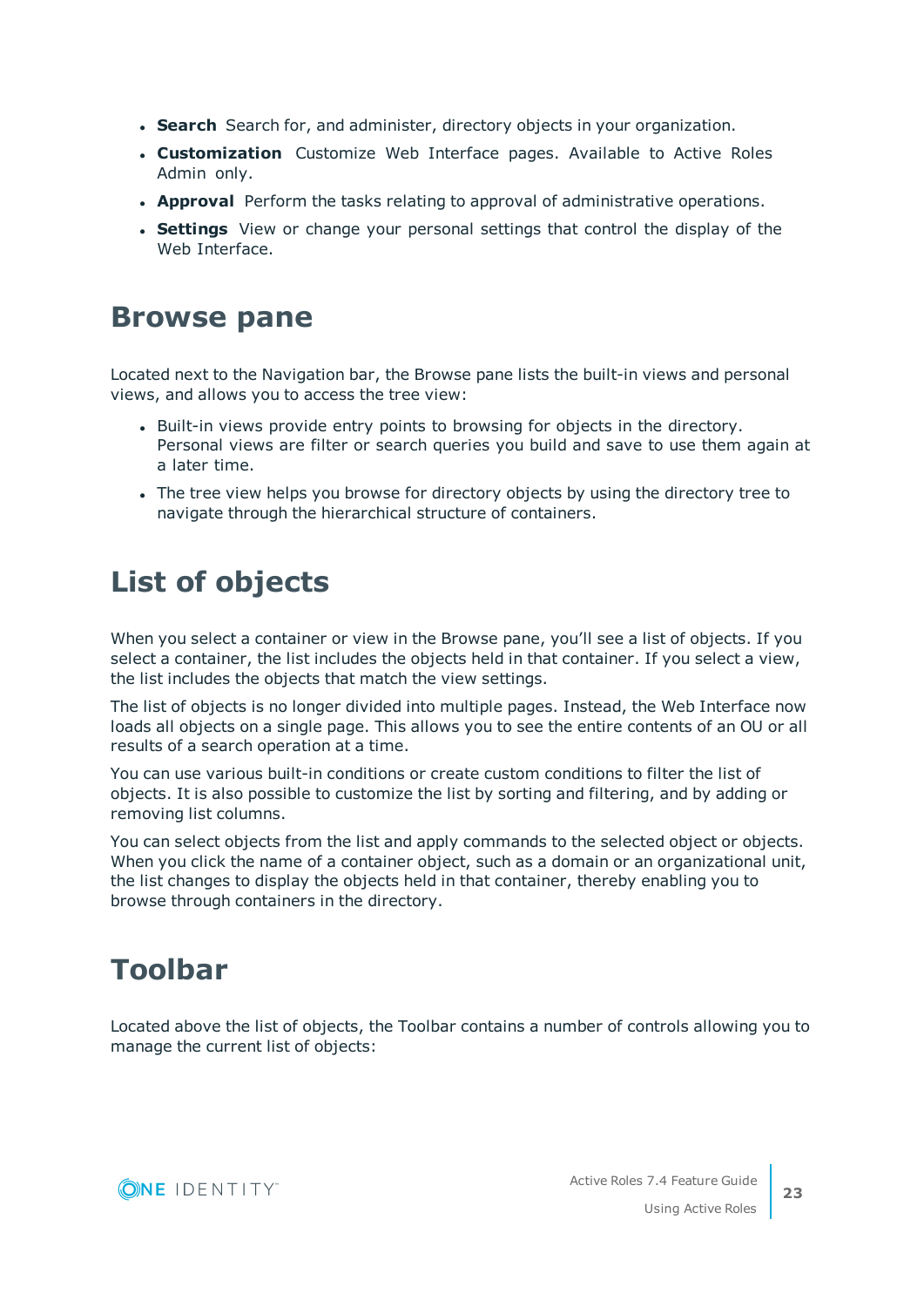- Click the Menu button on the left side of the Toolbar to save the current list as a personal view, add or remove list columns, or export the list to a text file.
- Type in the Filter field and then click the button next to that field to have the list include only those objects whose naming properties match what you typed.
- Click the Expand/Collapse button on the right side of the Toolbar to configure filtering criteria based on object properties. To have the list include only the objects that match your filtering criteria, click the button next to the Filter field.

## <span id="page-23-0"></span>**Command pane**

Located to the right of the list of objects, the Command pane provides commands you can apply to objects you select from the list as well as commands you can apply to the current container:

- If no objects are selected in the list, the menu includes only the commands that apply to the current container. These commands are grouped under a heading that shows the name of the current container.
- If a single object is selected in the list, the commands that apply to the selected object are added in the top of the menu, under a heading that shows the name of the selected object.
- If multiple objects are selected from the list, the commands that apply to all of the selected objects are added in the top of the menu, under a heading that shows the number of the selected objects.

## <span id="page-23-1"></span>**Summary pane**

When you select an object from the list, information about that object is displayed in the Summary pane under the list of objects. The information includes some commonly used properties of the object, and depends upon the object type. For example, user properties provide more detailed information about a user account, such as the logon name, e-mail address, description, job title, department, expiration date, and the date and time that the account was last changed. If you don't see the Summary pane, click in the area beneath the list of objects.

## <span id="page-23-2"></span>**Personal views**

Personal views is a new feature of the Web Interface. Each view displays a filter-based list of objects held in a given OU or container, or a list of search results. You can search a container or filter the contents of a container using search conditions or filter conditions as needed, and then save the resulting search or filter query as your personal view. The view displays the list of objects that match the specified conditions, with the specified list sorting

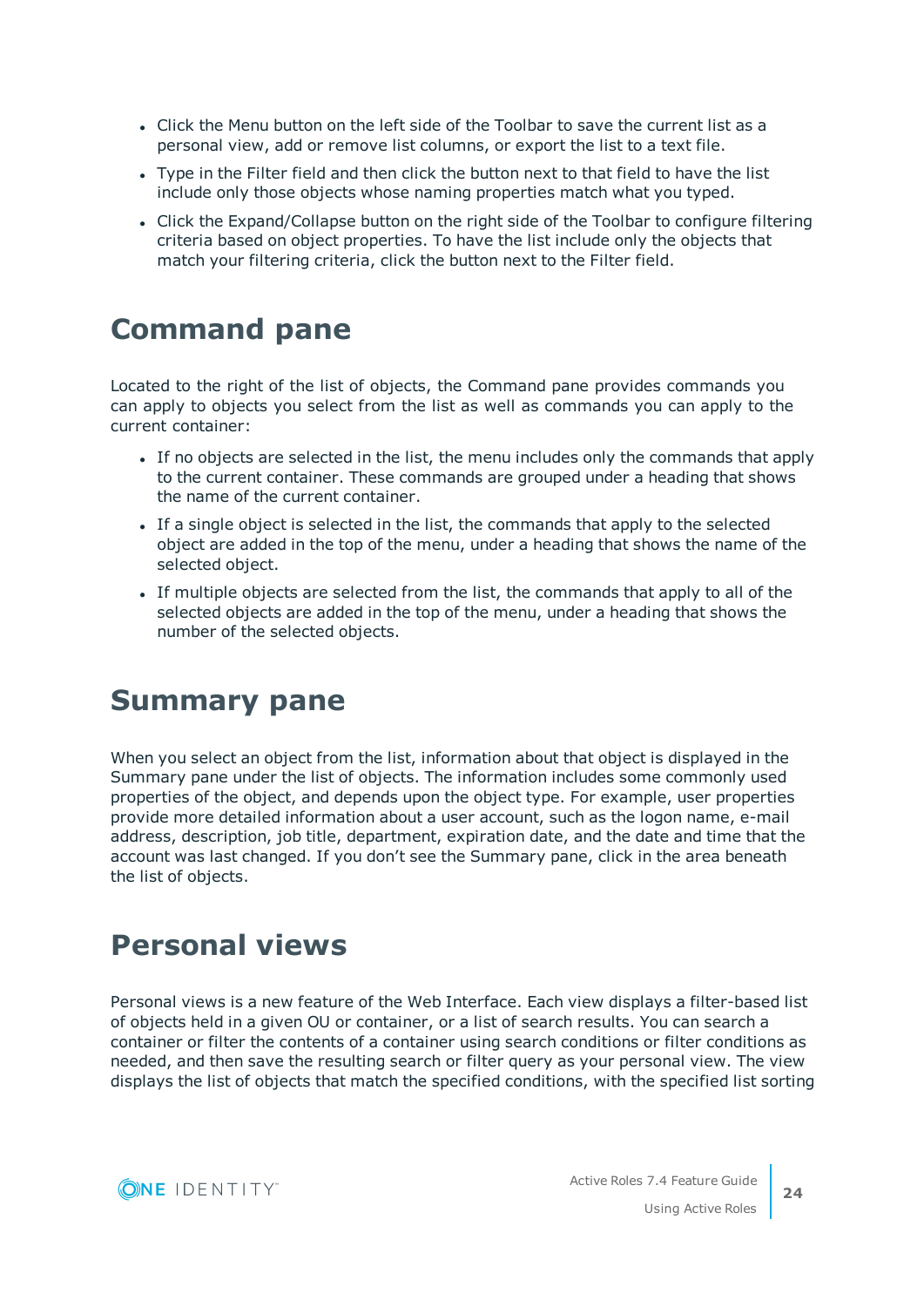order and set of list columns. Personal views are stored on a per-user basis, so each enduser can have his own views.

## <span id="page-24-0"></span>**Locating directory objects in the Web Interface**

The Web Interface provides search and filtering tools to help you locate directory objects quickly and easily. By creating and applying an appropriate search or filter query, you can build shorter lists of objects, which makes it easier to select the objects needed to accomplish your administrative tasks.

You can also save search and filter queries as your personal views, and use them again at a later time. Each view saves the following settings that you specify: the container to search or filter; the search or filtering criteria; the set of columns and the sort order in the list of search or filtering results.

### <span id="page-24-1"></span>**Searching for directory objects**

To search for directory objects, you can use the **Search** page that allows you to select the container to search and specify criteria for the objects you want to find. The Web Interface searches in the container you select and in all of its subcontainers.

The Web Interface opens the **Search** page when you do any of the following:

- Type in the Search field located in the upper right corner of the Web Interface window, and then press Enter or click the magnifying glass icon in the Search field. In this case, the Web Interface searches all managed Active Directory domains for objects whose naming properties match what you typed and the **Search** page lists the search results. The naming properties include name, first name, last name, display name, and logon name.
- <sup>l</sup> Click **Search** on the Navigation bar. The **Search** page opens, allowing you to configure and start a search.

#### *To configure and start a search*

1. Click the **Search in** box on the Toolbar, and then select the container that you want to search. You can select more than one container.

The Web Interface will search in the selected container and all of its subcontainers.

- 2. Specify criteria for the objects that you want to find:
- To search by naming properties, type in the Search field on the Toolbar. The Web Interface will search for objects whose naming properties match what you typed. The naming properties include name, first name, last name, display name, and logon name.

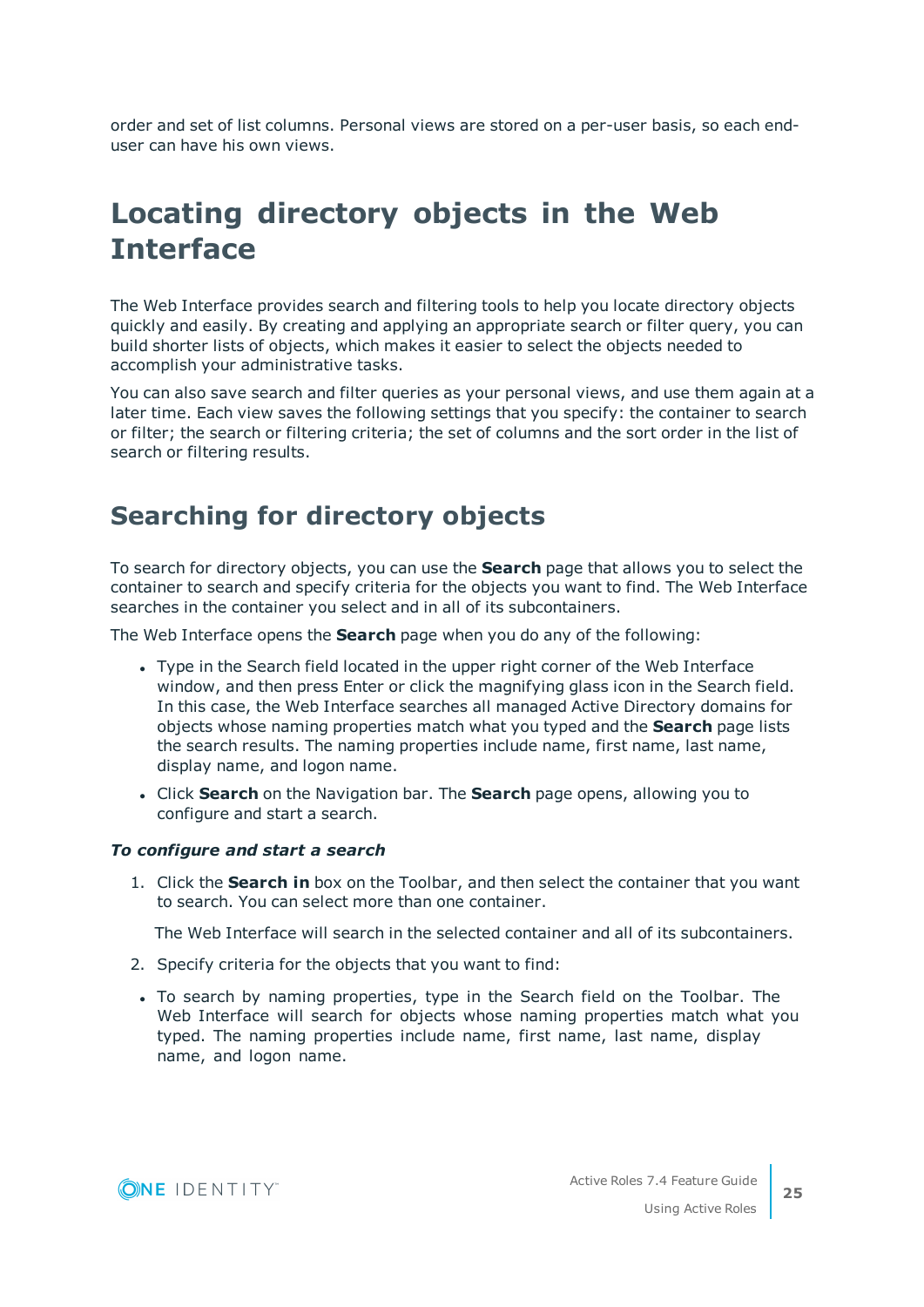- To search by other properties, click the button on the right side of the Toolbar to expand the Toolbar, click **Add criteria**, choose the properties by which you want to search, click **Add**, and then configure the criteria as appropriate. The Web Interface will search for objects that match the criteria that you configured.
- 3. Press Enter to start the search.

The search results are listed on the **Search** page. You can customize the list by adding or removing list columns and sorting the list by column data. To add or remove list columns, click the Menu button on the left side of the Toolbar and then click **Choose columns**. To sort the list by column data, click column headings.

### **Example: Searching by object type**

The following steps demonstrate how you can use the search function to list all groups that exist in the Active Directory domains managed by Active Roles:

- 1. Click **Search** on the Navigation bar.
- 2. Click the button on the right side of the Toolbar to expand the Toolbar, click **Add criteria**, select the check box next to **Object type is User/InetOrgPerson/Computer/Group/Organizational Unit**, and then click the **Add** button.
- 3. On the Toolbar, click **Group** in the list next to **The object type is**, and then press Enter.

### <span id="page-25-0"></span>**Filtering the contents of a container**

If a container, such as an organizational unit in your Active Directory, holds large number of objects, you can narrow down the displayed list of objects by filtering the objects held in that specific container.

#### *To filter the objects held in a container*

1. Navigate to the container in the Web Interface.

To navigate to a container, you can search for the container object (see [Searching](#page-24-1) for [directory](#page-24-1) objects) and then click its name in the list of search results on the **Search** page. Alternatively, you can browse for the container objects by using the [Browse](#page-22-0) [pane](#page-22-0) and the List of [objects.](#page-22-1)

- **O** IMPORTANT: The scope of filtering is always set to the current container, and does not include any subcontainers of that container. Filtering is essentially a search for objects held in a given container only. If you want to search the current container and all of its subcontainers, click **Search under this container** in the [Command](#page-23-0) pane, and then configure and perform a search as described in [Searching](#page-24-1) for directory [objects](#page-24-1) earlier in this document.
- 2. Specify how you want to filter the objects held in the container:

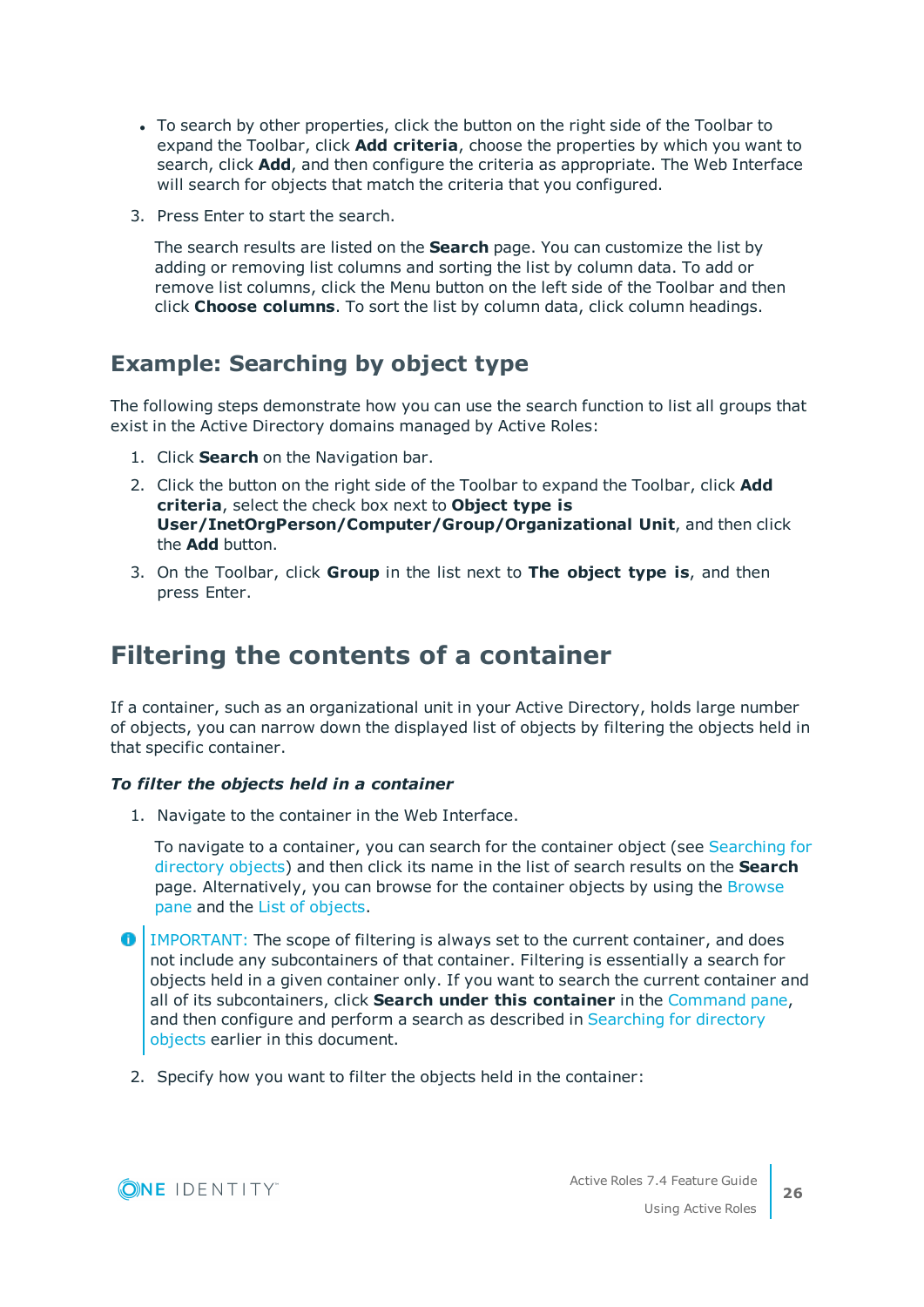- To filter objects by naming properties, type in the Filter field on the Toolbar and then press Enter or click the button next to the Filter field. The list of objects will include only the objects whose naming properties match what you typed. The naming properties include name, first name, last name, display name, and logon name.
- To filter objects by other properties, click the button on the right side of the Toolbar to expand the Toolbar, click **Add criteria**, choose the properties by which you want to filter, click **Add**, and then configure the criteria as appropriate. The list of objects will include only the objects that match the criteria you configured.
- 3. To apply the filter, press Enter or click the button next to the Filter field on the Toolbar.

When a filter is applied to a container, the Web Interface lists a subset of all objects held in that container. You can remove the filter to view all objects: If you did not add criteria, clear the Filter field on the Toolbar and then press Enter; otherwise, expand the Toolbar, click **Clear all**, and then press Enter.

### **Example: Filtering by object type**

The following steps demonstrate how you can configure a filter that lists only user accounts held in a particular organizational unit, removing objects of any other type from the list:

- 1. Navigate to the organizational unit in the Web Interface.
- 2. Click the button on the right side of the Toolbar to expand the Toolbar, click **Add criteria**, select the check box next to **Object type is User/InetOrgPerson/Computer/Group/Organizational Unit**, and then click the **Add** button.
- 3. On the Toolbar, confirm that the field next to **The object type is** reads **User** and then click the button next to the Filter field, or press Enter.

## <span id="page-26-0"></span>**Using personal views**

In the Web Interface, you can use search or filter queries to locate directory objects. To create a query, you specify a set of rules that determine the contents of the resulting list of objects. You can, for instance, specify that only user accounts held in a particular organizational unit should be listed. In addition, you can adjust the set of columns and the sort order in the list of search or filtering results.

The ability to locate the objects you target is crucial as you need to focus your attention on only those objects that apply to the task you are performing. However, creating a search or filter query that displays the objects you are interested in for a particular task can be timeconsuming. Personal views provide a way for you to save that work. Once you have created a query that displays just the objects you need, you can provide the query with a name and save it to use later. That saved query is a personal view. Each view saves the following settings that you specify: the container to search or filter; the search or filtering criteria; the set of columns and the sort order in the list of search or filtering results.

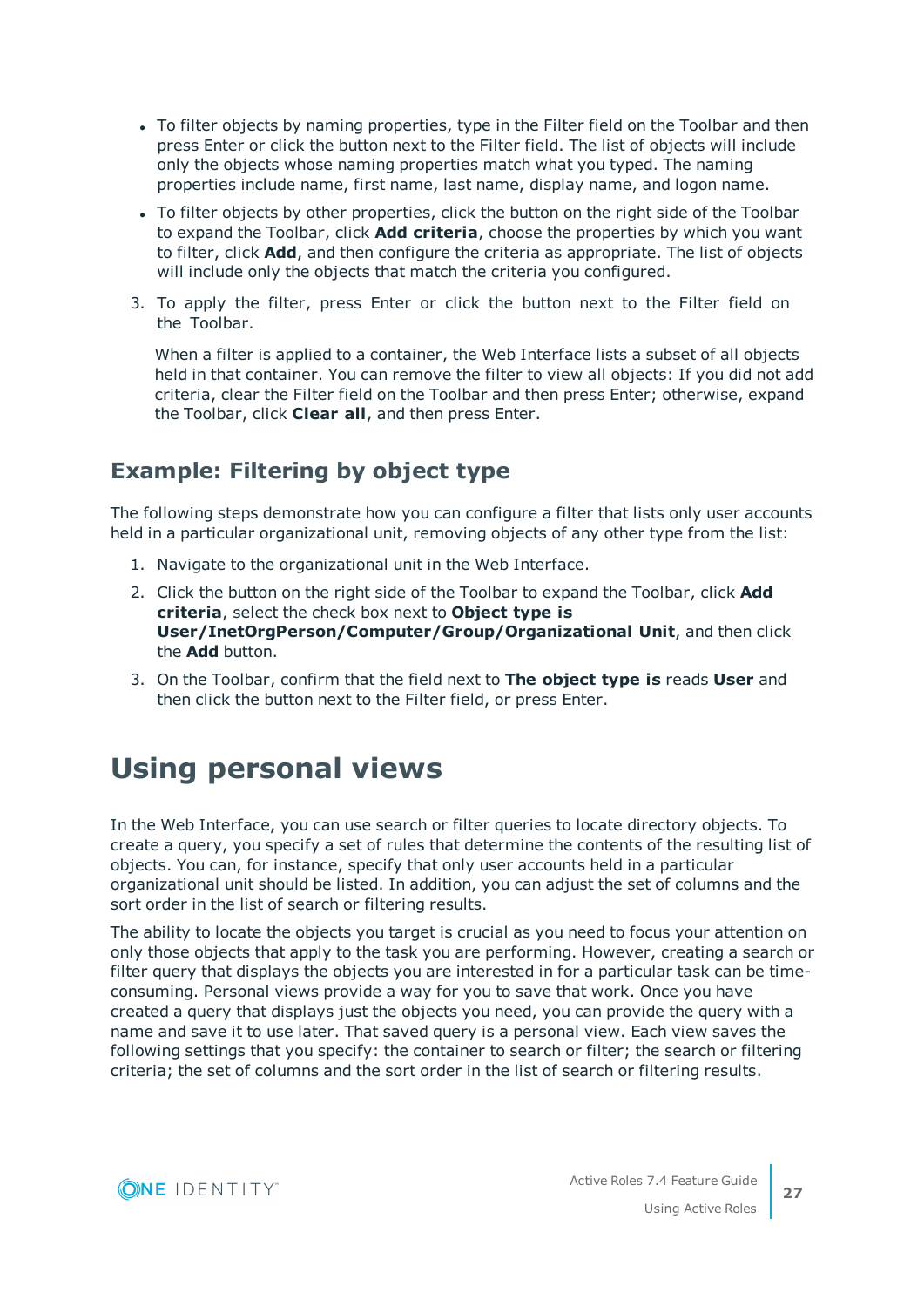### <span id="page-27-0"></span>**Creating a personal view**

Personal views are like search or filter queries that you have named and saved. After creating a personal view, you will be able to reuse it without re-creating its underlying search or filter query. To reuse a personal view, click the name of that view on the **Views** tab in the [Browse](#page-22-0) pane. The Web Interface applies the search or filter query saved in the view, and displays the results in the list with the same set of columns and sort order as when you created the view.

#### *To create a personal view*

- 1. Do one of the following:
- Configure and perform a search. For instructions, see [Searching](#page-24-1) for directory [objects](#page-24-1).
- Create a filtered list of objects. For instructions, see Filtering the [contents](#page-25-0) of a [container.](#page-25-0)
- 2. Click the Menu button on the left side of the Toolbar, and then click **Save current view**.
- 3. In the dialog box that appears, type a name for the personal view, and then click **Save**.

#### *How to start*

To connect to the Web Interface, you need to know the name of the Web server running the Web Interface and the name of the Web Interface site you want to access. The default site names are as follows:

- **ARWebAdmin** Site for administrators; supports a broad range of administrative tasks
- **ARWebHelpDesk** Site for Help Desk; supports the most common administrative tasks
- **ARWebSelfService** Site for self-administration; enables end users to manage their personal accounts

To connect to the Web Interface, type the address of the Web Interface site in the address box of your Web browser, and then press Enter.

For example, to connect to the default site for administrators, you might type **http://server/ARWebAdmin** where **server** stands for the name of the Web server running the Web Interface.

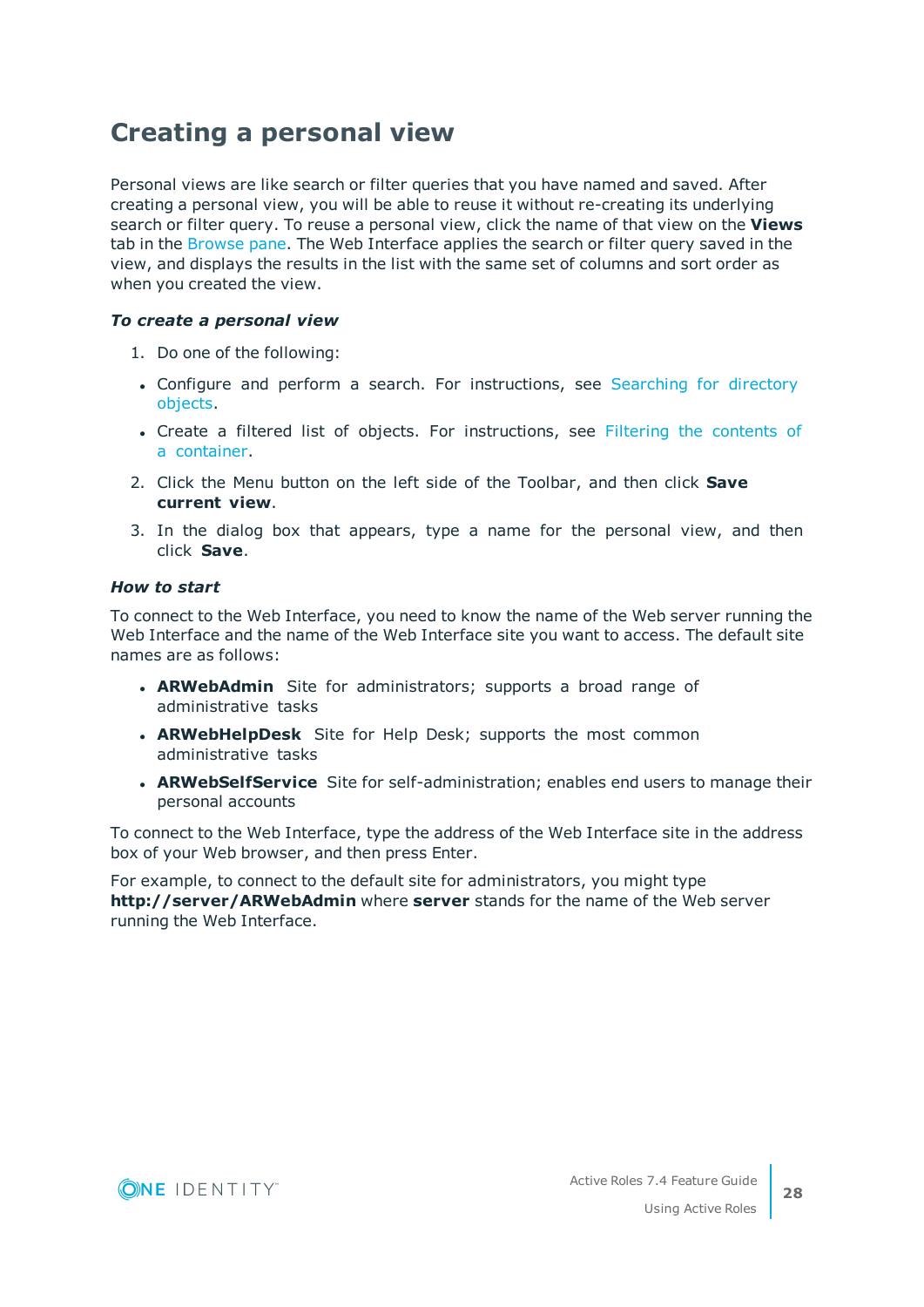# <span id="page-28-0"></span>**Management Shell integrated into Active Roles**

Management Shell, which provides Windows PowerShell based command-line tools (cmdlets) for executing and automating administrative tasks in Active Roles, is now a part of the Management Tools component included in the Active Roles Setup. The Management Shell cmdlets are packaged in two modules:

- **.** The **ActiveRolesManagementShell** module provides cmdlets for managing users, group, computers and other objects in Active Directory via Active Roles; managing digital certificates; and administering certain Active Roles objects. The cmdlets provided by this module have their noun perfixed with QAD or QARS, such as New-QADUser, Add-QADCertificate, or New-QARSAccessTemplateLink.
- <sup>l</sup> The **ActiveRolesConfiguration** module provides cmdlets for configuring Active Roles Administration Service instances and Web Interface sites. This module is available on 64-bit (x64) systems only. It requires the Active Roles Administration Service or Web Interface to be installed; otherwise, the module does not provide all cmdlets. The cmdlets provided by this module have their noun prefixed with AR, such as New-ARDatabase, New-ARService, or New-ARWebSite.

You can use the Import-Module command to load these modules and gain access to all cmdlets provided by Active Roles Management Shell.

#### *How to start*

- 1. Log on to the computer on which the Administration Service or Web Interface is installed.
- 2. Open Active Roles Management Shell on that computer. To open Management Shell, click **Active Roles 7.4 Management Shell** on the **Apps** page or **Start** menu depending upon the version of your Windows operating system.
- 3. Enter the **QuickRef** command at the Management Shell command prompt to view the Reference Manual that provides detailed information about all commands available in Active Roles Management Shell.

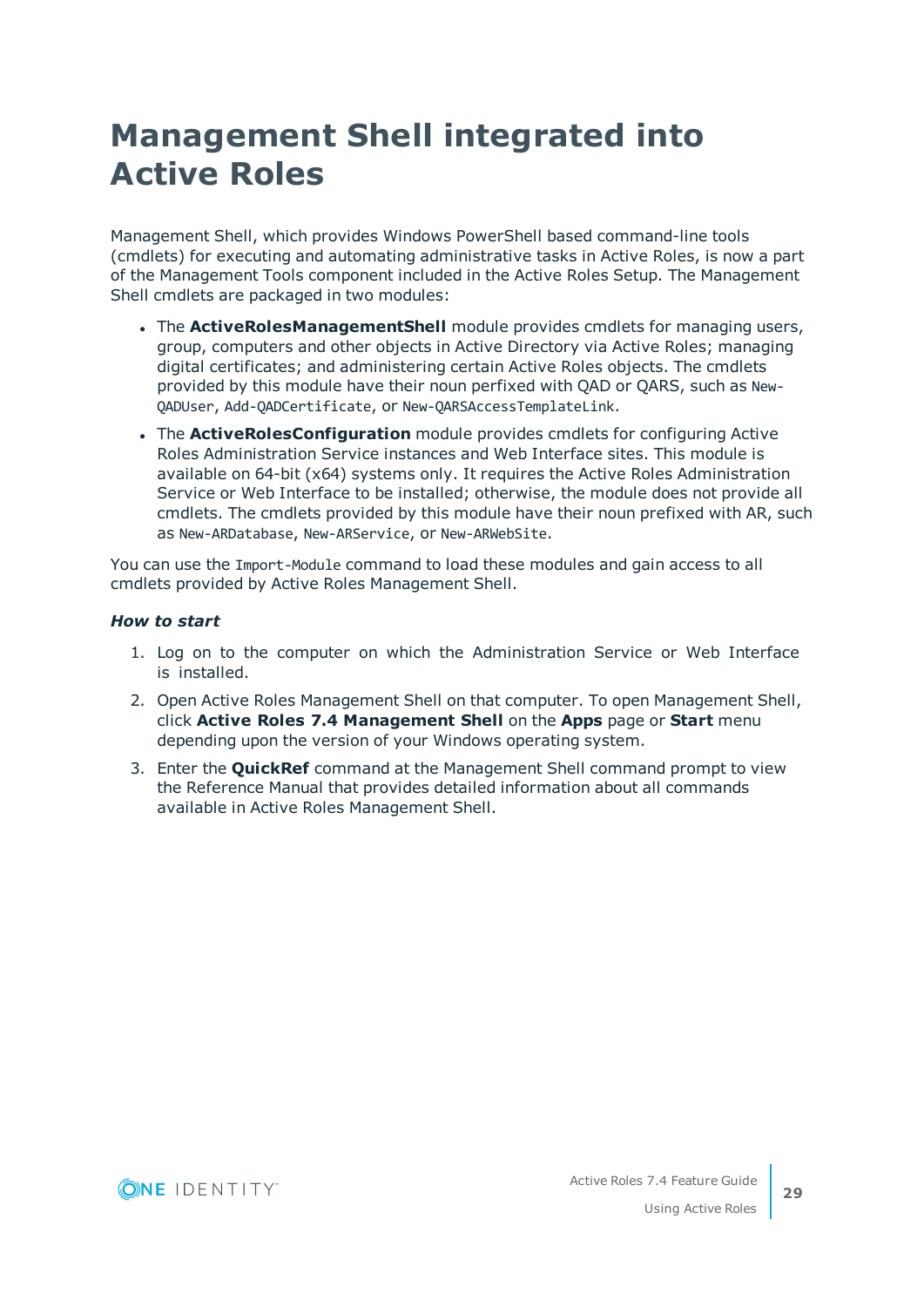# **Administering Active Roles**

<span id="page-29-0"></span>This section summarizes the features and enhancements that improve the user experience of those who deploy and administer Active Roles, implementing and maintaining the Active Roles-based administrative structure.

# <span id="page-29-1"></span>**Brand-new installation and upgrade experiences**

With the brand-new installation and upgrade experiences, Active Roles has become much easier to evaluate, deploy, upgrade and configure. Key highlights include:

- **Unified Setup wizard** Active Roles Setup now provides a single wizard for installing all components, including the Administration Service, Web Interface and Console (MMC Interface). You no longer need to install components using individual installer packages.
- <sup>l</sup> **Configuration Center** Active Roles now includes Configuration Center—a solution for configuring Administration Service instances and Web Interface sites that allows you to perform the core configuration tasks from a single location. For further details, see [Configuration](#page-30-1) Center later in this document.
- <sup>l</sup> **Side-by-side deployment** You can deploy the new Active Roles version side-byside on the same computers, and perform an upgrade without interrupting operations or affecting the configuration of your earlier Active Roles version.

## <span id="page-29-2"></span>**Separation of installation and configuration**

Active Roles now provides individual installation MSI files. You can install the core Active Roles components, including Administrative Service, Web Interface, Add-on Manager or SPML Provider, and Management Shell individually. You can get them from the Active Roles distribution media.



**30**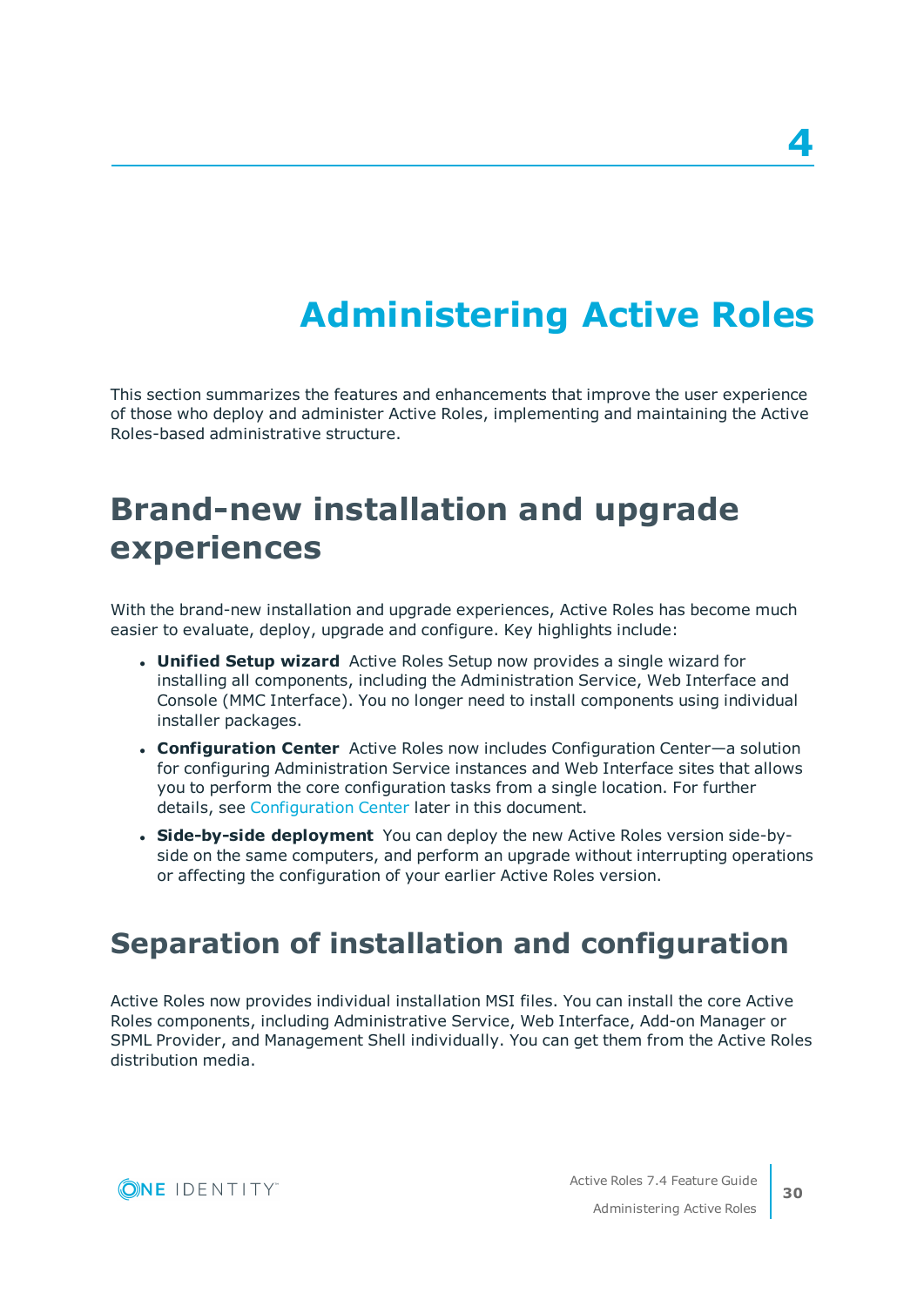## <span id="page-30-0"></span>**Side-by-side installation**

You can run the new version of Active Roles side-by-side with Active Roles 6.9 version only. In this way, you can use the same hardware during upgrade of Active Roles from Active Roles 6.9 version while keeping the earlier version available for business needs.

Note that the name of the Windows service running the Administrative Service and the names of the default Web Interface sites have changed, to avoid conflicts with the names used in the earlier Active Roles version.

# <span id="page-30-1"></span>**Configuration Center**

Active Roles 7.4 introduces a new configuration management solution that unifies management of core configuration for the Active Roles Administration Service and Web Interface. Configuration Center provides a single solution for configuring Administration Service instances and Web Interface sites, allowing administrators to perform the core configuration tasks from a single location. Highlights include:

- Initial configuration tasks such as creation of Administration Service instances and default Web Interface sites
- <sup>l</sup> Import of configuration and management history from earlier Active Roles versions
- Management of core Administration Service settings such as the Active Roles Admin account, service account, and database connection
- Creation of Web Interface sites based on site configuration objects of the current Active Roles version or by importing site configuration objects of earlier Active Roles versions
- Management of core Web Interface site settings such as the site's address on the Web server and configuration object on the Administration Service
- Active Roles supports integration with One Identity Starling services. The Starling Join feature in Active Roles now enables you to connect to One Identity Starling, the Software as a Service (SaaS) solution of One Identity. For more information on Starling Join configuration, see **One Identity Starling Join and Configuration through Active Roles** in the *Active Roles Administration Guide*.
- Management of user login settings for the Active Roles MMC Interface.
- Support to configure secure communication for Active Roles Web Interface through Force SSL Redirection.
- Support for Federated Authentication that allows you to access an application or web site by authenticating against a certain set of rules, known as claims.
- Support to log management tasks and Solution Intelligence.

The Configuration Center operations are fully scriptable using Windows PowerShell command-line tools provided by the Active Roles Management Shell.



**31**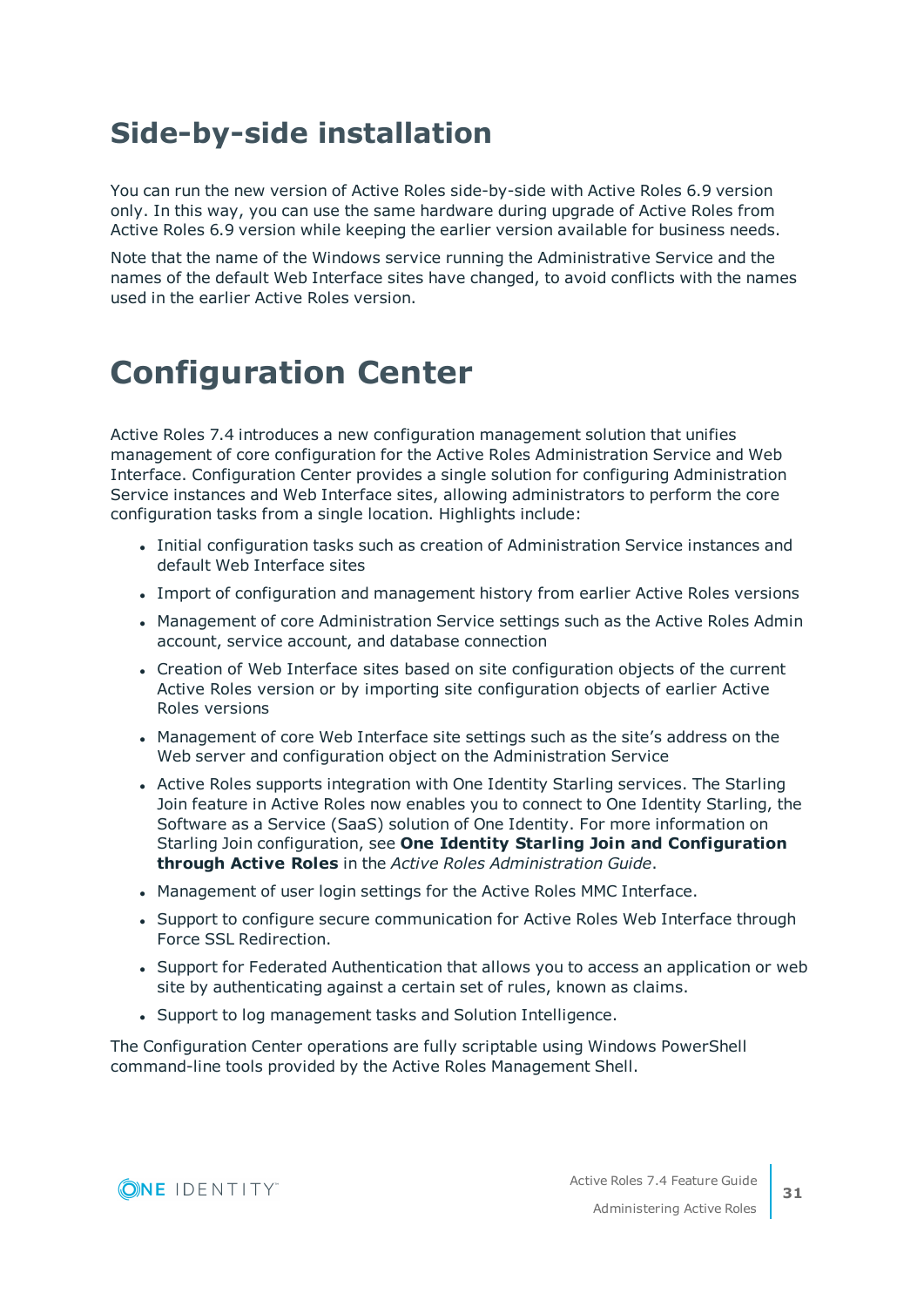## <span id="page-31-0"></span>**Benefits of using Configuration Center**

While managing core configuration of Active Roles components is not new, Configuration Center unifies the functionality of multiple earlier tools in a single, simple, wizard-based user interface. Configuration Center provides a single point of access to management wizards for all configuration tasks.

With earlier Active Roles versions, administrators were required to use several tools for core configuration tasks: the Setup program to perform initial configuration, and to import configuration data during upgrade; the Management History Migration tool to import management history data; and the Web Interface Sites Configuration tool to create and manage Web Interface sites on the Web server. Configuration Center integrates the functionality exposed in those tools into a single, unified console, and adds a number of new capabilities, making Active Roles much easier to deploy and upgrade.

Configuration Center is composed of the following elements:

<sup>l</sup> **Initial configuration wizards** After completing Active Roles Setup, the administrator uses the initial configuration wizards to create a new Active Roles instance, including the Administration Service and Web Interface. The wizards allow the administrator to specify, in a logical manner, the configuration settings that were previously exposed in the Setup program.

In earlier Active Roles versions, Administration Service Setup prompted for various configuration settings, and created a new, fully configured Administration Service instance; Web Interface Setup created the default Web Interface sites, which required the Administration Service to be up and running. Overall, this setup practice complicated and slowed Active Roles setup, as the completion of Active Roles installation would be delayed until the administrator responded to the prompts and the Setup program finished all the core configuration tasks. Configuration Center allows the administrator to postpone these tasks, and perform them at a convenient time after completing Active Roles Setup. By separating the configuration tasks from the Setup program, Configuration Center simplifies Active Roles installation and streamlines deployment of Active Roles components in an enterprise.

- <sup>l</sup> **Hub pages and management wizards** Once initial configuration has been completed, Configuration Center provides a consolidated view of the core Active Roles configuration settings, and offers tools for changing those settings. Hub pages in the Configuration Center main window display the current settings specific to the Administration Service and Web Interface, and include commands to start management wizards for changing those settings.
	- <sup>l</sup> From the **Administration Service** page, the administrator can view or change the service account, admin account, and database; import configuration data or management history data from an Active Roles database of an earlier version or the current version; view status information, such as whether the Administration Service is started and ready for use; start, stop or restart the Administration Service.

Earlier Active Roles versions allowed you to import configuration data only one time, when using the Setup program for in-place upgrade of the Administration Service. In many cases, this limitation complicated the process of deploying a

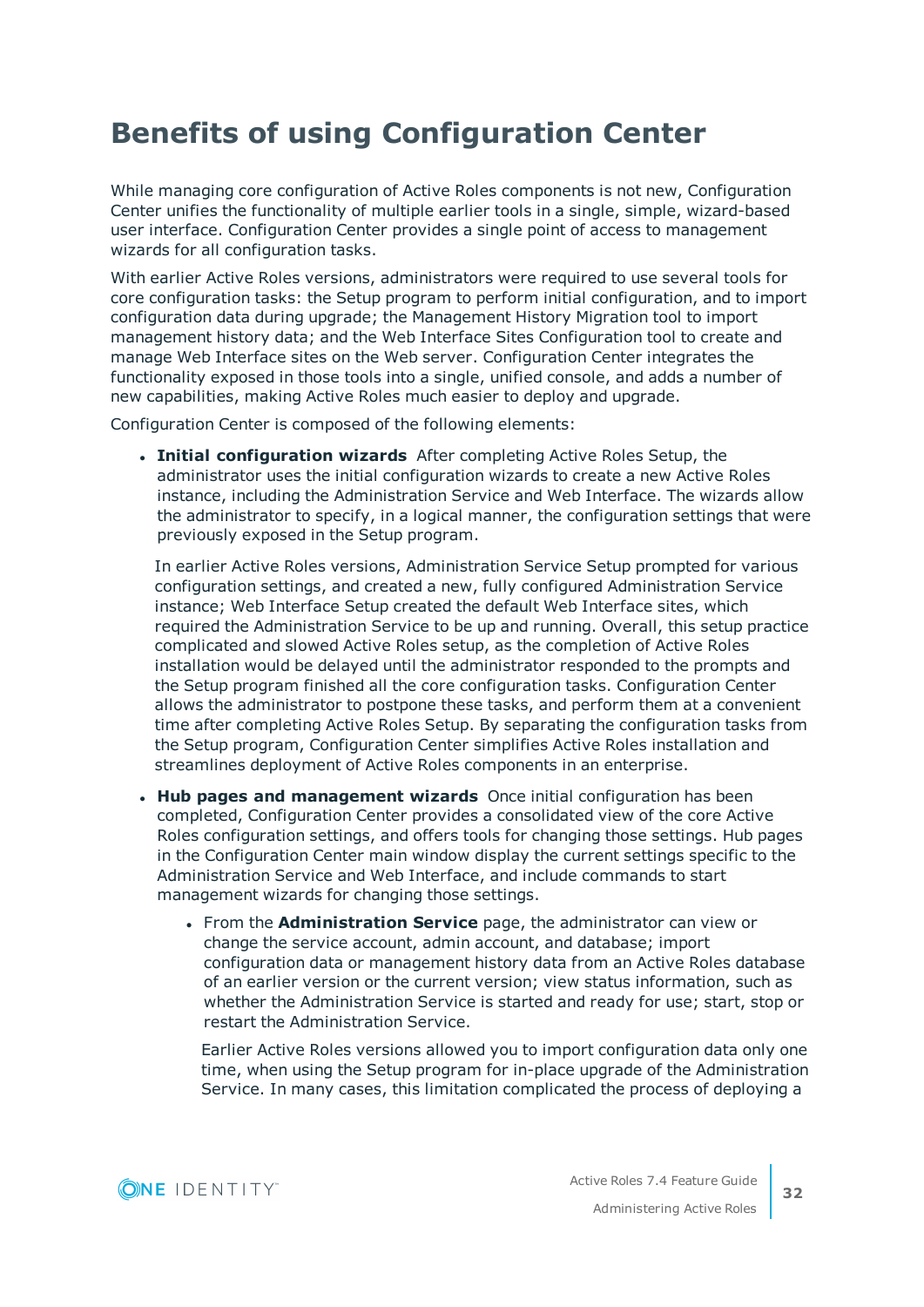new Active Roles version that would inherit the configuration of an existing, earlier Active Roles version. By allowing configuration data to be imported at any convenient time, Configuration Center makes Active Roles much easier to upgrade. You can now install the new Administration Service version side-byside with an earlier version and then import configuration data to the new version as needed.

<sup>l</sup> From the **Web Interface** page, the administrator can view, create, modify or delete Web Interface sites; export configuration of any existing Web Interface site to a file; open each site in a Web browser. The site parameters available for setting, viewing and changing include the site's address (URL, which is based on the Web site and alias of the Web application that implements the Web Interface site on the Web server) and the configuration object that stores the site's configuration data on the Administration Service. When creating or modifying a Web Interface site, the administrator can reuse an existing configuration object, or create a new configuration object based on a template or by importing data from another configuration object or from an export file.

Earlier Active Roles versions exposed this functionality in a separate tool for configuring Web Interface sites on the Web server. Configuration Center replaces that tool, to make configuration management more efficient by providing a unified experience for administrators to perform various types of configuration tasks.

Wizards that start from hub pages help the administrator manage configuration settings. Management wizards streamline the core configuration tasks by reducing time it took in earlier versions to change the service account, admin account and database; import configuration and management history; and configure Web Interface sites on the Web server.

**Configuration Shell** A new Windows PowerShell module in Active Roles Management Shell enables access to all Configuration Center features and functions from a command line or from a script, allowing for unattended configuration of Active Roles components. The ActiveRolesConfiguration module provides commandline tools (cmdlets) for the key set of configuration tasks, such as creation of the Active Roles database, creation or modification of Administration Service instances and Web Interface sites, data exchange between Active Roles databases and between site configuration objects, querying the current state of the Administration Service, and starting, stopping or restarting the Administration Service. The cmdlets provided by the ActiveRolesConfiguration module have their noun prefixed with AR, such as New-ARDatabase, Set-ARService, or Set-ARWebSite.

## <span id="page-32-0"></span>**Configuring a local or remote Active Roles instance**

Configuration Center is installed as part of the Management Tools component when you install Active Roles on a 64-bit (x64) system. You can use this tool to perform configuration tasks on the local or remote computer that has the current version of the Administration Service or Web Interface installed. Configuration Center looks for these components on the

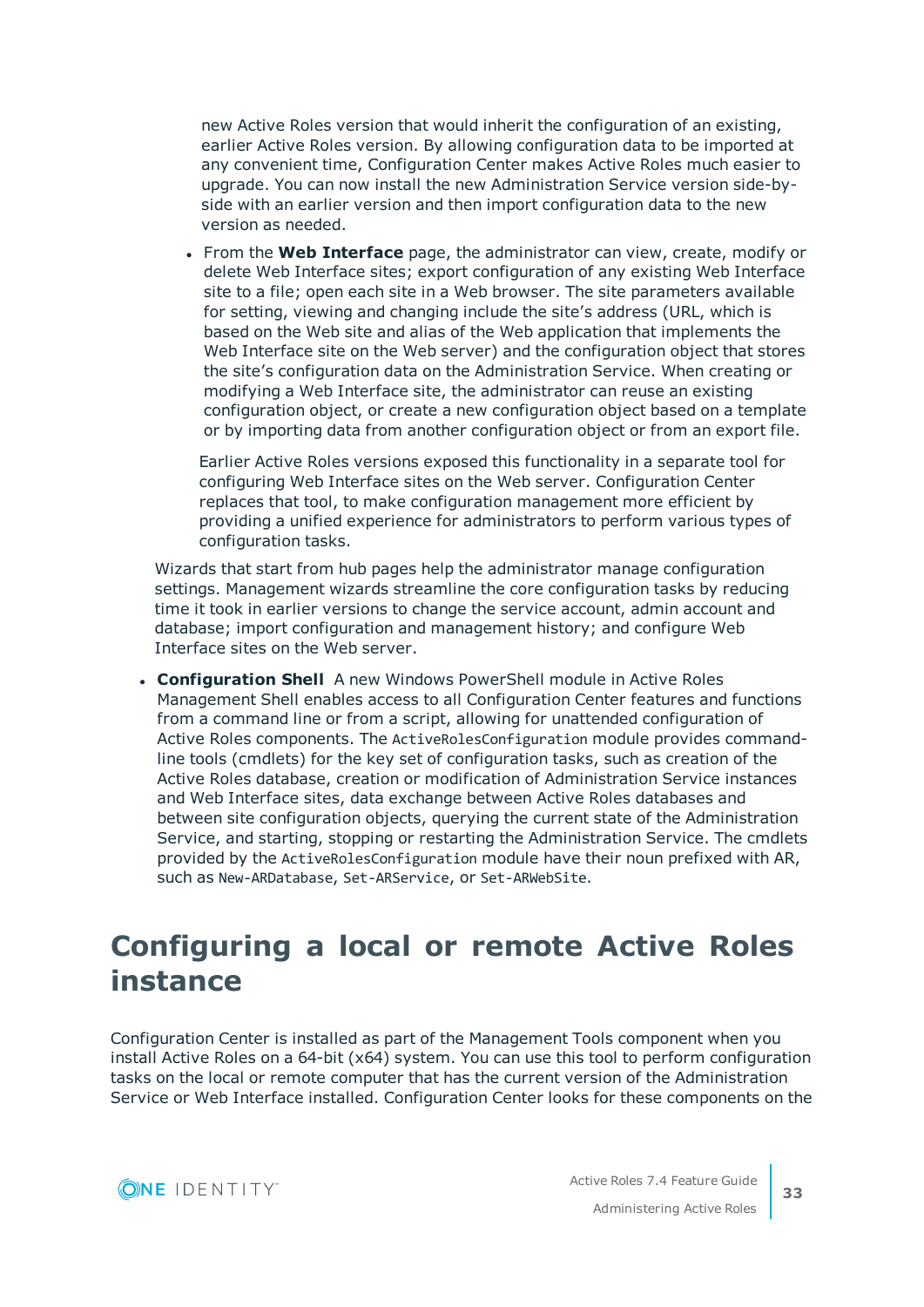local computer and, if no components has been found, prompts you to connect to a remote computer. Another way to connect to a remote computer is by using the menu on the heading bar at the top of the Configuration Center main window.

When connecting to a remote computer, Configuration Center prompts you for a user name and password. This must be the name and password of a domain user account that belongs to the Administrators group on the remote computer. In addition, whether you are going to perform configuration tasks on the local computer or on a remote computer, your logon account must be a member of the Administrators group on the computer running Configuration Center.

To perform configuration tasks on a remote computer, Configuration Center requires Windows PowerShell remoting to be enabled on that computer. Run the Enable-PSRemoting command in the PowerShell console to enable remoting (see the Enable-PSRemoting help topic at <http://go.microsoft.com/fwlink/?LinkID=144300> for further details). On Windows Server 2012 or later, remoting is enabled by default.

## <span id="page-33-0"></span>**Running Configuration Center**

Configuration Center is installed and, by default, automatically started after you install the Administration Service or Web Interface, allowing you to perform initial configuration tasks on the computer on which you have installed those components. If you close Configuration Manager and want to start it again, you can start Configuration Manager from the following locations:

<sup>l</sup> On Windows Server 2012 or later, click the **Active Roles 7.4 Configuration Center** tile on the **Apps** page.

As Configuration Center can manage Active Roles not only on the local computer but also on remote computers, it is possible to use it on a client operating system as well as on server operating systems. You can install Configuration Center by installing Active Roles Management Tools on a 64-bit (x64) server or client operating system, and then connect it to a remote computer on which the Administration Service or Web Interface is installed. To start Configuration Center on a client operating system:

- <sup>l</sup> On Windows 7, select **Start | All Programs | Active Roles 7.4 Active Roles | Active Roles 7.4 Configuration Center**.
- <sup>l</sup> On Windows 8 or later, click the **Active Roles 7.4 Configuration Center** tile on the **Apps** page.

To run Configuration Center on a given computer, you must be logged on with a user account that has administrator rights on that computer.

If neither the Administration Service nor the Web Interface is installed on the local computer, then Configuration Center prompts you to select a remote computer. In the **Select Server** dialog box that appears, supply the fully qualified domain name of a server, on which the Administration Service or the Web Interface (or both) is installed, and type the logon name and password of a domain user account that has administrator rights on that server. You can connect to a remote server at any time by selecting the **Connect to another server** command from the menu on the heading bar at the top of the Configuration Center main window, which also displays the **Select Server** dialog box.

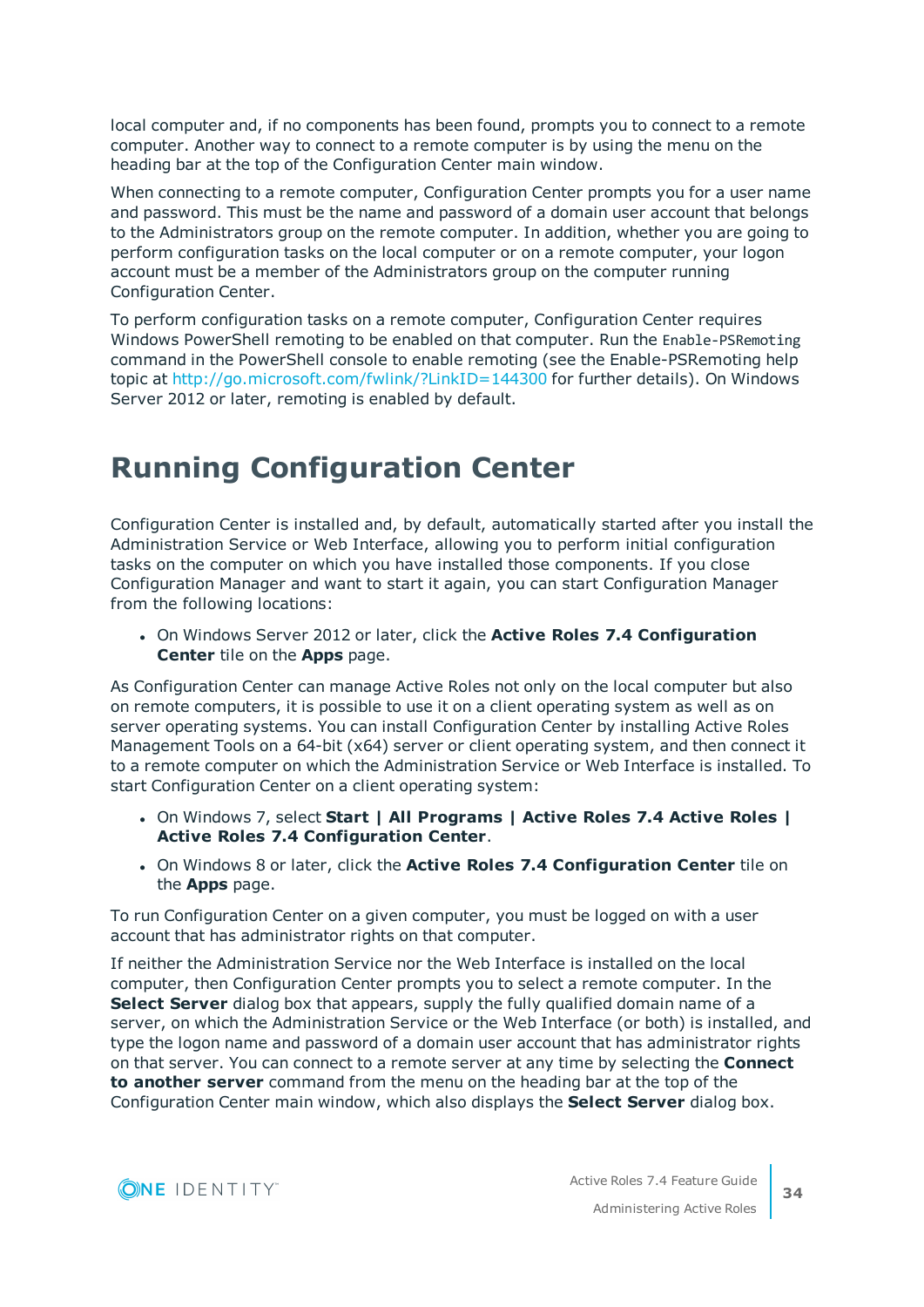## <span id="page-34-0"></span>**Tasks you can perform in Configuration Center**

Configuration Center enables you to perform:

- <sup>l</sup> Initial configuration tasks, creating the Administration Service instance and the default Web Interface sites
- Configuration management tasks, letting you manage the existing instance of the Administration Service or Web Interface

### <span id="page-34-1"></span>**Initial configuration tasks**

Unlike Setup programs of earlier Active Roles versions, the current Setup program only installs and registers the Active Roles files, without performing any configuration. Upon completion of Active Roles Setup, Configuration Center is used to create an instance of the Administration Service and deploy the default Web Interface sites. Here you can find an overview of these initial configuration tasks.

### **Configure the Administration Service**

The Configure Administration Service wizard creates the Administration Service instance, getting the Administration Service ready for use. The wizard prompts you to supply the following settings:

- The logon name and password of the account in which this Administration Service instance will be running (service account). In case of Group Managed Service account, the service account details.
- The name of the group or user account that will have full access to all Active Roles features and functions through this Administration Service instance (Active Roles Admin)
- The database in which this Administration Service instance will store the configuration data and management history data

You have the option to create a new database, or use an existing database of the current Active Roles version. It is possible to have multiple Administration Service instances use the same database.

. The authentication mode that this Administration Service instance will use when connecting to the database

With the Windows authentication option, the Administration Service will use the credentials of the service account; with the SQL Server authentication option, the Administration Service will use the SQL login name and password you supply in the wizard.

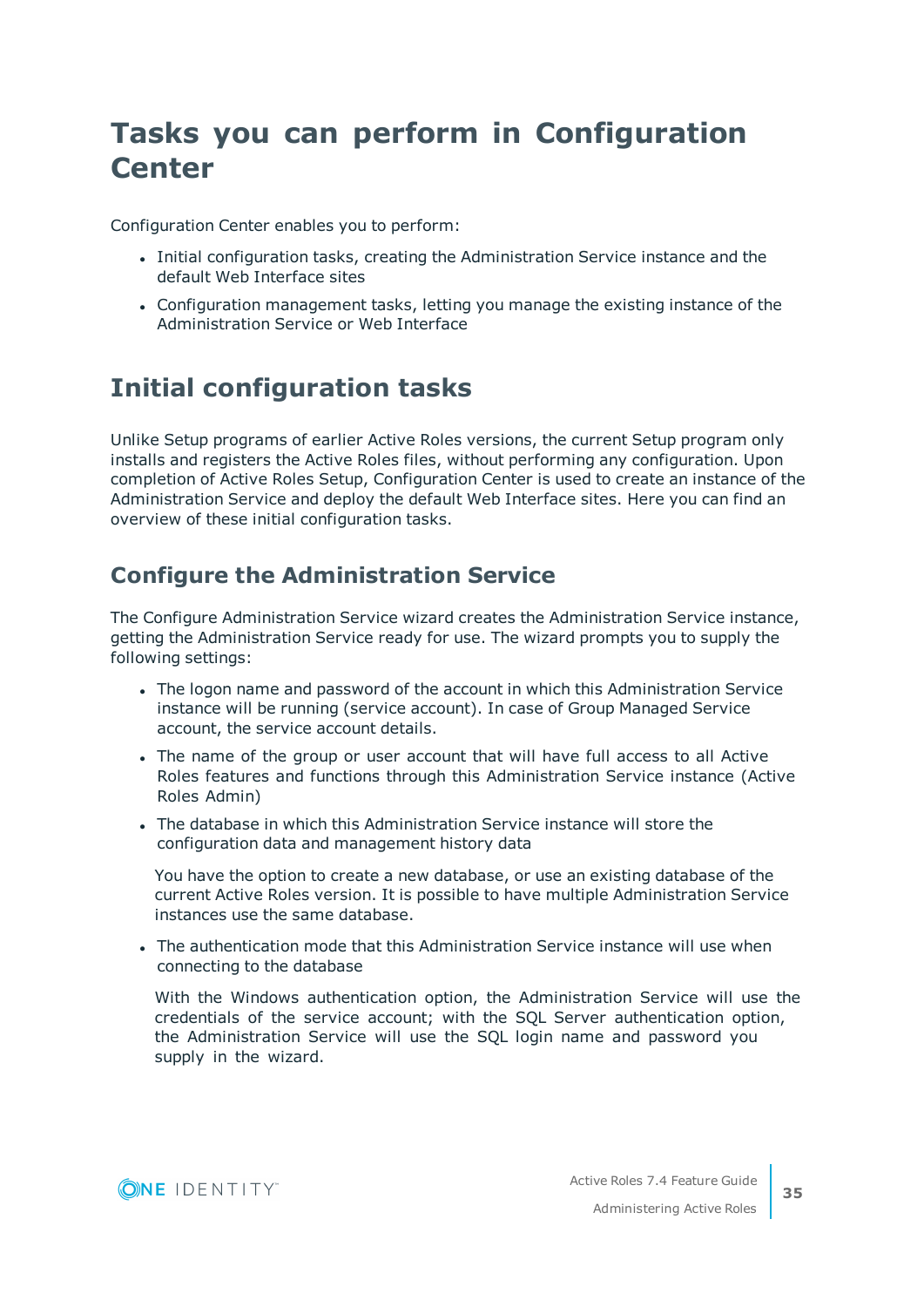To start the wizard, click **Configure** in the **Administration Service** area on the **Dashboard** page in the Configuration Center main window.

### **Configure the Web Interface**

The Configure Web Interface wizard creates the default Web Interface sites, getting the Web Interface ready for use. The wizard prompts you to choose which Administration Service will be used by the Web Interface you are configuring. The following options are available:

- Use the Administration Service instance running on the same computer as the Web Interface
- Use the Administration Service instance running on a different computer

This option requires you to supply the fully qualified domain name of the computer running the desired instance of the Administration Service.

• Let the Web Interface choose any Administration Service instance that has the same configuration as the given one

This option requires you to supply the fully qualified domain name of the computer running the Administration Service instance of the desired configuration. If your environment employs Active Roles replication, this must be the computer running the Administration Service instance whose database server acts as the Publisher for the Active Roles configuration database.

To start the wizard, click **Configure** in the **Web Interface** area on the **Dashboard** page in the Configuration Center main window.

One Identity recommends to use a HTTPS protocol to transfer data securely over the web. By default, Active Roles users connect to the Web interface using a HTTP protocol, which does not encrypt the data during communication. You can use the **Force SSL Redirection** option in the Configuration Center to enable secure communication over HTTPS for the Web interface on local or remote servers.

You can access an application or web sites by authenticating them against a certain set of rules known as claims, by using the **Federated authentication** feature. The Federated authentication feature uses the Security Assertion Markup Language (SAML), through which you can sign in to an application once using the single sign-on option and you are authenticated to access websites. For more information on using Federated authentication, see the latest *Active Roles Administration Guide*.

### **Configure Join to Starling**

Active Roles version supports integration with One Identity Starling services. The Starling Join feature in Active Roles now enables you to connect to One Identity Starling, the Software as a Service (SaaS) solution of One Identity. The Starling Join feature enables access to the Starling services through Active Roles thus allowing to benefit from the Starling services such as Two-factor Authentication, Identity Analytics and Risk Intelligence, and Connect. For more information, see the latest *Active Roles Administration Guide*.

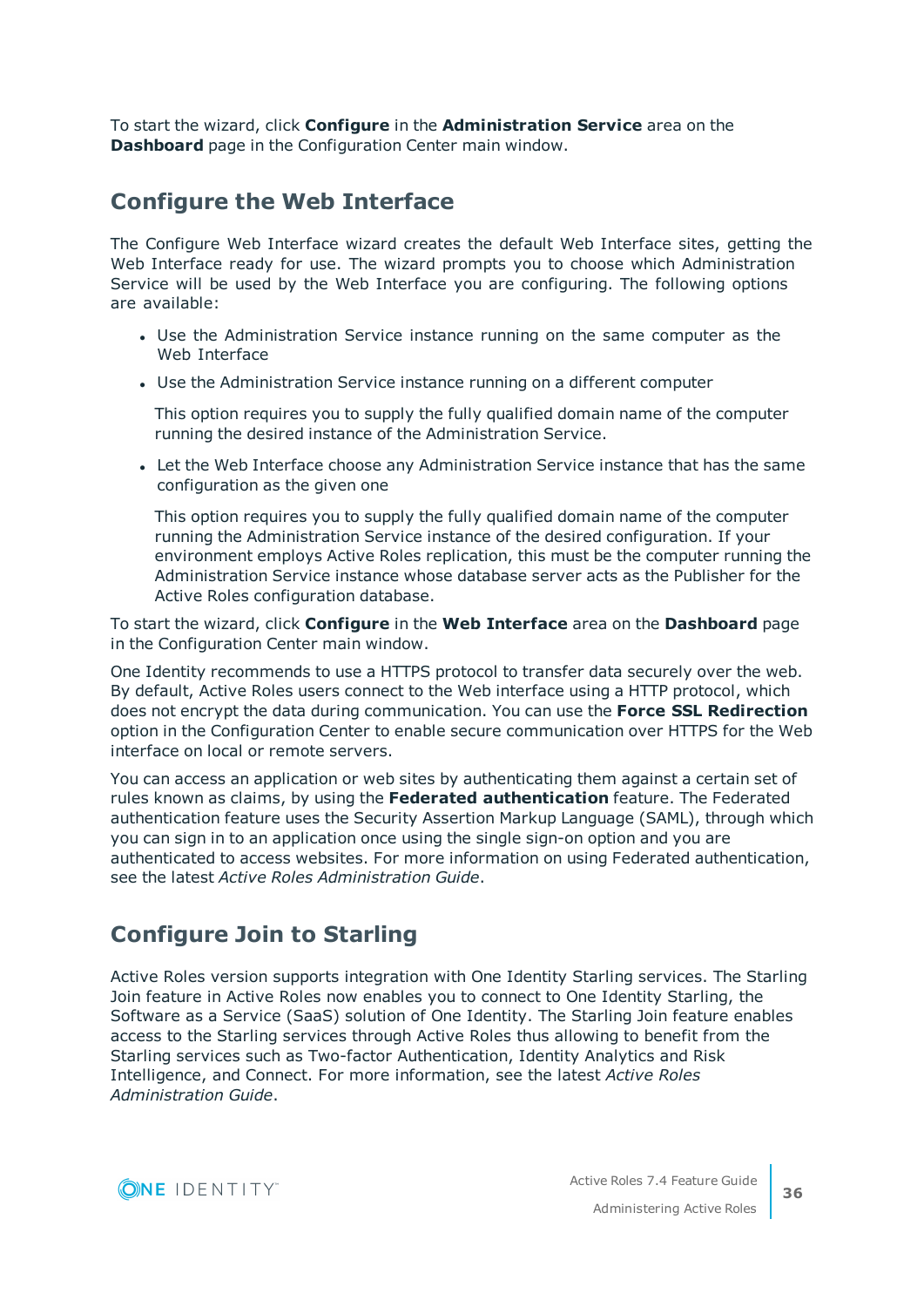### <span id="page-36-0"></span>**Administration Service management tasks**

After installing Active Roles, you perform the initial configuration task to create the Administration Service instance, getting it ready for use. Then, you can use Configuration Center to:

- View or change the core Administration Service settings such as the service account, the admin account, and the database
- Import configuration data from an Active Roles database of the current version or an earlier version to the current database of the Administration Service
- <sup>l</sup> Import management history data from an Active Roles database of the current version or an earlier version to the current database of the Administration Service
- View the state of the Administration Service
- Start, stop or restart the Administration Service

### **View the core Administration Service settings**

On the **Administration Service** page in the Configuration Center main window, you can view:

- The logon name of the service account
- The name of the group or user account that has the Active Roles Admin rights
- The SQL Server instance that hosts the Active Roles database and the name of the Active Roles database
- The database connection authentication mode (Windows authentication or SQL Server login)

### **Change the core Administration Service settings**

From the **Administration Service** page in the Configuration Center main window, you can change:

- <sup>l</sup> The service account—Click **Change** in the **Service account** area. In the wizard that appears, supply the logon name and password of the domain user account or the service account details in case of a gMSA, in which you want the Administration Service to run.
- <sup>l</sup> The Active Roles Admin account—Click **Change** in the **Active Roles Admin** area. In the wizard that appears, specify the group or user account you want to have the Active Roles Admin rights.
- <sup>l</sup> The Active Roles database—Click **Change** in the **Active Roles database** area. In the wizard that appears, specify the SQL Server instance and the database you want the Administration Service to use, and choose the database connection authentication mode (Windows authentication or SQL Server login). You have the option to specify a separate database for storing management history data.

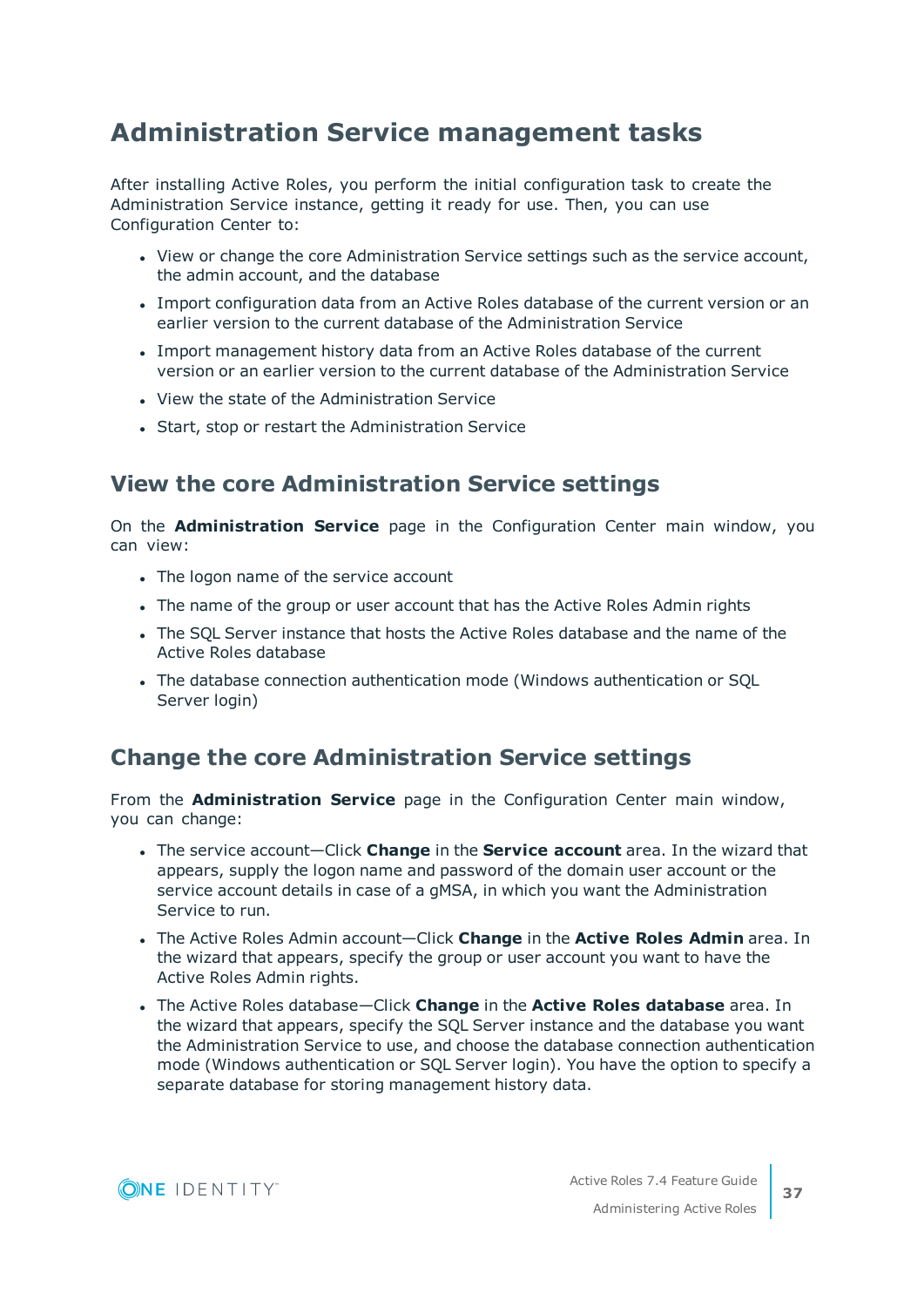### <span id="page-37-0"></span>**Import [configuration](#page-37-0) data**

The task of importing configuration data arises when you upgrade the Administration Service. In this case, you need to transfer the Active Roles configuration data from the database used by your Administration Service of the earlier version to the database used by your Administration Service of the new version. To perform this task, click **Import Configuration** on the **Administration Service** page in the Configuration Center main window, and follow the steps in the Import Configuration wizard that appears.

The Import Configuration wizard prompts you to specify the Active Roles database from which you want to import the configuration data (source database) and identifies the database of the current Administration Service to which the configuration data will be imported (destination database), letting you choose the connection authentication mode (Windows authentication or SQL Server login) for each database. Then, the wizard performs the import operation. During the import operation, the wizard retrieves and upgrades the data from the source database, and replaces the data in the destination database with the upgraded data from the source database.

### **Import management history data**

Although this task looks similar to the task of importing configuration data, there are important differences:

- Due to a much larger volume of management history data compared to configuration data, importing management history data takes much longer than importing configuration data.
- As management history data has dependencies on configuration data (but not vice versa), configuration data must be imported first, and then management history data can be imported as needed.

Because of these considerations, Configuration Center provides a different wizard for importing management history. The distinctive features of the Import Management History wizard are as follows:

- The wizard does not replace the existing data in the destination database. It only retrieves and upgrades management history records from the source database, and then adds the upgraded records to the destination database.
- The wizard allows you to specify the date range for the management history records you want to import, so you can import only records that occurred within a particular time frame instead of importing all records at a time.
- Canceling the wizard while the import operation is in progress does not cause you to lose the import results, so you can stop the import operation at any time. The records imported by the time that you cancel the wizard are retained in the destination database. If you start the wizard again, the wizard imports only records that were not imported earlier.

To start the Management History Import wizard, click **Import Management History** on the **Administration Service** page in the Configuration Center main window. The wizard prompts you to specify the Active Roles database from which you want to import the management history data (source database) and identifies the database of the current

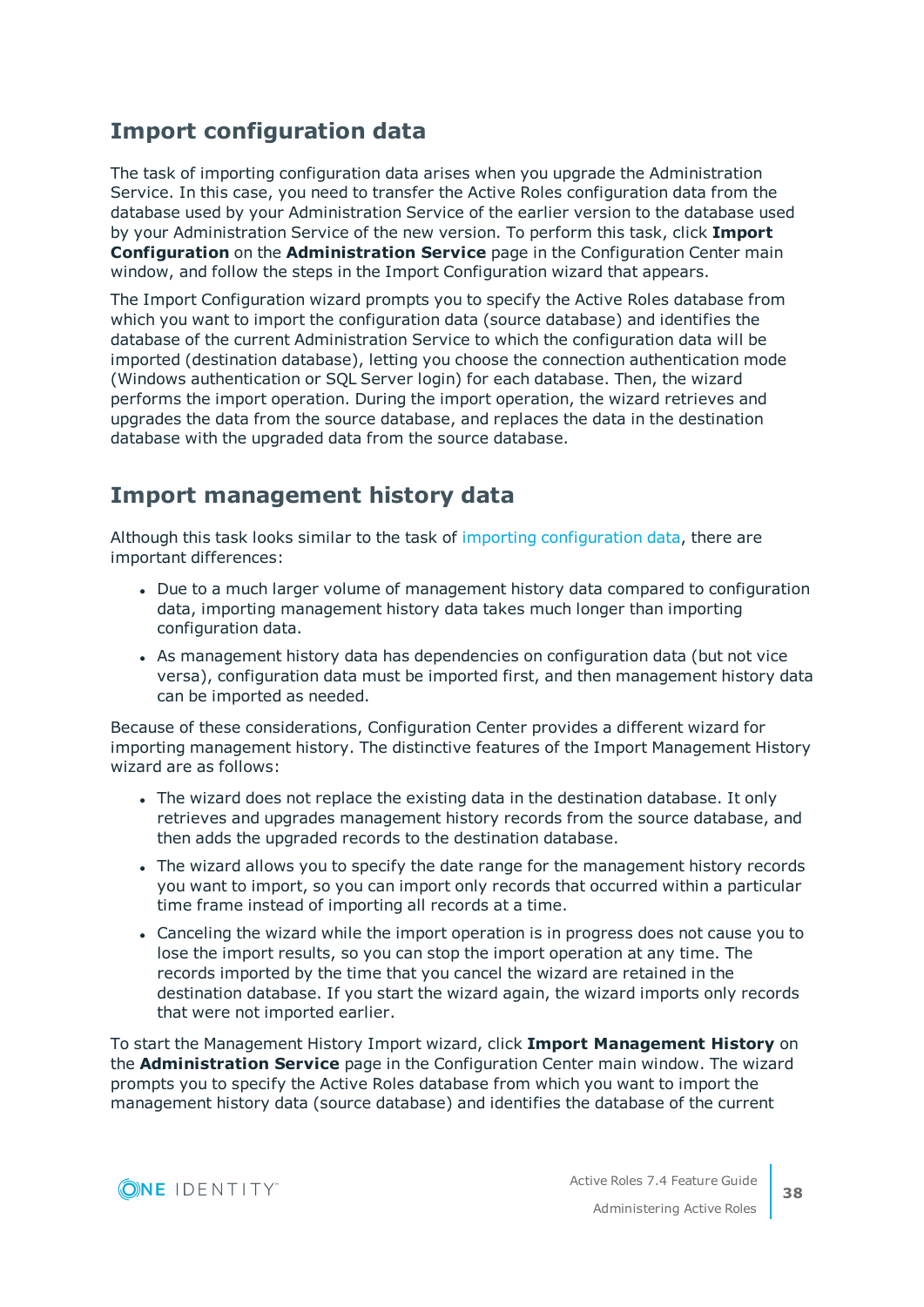Administration Service to which the management history data will be imported (destination database), letting you choose the connection authentication mode (Windows authentication or SQL Server login) for each database. Then, the wizard lets you choose whether you want to import all management history records or only records within a certain date range, and performs the import operation. During the import operation, the wizard retrieves and upgrades management history records from the source database, and adds the upgraded records to the destination database.

### **View the state of the Administration Service**

On the **Administration Service** page in the Configuration Center main window, you can view the state of the Administration Service, such as:

- **. Ready for use** Administration Service is running and ready to process client requests
- **. Getting ready** Administration Service has just started and is preparing to process client requests
- **. Stopping** Administration Service is preparing to stop
- **. Stopped** Administration Service is stopped
- **. Unknown** Unable to retrieve the state information

### **Start, stop or restart the Administration Service**

You can start, stop or restart the Administration Service by clicking the **Start**, **Stop** or **Restart** button at the top of the **Administration Service** page in the Configuration Center main window. If the function of a given button is not applicable to the current state of the Administration Service, the button is unavailable.

### <span id="page-38-0"></span>**Web Interface management tasks**

After installing Active Roles, you perform the initial configuration task to create the default Web Interface sites, getting the Web Interface ready for use. Then, you can use Configuration Center to:

- Identify the Web Interface sites that are currently deployed on the Web server running the Web Interface
- Create, modify or delete Web Interface sites
- Export a Web Interface site's configuration object to a file

Here you can find an overview of these tasks.

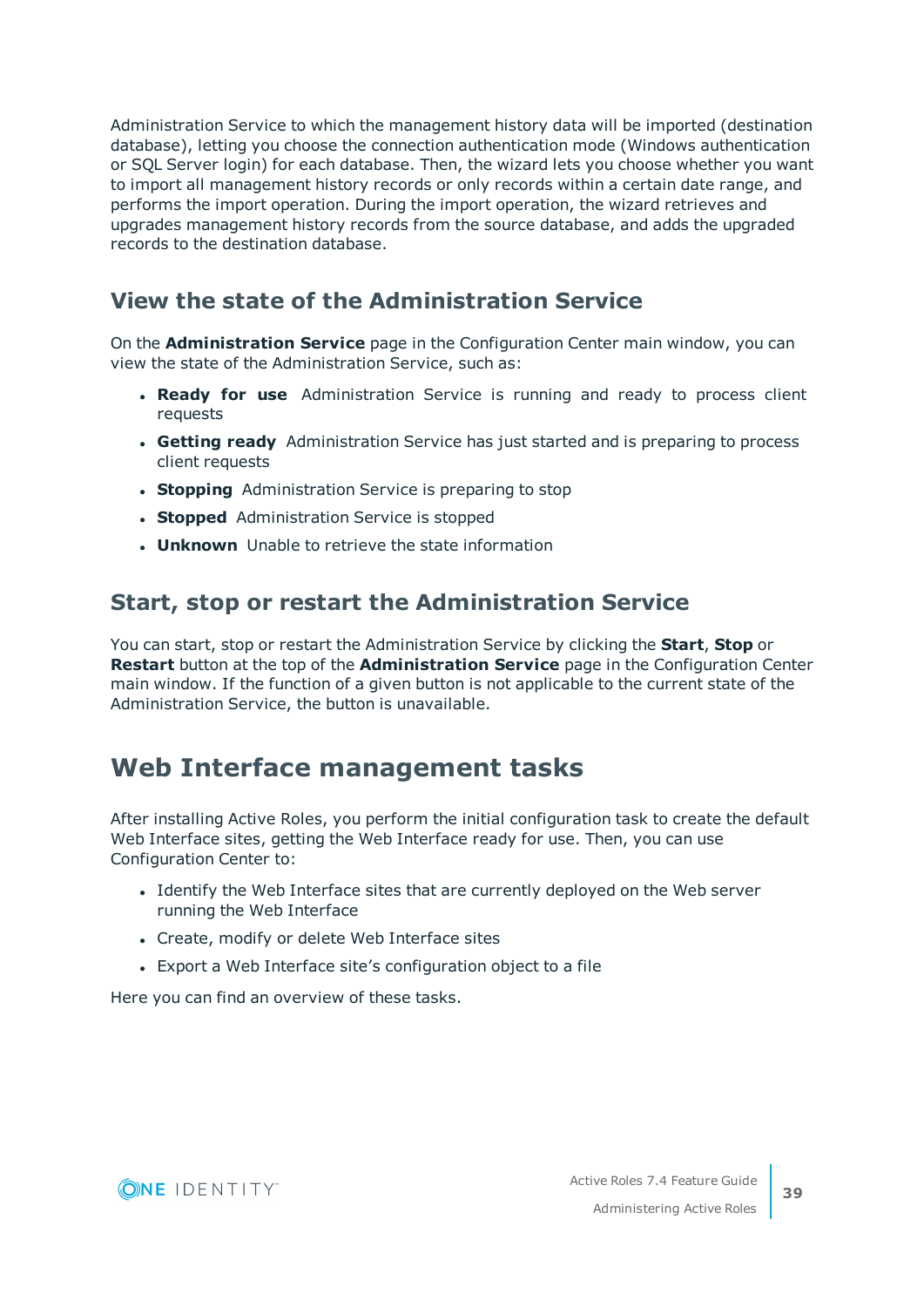### **Identify Web Interface sites**

The **Web Interface** page in the Configuration Center main window lists all Web Interface sites that are deployed on the Web server running the Web Interface. For each Web Interface site, the list provides the following information:

- **. IIS Web site** The name of the Web site that holds the Web application implementing the Web Interface site
- **Web app alias** The alias of the Web application that implements the Web Interface site, which defines the virtual path of that application on the Web server
- **Configuration** Identifies the object that holds the Web Interface site's configuration and customization data on the Active Roles Administration Service

From the **Web Interface** page, you can open Web Interface sites in your Web browser: Click an entry in the list of Web Interface sites and then click **Open in Browser** on toolbar.

### **Create a Web Interface site**

You can create a Web Interface site by clicking **Create** on the **Web Interface** page in the Configuration Center main window. The Create Web Interface Site wizard appears, prompting you to:

- Choose the Web site to contain the Web application that implements the new Web Interface site
- Supply the desired alias for that Web application. The alias defines the virtual path that becomes part of the Web Interface site's address (URL).

Then, the wizard lets you specify the object to hold the configuration and customization data of the new Web Interface site on the Active Roles Administration Service. You can choose from the following options:

• Create the object from a template

The new site will have the default configuration and customization based on the template you select.

• Use an existing object

The new site will have the same configuration and customization as any existing Web Interface site that also uses the object you select. This option is intended for the scenario where you create an additional instance of one of your existing Web Interface sites on a different Web server.

• Create the object by importing data from another object

The new site will inherit the configuration and customization of the site that used the object you select for data import. This option is mainly intended for the upgrade scenario where you create Web Interface sites of the new Active Roles version that have the same configuration and customization as your Web Interface sites of an earlier Active Roles version. In this scenario, you import the configuration data of the earlier version to the Administration Service of the new version (which also imports

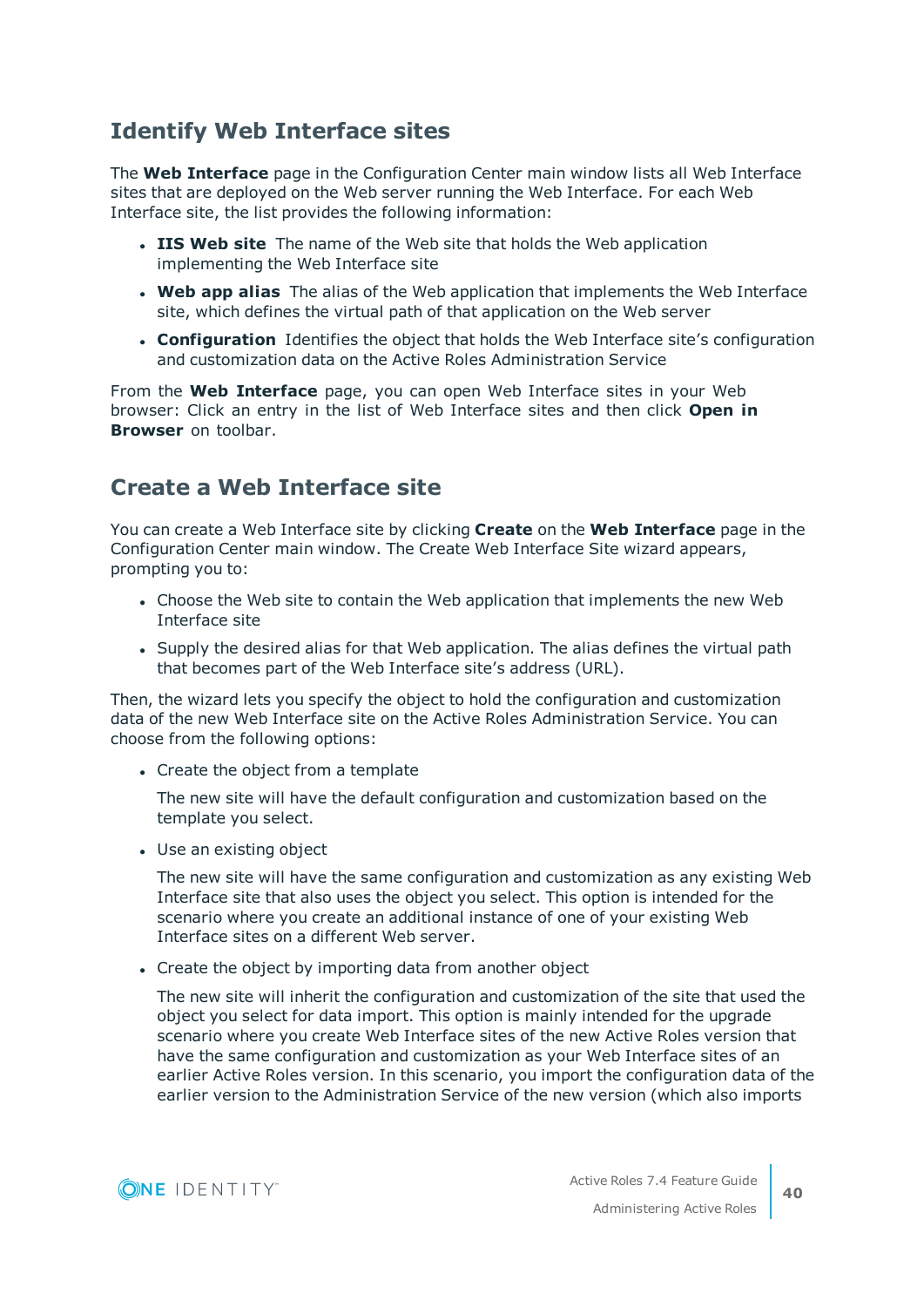the site configuration objects of the earlier version), and then create configuration objects for Web Interface sites of the new version by importing data from site configuration objects of the earlier version.

• Create the object by importing data from an export file

Active Roles

### **Modify a Web Interface site**

From the **Web Interface** page in the Configuration Center main window, you can make changes to existing Web Interface sites: Click an entry in the list of sites and then click **Modify** on the toolbar. The Modify Web Interface Site wizard starts, allowing you to:

- Choose the Web site to contain the Web application that implements the Web Interface site
- Supply the desired alias for that Web application. The alias defines the virtual path that becomes part of the Web Interface site's address (URL).

Then, the wizard lets you specify the object to hold the site's configuration and customization data on the Active Roles Administration Service. You can choose from the following options:

• Keep on using the current object (default option)

The site's configuration will remain intact. The wizard displays the name and version of the current configuration object.

• Create the object from a template

The site will have the default configuration and customization based on the template you select.

• Use an existing object

The site will have the same configuration and customization as any existing Web Interface site that also uses the object you select. You could use this option to deploy an additional instance of one of your existing Web Interface sites on a different Web server.

• Create the object by importing data from another object

The site will inherit the configuration and customization of the site that used the object you select for data import. You could use this option to deploy a Web Interface site of the new Active Roles version with the same configuration and customization as one of your Web Interface sites of an earlier Active Roles version. In this case, you import the configuration data of the earlier version to the Administration Service of the current version (which also imports the site configuration objects of the earlier version), and then create the site configuration object by importing data from the appropriate site configuration object of the earlier version.

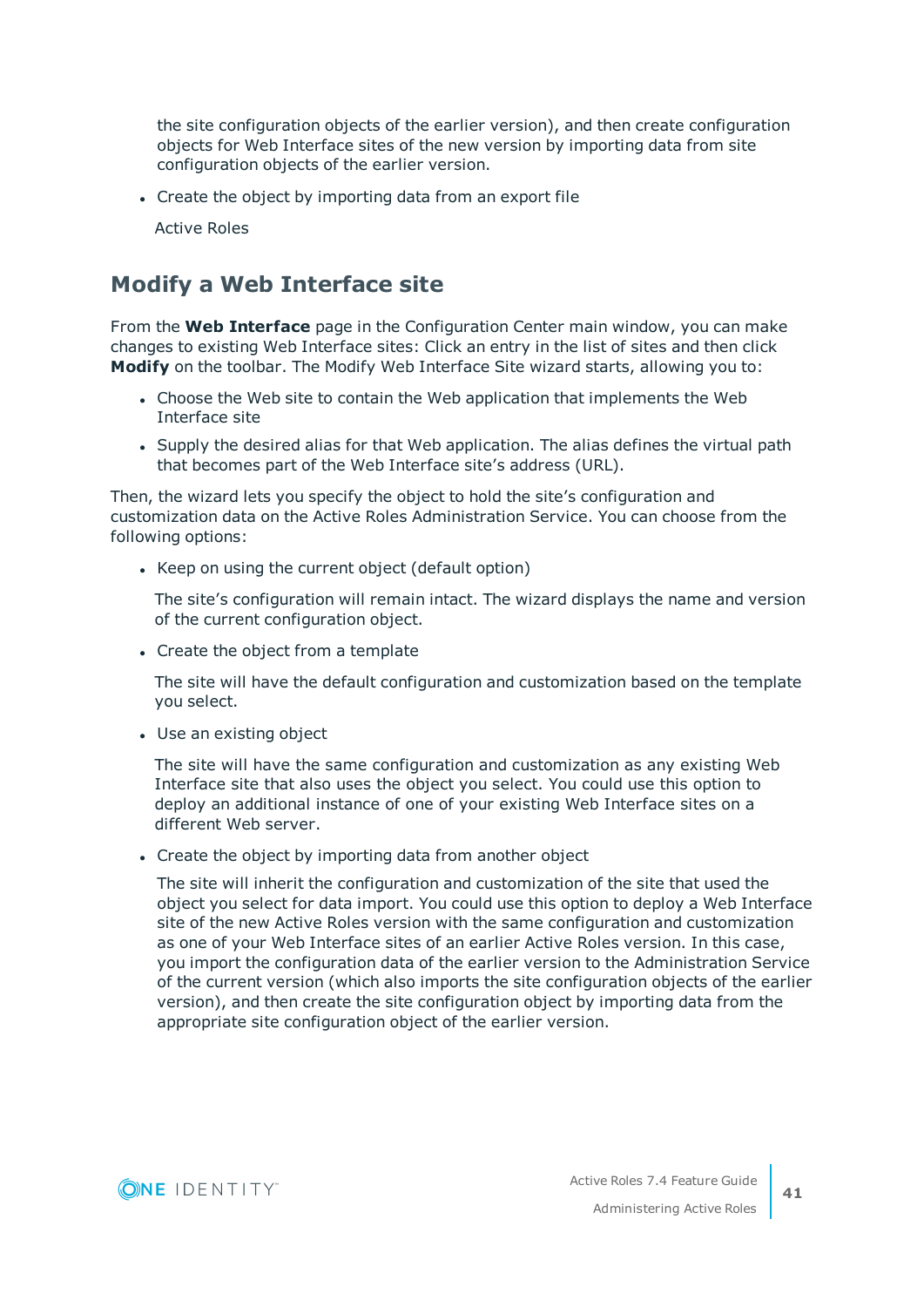• Create the object by importing data from an export file

The site will inherit the configuration and customization of the site whose configuration data was saved to the export file you specify. You can choose an export file of any supported Active Roles version.

### **Delete a Web Interface site**

On the **Web Interface** page in the Configuration Center main window, you can delete Web Interface sites: Click an entry in the list of sites and then click **Delete** on the toolbar. This operation only deletes the Web Interface site from the Web server, without deleting the site's configuration object from the Administration Service.

When you delete a site, the site's configuration object remains intact on the Administration Service. You can set up a Web Interface site with the same configuration as the site you have deleted, by choosing the option to use that object on the **Configuration** step in the wizard for creating or modifying Web Interface sites.

### **Export a Web Interface site's configuration object to a file**

From the **Web Interface** page in the Configuration Center main window, you can export site configuration objects: Click an entry in the list of sites and then click **Export Configuration** on the toolbar. A wizard starts, prompting you to specify the export file. The wizard then retrieves the site's configuration object from the Administration Service, and saves the data from that object to the export file.

The export file could be considered a backup of the site's configuration. You can set up a Web Interface site with the configuration restored from an export file, by importing that file on the **Configuration** step in the wizard for creating or modifying Web Interface sites.

### **Delegating control to users for accessing MMC interface**

By default, on installing Active Roles, all users are allowed to log in to the MMC interface. To manage the MMC interface access for a user, you must configure the options using **Configuration Center | MMC Interface Access| Manage settings**. Selecting this option restricts all non Active Roles Administrators from using the console. All delegated users are affected, however, it does not apply to Active Roles Administrators.

To be able to log in to the MMC interface, the user must be delegated with the **User Interfaces** access rights on the **User Interfaces** container under **Server Configuration**. User Interfaces Access templates that provide the access rights are available as part of the Active Roles built-in Access templates in the **User Interfaces** container.

For more information on delegating controls to access MMC interface, see the latest *Active Roles Administration Guide*.

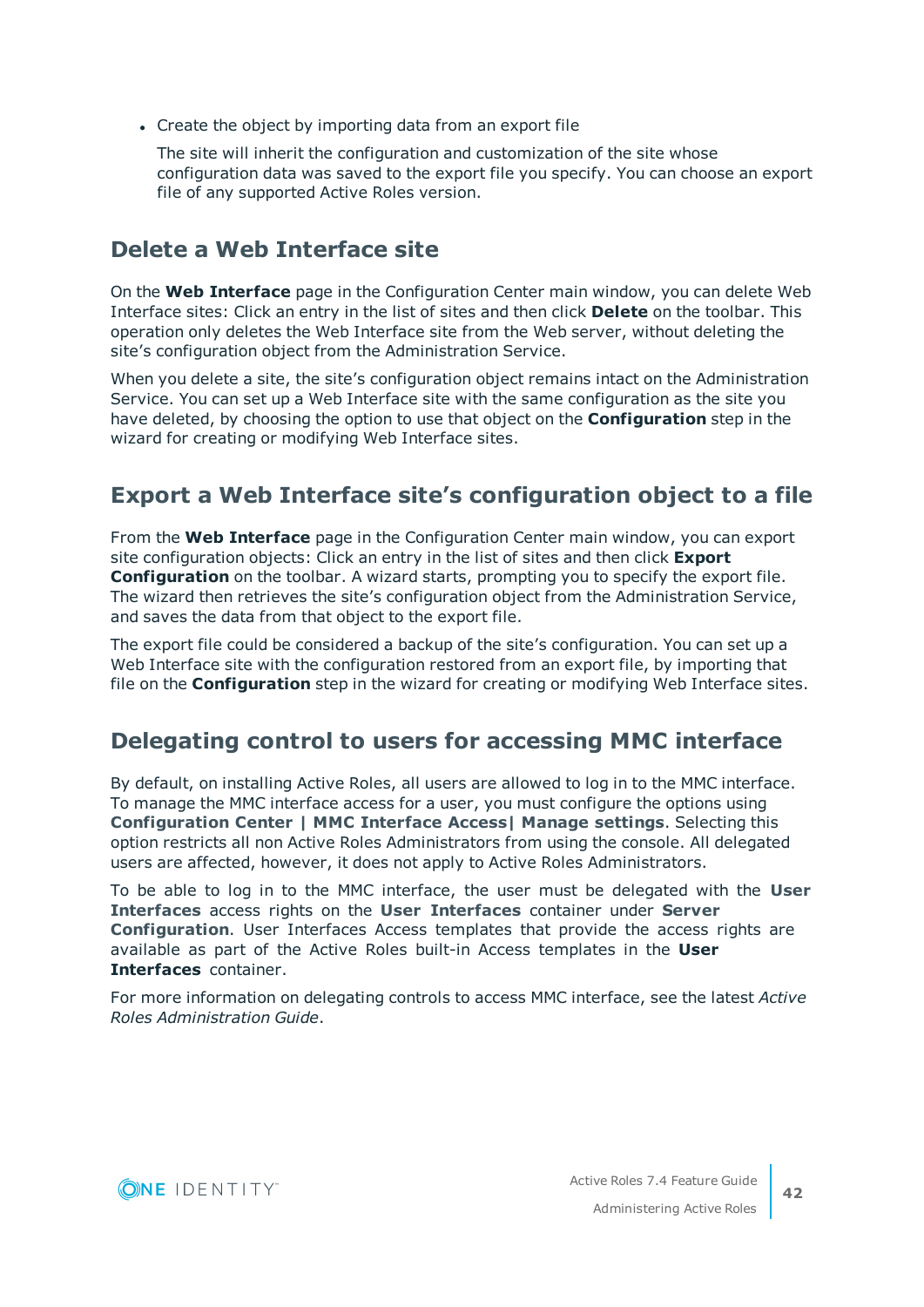### <span id="page-42-0"></span>**Logging management tasks**

You can use Configuration Center to enable or disable logging. You can view the diagnostic logs for the Active Roles components that are installed on the computer running Configuration Center.

On the **Logging Settings** tab, Configuration Center lists the following information:

- **Component** Name of the component, such as Administration Service, Web Interface or Console (MMC Interface)
- **Logging** Indicates whether logging is enabled or disabled for the given component, and the logging level, such as Basic or Verbose
- **Log location** Depending upon the component, identifies either the folder containing the log files or the log file for that component

The toolbar on the **Logging** page allows you to perform the following tasks:

- To enable or disable logging for a given component, select the component in the list, and then click **Modify** on the toolbar.
- To open the folder that contains the log file or files for a given component, select the component in the list, and then click **Browse with Explorer** on the toolbar.
- To examine the Administration Service log file in Log Viewer, select Administration Service in the list of components and then click **Open in Log Viewer** on the toolbar. For information about Log Viewer, see Active Roles Log [Viewer](#page-44-0) later in this document.

### <span id="page-42-1"></span>**Solution Intelligence**

On the **Analytics Settings** tab, Configuration Center provides an option to enable or disable Solution Intelligence for the Web interface site. You can view the Solution Intelligence for the product usage that includes language pack telemetry.

#### *How to start*

Configuration Center is installed and, by default, automatically started after you install the Administration Service or Web Interface, allowing you to perform initial configuration tasks on the computer on which you have installed those components. If you close Configuration Center and want to start it again, you can start Configuration Center from the following locations:

<sup>l</sup> On Windows Server 2012 or later, click the **Active Roles 7.4 Configuration Center** tile on the **Apps** page.

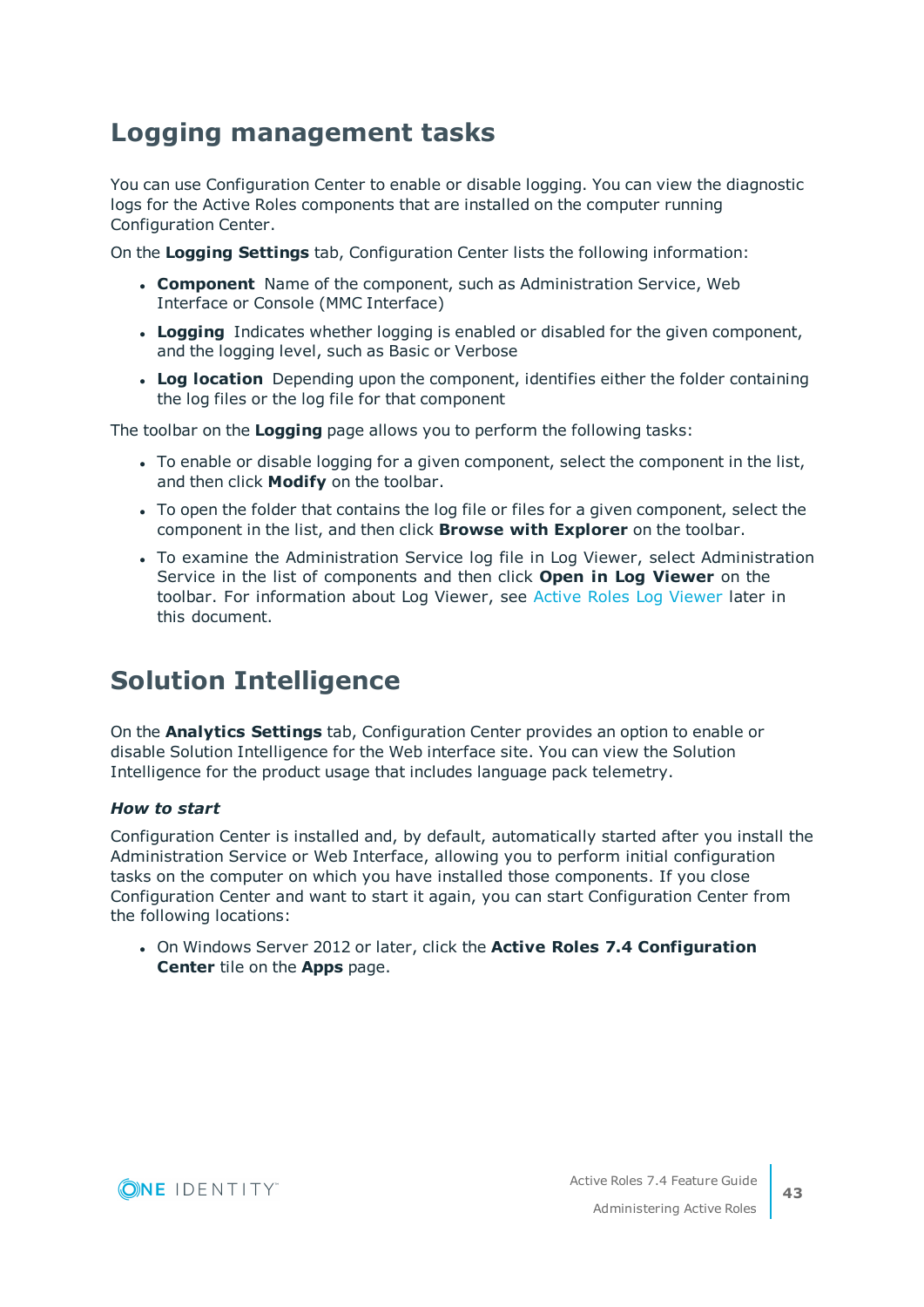# <span id="page-43-0"></span>**Configuration Shell**

Active Roles Management Shell has been extended with a new module,

**ActiveRolesConfiguration**, that provides command-line tools (cmdlets) for configuring Active Roles Administration Service instances and Web Interface sites. This module is available on 64-bit (x64) systems only. It requires the Active Roles Administration Service or Web Interface to be installed; otherwise, the module does not provide all cmdlets. The following table lists and briefly describes the cmdlets provided by this module.

| <b>Command</b>           | <b>Description</b>                                                                                                                                     |
|--------------------------|--------------------------------------------------------------------------------------------------------------------------------------------------------|
| Get-ARComponentStatus    | Returns installation and configuration status of Active Roles<br>components.                                                                           |
| New-ARDatabase           | Creates a new Active Roles database.                                                                                                                   |
| Import-ARDatabase        | Transfers Active Roles configuration data or management<br>history data from one database to another.                                                  |
| Backup-AREncryptionKey   | Creates a file that stores a copy of the current encryption<br>key used in the configuration database of the local<br>Administration Service instance. |
| Restore-AREncryptionKey  | Restores the encryption key from a backup file to the<br>configuration database of the local Administration Service<br>instance.                       |
| Reset-AREncryptionKey    | Creates a new encryption key for the configuration<br>database of the local Administration Service instance.                                           |
| New-ARService            | Creates the instance of the Active Roles Administration<br>Service on the local computer.                                                              |
| Get-ARService            | Retrieves the Active Roles Administration Service instance<br>from the local computer.                                                                 |
| Set-ARService            | Modifies the Active Roles Administration Service instance<br>on the local computer.                                                                    |
| <b>Start-ARService</b>   | Starts the stopped Active Roles Administration Service on<br>the local computer.                                                                       |
| Stop-ARService           | Stops the Active Roles Administration Service running on<br>the local computer.                                                                        |
| <b>Restart-ARService</b> | Stops and then starts the Active Roles Administration<br>Service on the local computer.                                                                |
| Remove-ARService         | Deletes the Active Roles Administration Service from the<br>local computer.                                                                            |

#### **Table 1: Configuration Shell Cmdlets**

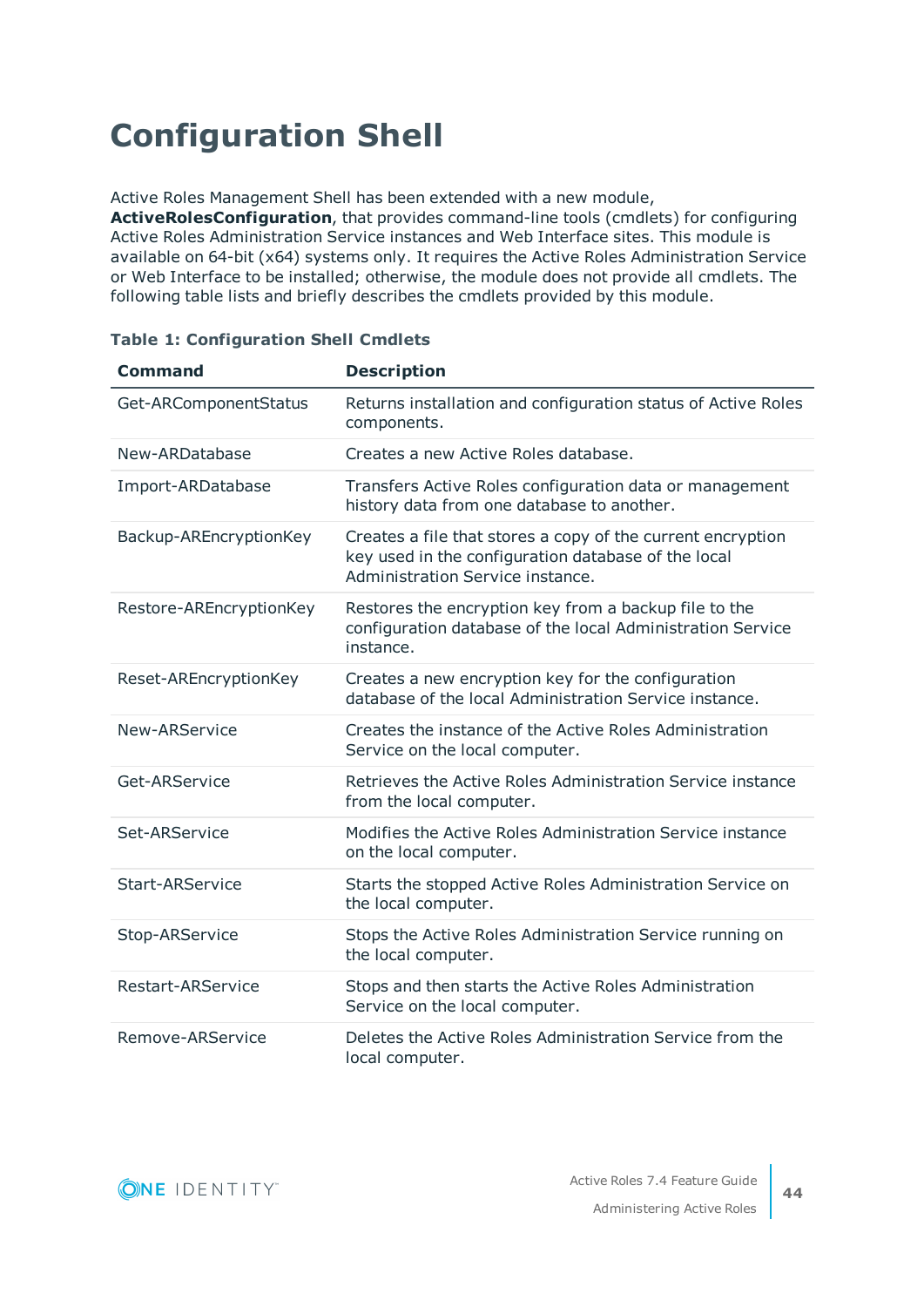| Command                            | <b>Description</b>                                                                                                                                                    |
|------------------------------------|-----------------------------------------------------------------------------------------------------------------------------------------------------------------------|
| Test-<br>ARServiceDatabaseSettings | Verifies whether the given Active Roles database settings<br>would cause Management History issues due to separate<br>Configuration and Management History databases. |
| Get-ARServiceStatus                | Retrieves the Active Roles Administration Service status<br>information from the local computer.                                                                      |
| Get-ARVersion                      | Retrieves the version number of the local Active Roles<br>installation.                                                                                               |
| New-ARWebSite                      | Creates a new Active Roles Web Interface site.                                                                                                                        |
| Get-ARWebSite                      | Retrieves Active Roles Web Interface sites from the Web<br>server.                                                                                                    |
| Set-ARWebSite                      | Modifies the specified Active Roles Web Interface site on<br>the Web server.                                                                                          |
| Remove-ARWebSite                   | Deletes the specified Active Roles Web Interface site from<br>the Web server.                                                                                         |
| Get-ARWebSiteConfig                | Retrieves Web Interface site configuration objects from the<br>Active Roles Administration Service.                                                                   |
| Export-ARWebSiteConfig             | Exports a Web Interface site configuration to a file.                                                                                                                 |

#### *How to start*

- 1. Log on to the computer on which the Administration Service or Web Interface is installed.
- 2. Open Active Roles Management Shell on that computer.

To open Management Shell, click **Active Roles 7.4 Management Shell** on the **Apps** page or **Start** menu depending upon the version of your Windows operating system.

3. Enter the **QuickRef** command at the Management Shell command prompt to view the Reference Manual that provides detailed information about all commands available in Active Roles Management Shell.

# <span id="page-44-0"></span>**Active Roles Log Viewer**

The Log Viewer tool enables you to browse and analyze diagnostic log files created by the Active Roles Administration Service as well as event log files created by saving the Active Roles event log in Event Viewer on the computer running the Administration Service. Log Viewer can help you drill down through the sequence or hierarchy of requests processed by the Administration Service, identify error conditions that the Administration Service encountered during request processing, and find Knowledge Articles that apply to a given error condition.

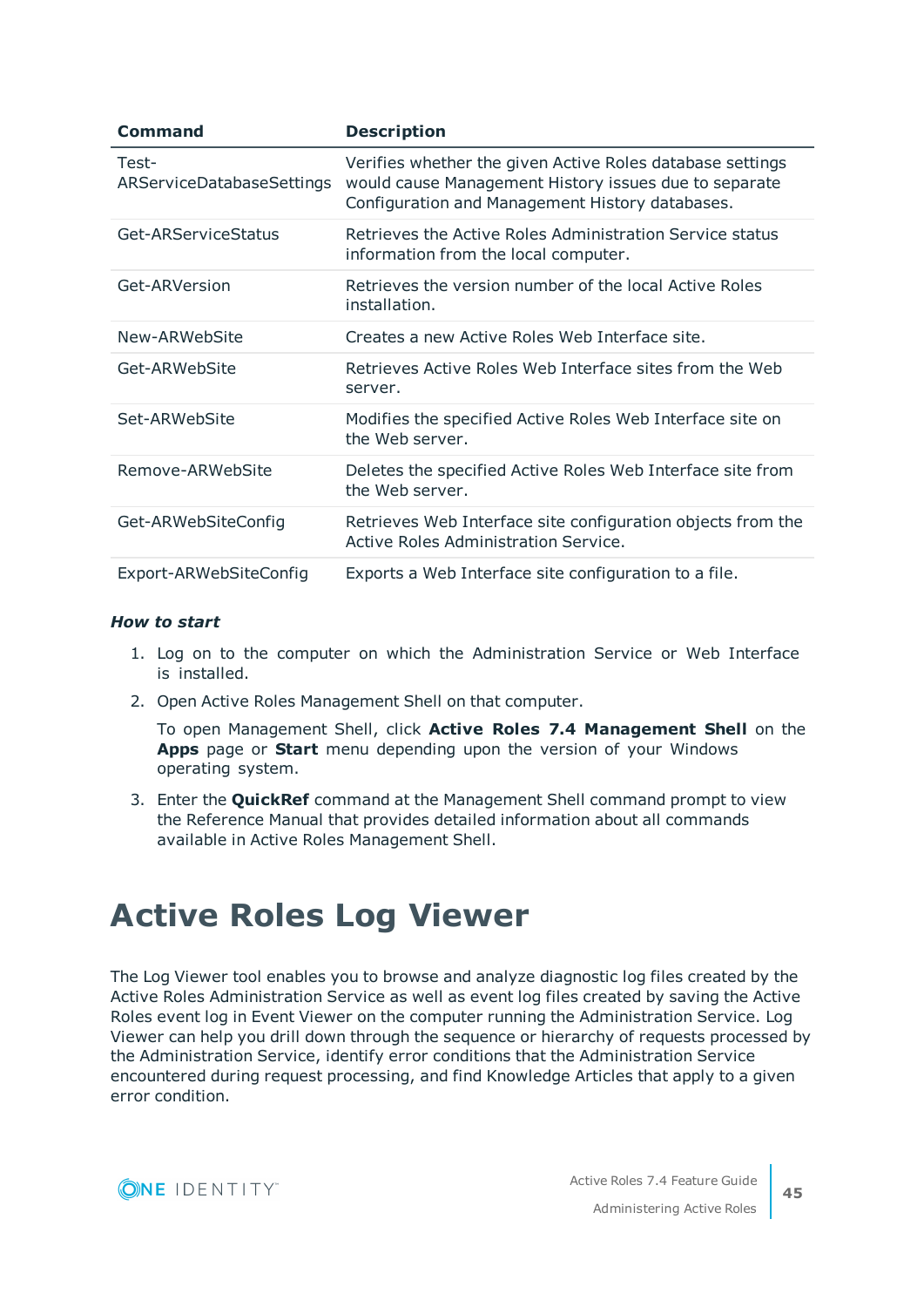With Log Viewer, you can open an Active Roles diagnostic log file (ds.log) or saved event log file (.evtx), and view a list of:

- Errors encountered by the Administration Service and recorded in the log file
- Requests processed by the Administration Service and traced in the log file
- All trace records found in the diagnostic log file
- All events found in the event log file

When you select an error in the list, you can choose a command to look for solution in Knowledge Base. The command performs a search in One Identity Software Knowledge Base to list the Knowledge Articles that can provide helpful information on how to troubleshoot the error you selected.

Log Viewer also enables you to:

- Search the list for a particular text string, such as an error message
- Filter the list by various conditions, to narrow the set of list items to those you are interested in
- View detailed information about each list item, such as error details, request details or stack trace

#### *How to start*

To start Log Viewer, click **Start Log Viewer** in the Configuration Center main window.

Once you have started Log Viewer, open your Active Roles diagnostic log file or saved event log file: Click **Open** on the Log Viewer toolbar, and supply the path and name of the log file.

By default, Log Viewer displays a list of errors encountered by the Administration Service and recorded in the log file. You can use Log Viewer to look for information on how to troubleshoot a given error: Right-click the error in the list and then click **Look for solution in Knowledge Base**. Log Viewer performs a search in One Identity Software Knowledge Base to list the Knowledge Articles that apply to the error you selected.

Other tasks you can perform:

- To view a list of requests processed by the Administration Service and traced in the log file, click **Requests** in the **View** area on the Log Viewer toolbar.
- To view all trace records found in the diagnostic log file or all events found in the event log file, click **Raw log records** in the **View** area on the Log Viewer toolbar.
- To search the list for a particular text string, such as an error message, type the text string in the **Search** box on the Log Viewer toolbar and press Enter.
- <sup>l</sup> To narrow the set of list items to those you are interested in, click **Filter** on the Log Viewer toolbar and specify the desired filter conditions.
- To view detailed information about an error, request, trace record or event, rightclick the corresponding list item, and click **Details**.
- To view all trace records that apply to a given request, right-click the corresponding item in the **Requests** list and click **Stack trace**. This task is unavailable in case of an event log file.

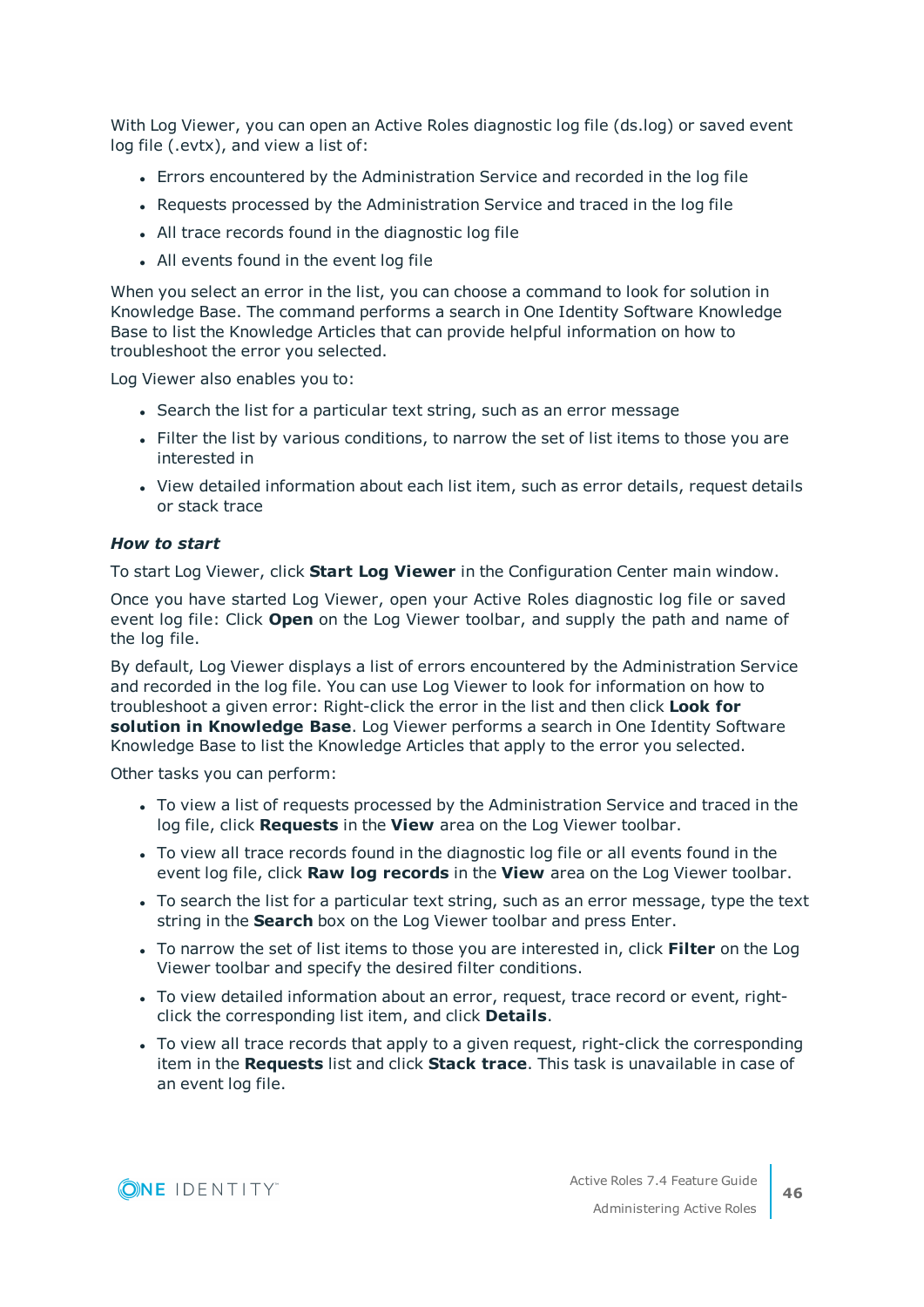- To view the request that caused a given error, right-click the error in the **Errors** list and click **Related request**. This task is unavailable in case of an event log file.
- To view all trace records that apply to the request that caused a given error, rightclick the error in the **Errors** list and click **Stack trace for related request**. This task is unavailable in case of an event log file.

# <span id="page-46-0"></span>**Voluntary thresholds for the managed object count**

By default, Active Roles does not limit the number of managed objects. However, as Active Roles' license fee is based on the managed object count, you may need to verify if the object count is under a certain threshold. You can perform this task by specifying a threshold value for the number of managed objects. The scheduled task that counts managed objects then raises an alert each time it detects that the current number of managed objects exceeds the threshold value. The alert makes the **Product Usage Statistics** section red on the root page in the Active Roles console, and can send a notification over e-mail.

#### *How to start*

- 1. Log on as Active Roles Admin, open the Active Roles console, and select the root node in the console tree.
- 2. In the details pane, expand the **Product Usage Statistics** area, and then click **Change** next to the **Threshold value** field.

For further details, see the "Voluntary thresholds for the managed object count" section in the Active Roles Administration Guide.

# <span id="page-46-1"></span>**Installation label**

The Active Roles console allows you to set a text label that helps you identify your Active Roles installation in the Managed Object Statistics report—a report that lists the managed object counts. You can use the installation label to distinguish, for example, between production and non-production or pilot installations. The label text is displayed in the title of the Managed Object Statistics report.

#### *How to start*

- 1. Log on as Active Roles Admin, open the Active Roles console, and select the root node in the console tree.
- 2. In the details pane, expand the **Product Usage Statistics** area, and then click **Change** next to the **Installation label** field.

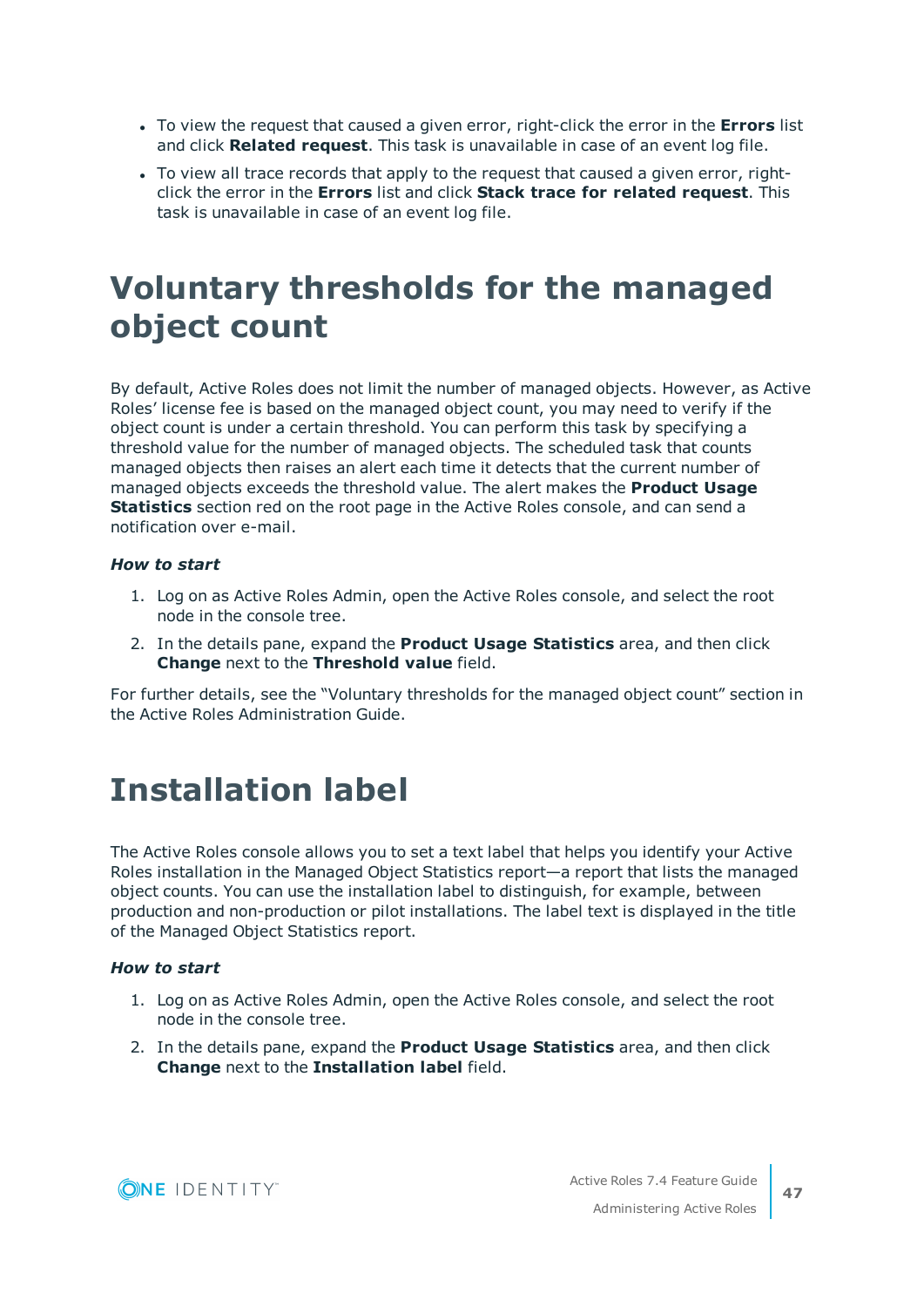# <span id="page-47-0"></span>**Safe mode**

Active Roles provides a troubleshooting option, referred to as *safe mode*, that starts the Administration Service in a limited state. When safe mode is enabled, the Administration Service disregards all custom policies, workflows, scripts, scheduled tasks and other customizations that may block it from starting and operating normally, and rejects connections from any user other than Active Roles Admin. Active Roles Admin can connect to the Administration Service and make changes in order to fix or remove customizations that cause issues, and then disable safe mode.

#### *How to start*

- 1. Log on to the computer running the Administration Service with a user account that has administrator rights on that computer. Local administrator rights are required to enable or disable safe mode.
- 2. Open Active Roles Management Shell on the computer running the Administration Service: Click **Active Roles 7.4 Management Shell** on the **Apps** page or **Start** menu depending upon the version of your Windows operating system.
- 3. To enable safe mode, enter the following commands at the Management Shell command prompt:

Set-ARService -SafeModeEnabled \$true

Restart-ARService

4. To disable safe mode, enter the following commands at the Management Shell command prompt:

Set-ARService -SafeModeEnabled \$false

Restart-ARService